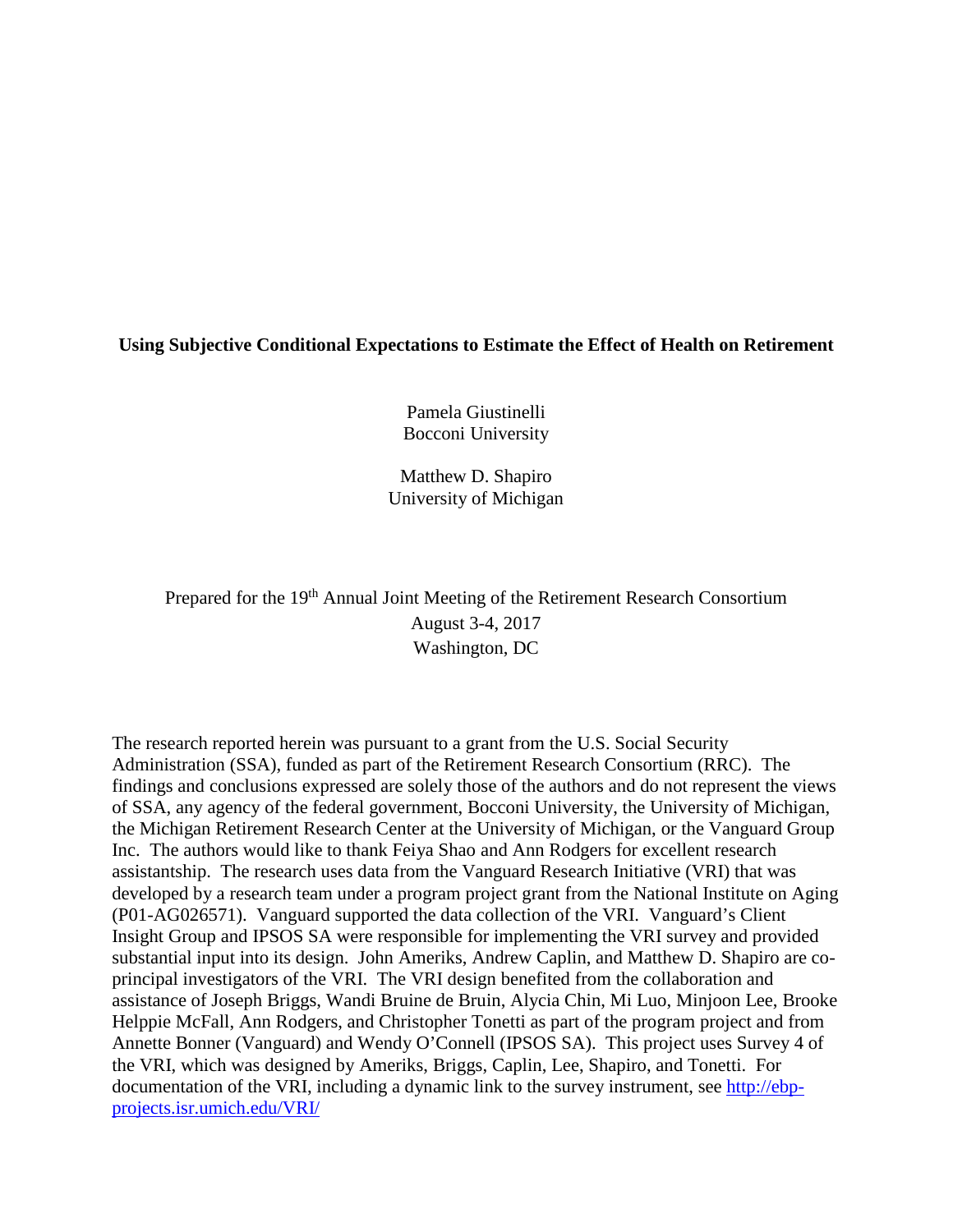### **Introduction**

The future solvency of the U.S. Social Security program is threatened by projected costs exceeding revenues. Policies to encourage older American to work longer could make Social Security more sustainable. The feasibility and effectiveness of increasing retirement age hinges on workers' ability to work longer, which in turn depends crucially on how workers' health evolves as they age. Consider a worker in their mid-late fifties who is today at greater risk of entering work-preventing health states than his contemporaries in past cohorts (e.g., Case and Deaton (2015), Banerjee and Blau (2013); however, see Auerbach et al. (2017) for high-income). Will this worker still be working as he reaches 62 and beyond? Consider a 62 year old worker in excellent health. Will this worker continue to work into his late sixties or early seventies? A standard way to answer these questions is to use the health states and retirement ages realized in an earlier cohort of workers to recover the relationship between the two variables. The main challenge to this approach is that for each individual we only observe the age at which they retired given the health path they actually experienced. What would each worker have done, had they been on a different health path?

Our paper provides a novel strategy for assessing the effects of changing health. Older workers participating in the Vanguard Research Initiative (VRI) are asked to report the conditional likelihood (on a 0-100 percent chance scale) that they will be working to specified horizons under alternative health scenarios. They also report their unconditional likelihoods of working to those horizons and of experiencing those health states. Using these data our analysis delivers novel, individual and aggregate level, estimates of the subjective *ex ante* treatment effect (SATE) of health on retirement age, given by the difference between respondents' likelihoods of working in low versus high health. Such estimates are a key ingredient of any forecast of the population labor supply given a conjectured health distribution and, thus, are of great relevance to the Social Security Administration.

We find that the SATEs of health on labor supply at 2 and 4 years horizons equal 0 for almost 30 percent of the respondents. The remaining 70 percent reports subjective expectations which imply a strictly negative SATE (median  $=$  -40 percent and std. dev.  $=$  24 percent for the 2year horizon; median  $= -30$  percent and std. dev.  $= 25$  percent for the 4-year horizon). A rich set of covariates and the unconditional expectations measures shed light on dimensions of heterogeneity in STEs

2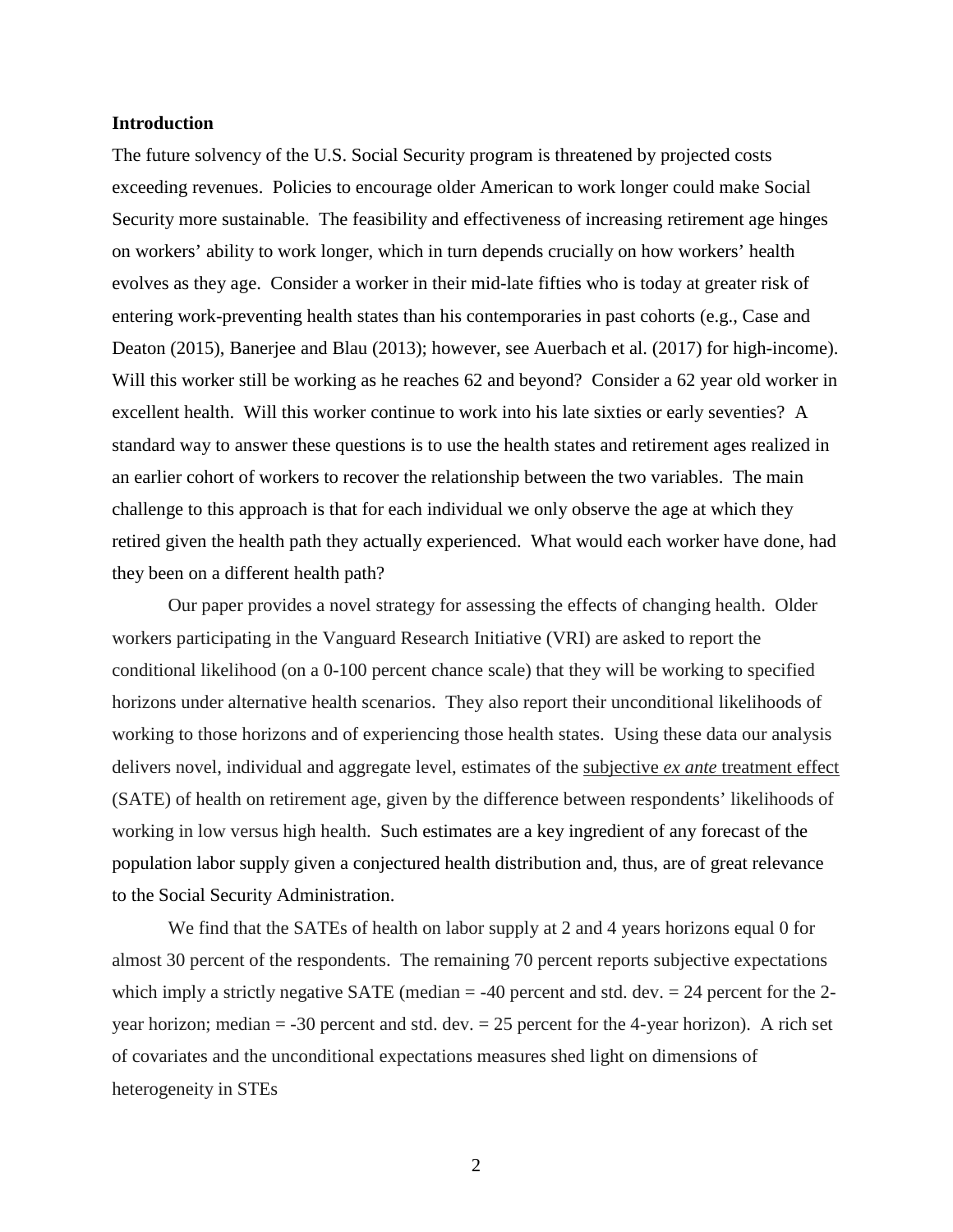### **Relationship with the Literature**

The determinants of retirement have been widely studied in economics and elsewhere.<sup>[1](#page-2-0)</sup> The role of health has been subject to much debate due to the difficulties of unpacking the "health-work nexus." First, the sign of the relationship is theoretically ambiguous. Health might operate through a variety of mechanisms (e.g., productivity, utility, horizon, beliefs about those). Health might take many forms (e.g., expected trajectory vs. unexpected shocks, earlier vs. later changes, types of conditions).<sup>[2](#page-2-1)</sup> Second, the magnitude of the relationship is hard to quantify empirically as health and work are jointly determined and feed dynamically into each other.<sup>[3](#page-2-2)</sup> Finally, both retirement and health are subject to several measurement issues exacerbating the challenges of studying their relationship.[4](#page-2-3)

Most studies have sought to identify causal effects off health shocks, taking advantage of rich longitudinal information on retirement, health states, and other covariates in the Health and Retirement Study (HRS), the Survey of Health, Aging, and Retirement in Europe (SHARE), the English Longitudinal Study of Aging (ELSA), and similar large-scale surveys.<sup>[5](#page-2-4)</sup> This approach, however, relies on observation of a sufficient number of shocks in the data and makes it challenging to extrapolate to individuals who have yet to experience any shock.

Fewer studies have tackled the problem using retirement expectations or hypothetical choices.[6](#page-2-5) McGarry (2004) studies the effect of health on work expectations of working HRS respondents and finds large health effects. She focuses on workers to avoid "justification bias" in self-reported health among retired individuals.<sup>[7](#page-2-6)</sup> Kapteyn et al. (2007) and van Soest and

 $\overline{\phantom{a}}$ 

<span id="page-2-4"></span><sup>5</sup> This strategy has been used in both structural models and more reduced-form analyses; e.g., see Bound et al. (1999), Disney et al. (2006), McGeary (2009), van der Klaauw and Wolpin (2010), Garcia-Gomez (2011), Blundell et al. (2016), and Jones et al. (2016). See also Shao (2016) for construction of expectation-based shocks.

<span id="page-2-5"></span><sup>6</sup> Stated preference analysis (SP), whereby individuals are asked to rank or rate choice alternatives in multiple counterfactual choice sets, has a long tradition in marketing, transportation, and other fields, but has gained acceptance only recently in economics. Ben-Akiva and Lerman (1985), Louviere et al. (2000), Train (2003), Hensher et al. (2005), and others provide textbook treatments of SP methods and combined RP-SP methods. See also Barsky et al. (1997), Blass et al. (2010), and Ameriks et al. (2015b) for economic applications.

<span id="page-2-0"></span><sup>&</sup>lt;sup>1</sup> Coile (2015) and Fisher et al. (2016) provide recent reviews.

<span id="page-2-1"></span><sup>&</sup>lt;sup>2</sup> See Grossman (1972), Bound et al. (1999), Lumsdaine and Mitchell (1999), Blundell et al. (2016), and references therein.

<span id="page-2-2"></span><sup>3</sup> Indeed, a recent and growing set of works has focused on the effect of retirement on health; e.g., see Rohwedder and Willis (2010), Coe and Zamarro (2011), Behncke (2012).

<span id="page-2-3"></span><sup>4</sup> See Bound (1991), Dwyer and Mitchell (1999), Lindeboom and Kerkhofs (2009), and Kapteyn and Meijer (2014) on health measurement issues and Gustman et al. (1995, 2010) and Maestas (2010) on concepts and measures of retirement.

<span id="page-2-6"></span><sup>&</sup>lt;sup>7</sup> McGarry (2004) investigates the role of contemporaneous and lagged health, health changes, objective conditions, and survival expectations on the subjective probability of working past age 62 and changes in this measure.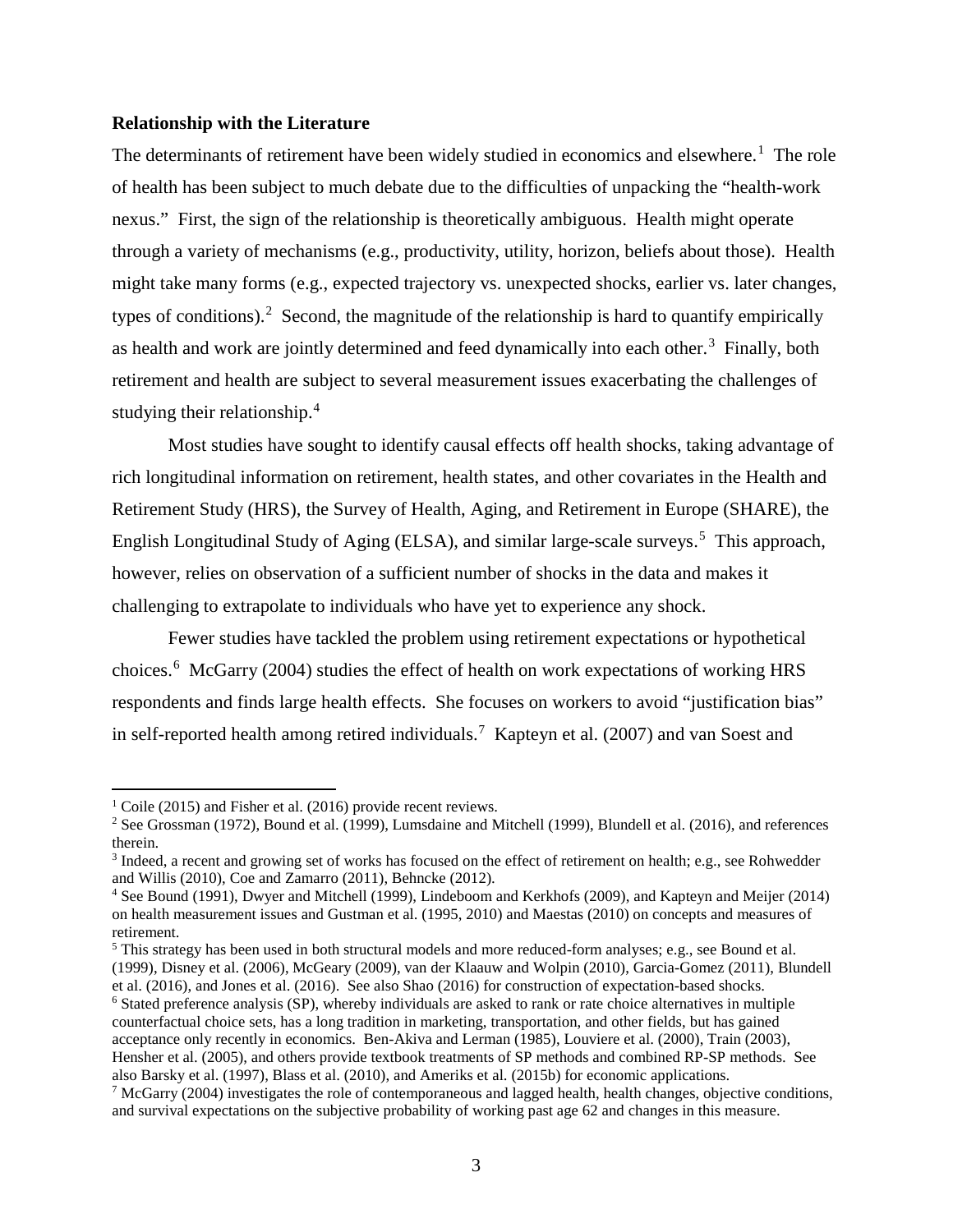Vonkova (2014) study preferences for full and partial retirement in the Netherlands using hypothetical choices.<sup>[8](#page-3-0)</sup> These latter papers recognize that uncertainty about future health, employment, and other factors might play a role when respondents make their choice evaluations, nonetheless they do not incorporate these dimensions in the choice scenarios, nor they allow respondents to express uncertainty in the form of choice probabilities.<sup>[9](#page-3-1)</sup>

### **Outline**

l

We analyze a sample of healthy, older workers from the Vanguard Research Initiative (VRI) (described below), who are in the best position to work long(er) and, thus, should be of particular interest to the Social Security Administration. Like McGarry (2004), we exploit the subjective work probabilities of working respondents; however, in addition to the unconditional expectations we designed and collected new measures of work expectations contingent on alternative health scenarios as well as subjective health expectations. Using our new measures, we address the following questions:

- 1. Will these workers have the health capacity to work longer?
- 2. Will these workers work longer?
- 3. What is the causal effect of health on work?

To answer 1, we analyze respondents' expectations about their health 2 and 4 years ahead and the heterogeneity of health expectations across individuals' characteristics. Specific features of the distributions of respondents' health expectations (e.g., the mean) can be interpreted as health forecasts for the relevant population of currently working individuals (e.g., the proportion of current workers who will be in high vs. low health in 2 or 4 years).<sup>[10](#page-3-2)</sup> Thus, these forecasts provide population-level estimates of current workers' capacity to work at specified future horizons.

To answer 2, we analyze respondents' expectations of working in 2 and 4 years and the heterogeneity of working expectations across individuals' characteristics. Once again, features of the distributions of respondents' working expectations provide population forecasts of the labor supply at specified future horizons. Notice that these estimates take the probability

<span id="page-3-0"></span><sup>8</sup> Maestas (2010) uses working expectations in the HRS to study transitions into retirement and the phenomenon of partial retirement.

<span id="page-3-1"></span><sup>&</sup>lt;sup>9</sup> See Manski (1999) for a motivation and Blass et al. (2010) and Delavande and Manski (2015) for applications.

<span id="page-3-2"></span> $10$  The idea of using subjective expectations to forecast population behavior or outcomes dates back to Juster (1966).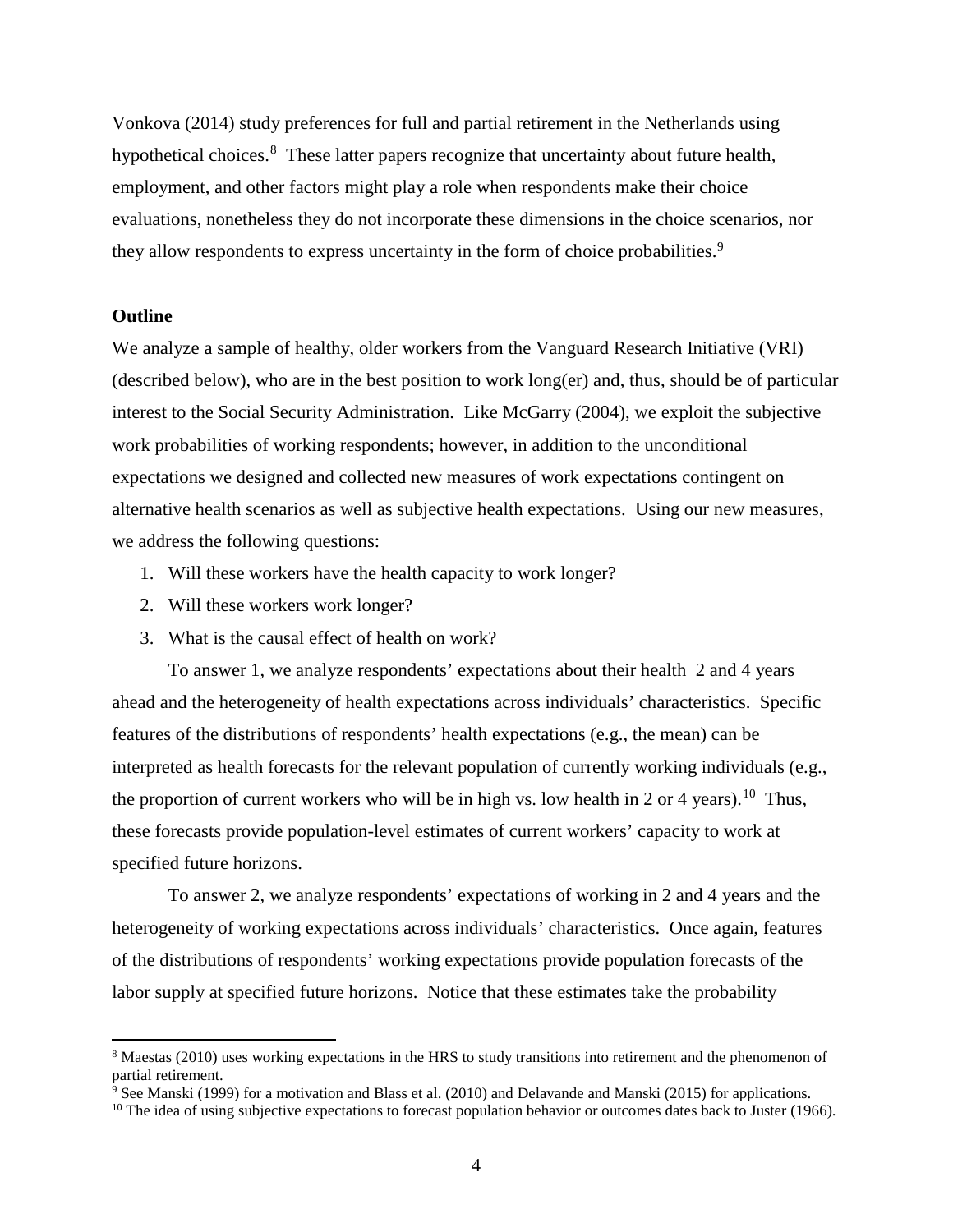distribution of future health into account, as respondents must "integrate" over the alternative health states they might face at the specified horizons in order to report their subjective *unconditional* probability of working at those horizons.

To answer 3, we analyze respondents' expectations of working in 2 and 4 years were they turn out to be in high health or, alternatively, in low health. The mean of the distribution of subjective working expectations conditional on facing high health in 2 (4) years is an estimate of the *counterfactual* proportion of current workers who would work in 2 (4) years if all of them happened to be in high health in 2 (4) years. Similarly, the mean of the distribution of subjective working expectations conditional on facing low health in 2 (4) years is an estimate of the *counterfactual* proportion of current workers who would work in 2 (4) years if all of them happened to be in low health in 2 (4) years. These quantities are counterfactual because only a fraction of current workers will actually end up being in high – alternatively in low – health in 2 (4) years, as estimated by the mean of the distribution of subjective health expectations. The difference between these two counterfactual subjective probability distributions yields the distribution of subjective *ex ante* treatment effects (SATE) of health on work at the individual level. Such effects can be then "aggregated up" to estimate various treatment effects at the population level (e.g., on the treated, on the untreated, moments of the distribution, etc.).<sup>[11](#page-4-0)</sup> We especially investigate the distribution of sign and magnitude of such effects. Moreover, we take advantage of the rich set of covariates in the VRI to study how the SATEs vary across individuals' characteristics.

Finally, we use our SATE estimates to simulate a hypothetical change in a person's likelihood of entering low health in 2 and 4 years on population-level labor supply forecasts at those horizons. Specifically, we halve the likelihood of being in bad health for each person. We find that these hypothetical changes in the chances of entering low health increase the estimates of the fractions of individuals predicted to work in 2 years by 2 percentage points and in 4 years by 3 percentage points.

l

<span id="page-4-0"></span><sup>&</sup>lt;sup>11</sup> See Arcidiacono et al. (2014) and Wiswall and Zafar (2016) for applications of the approach in a different domain.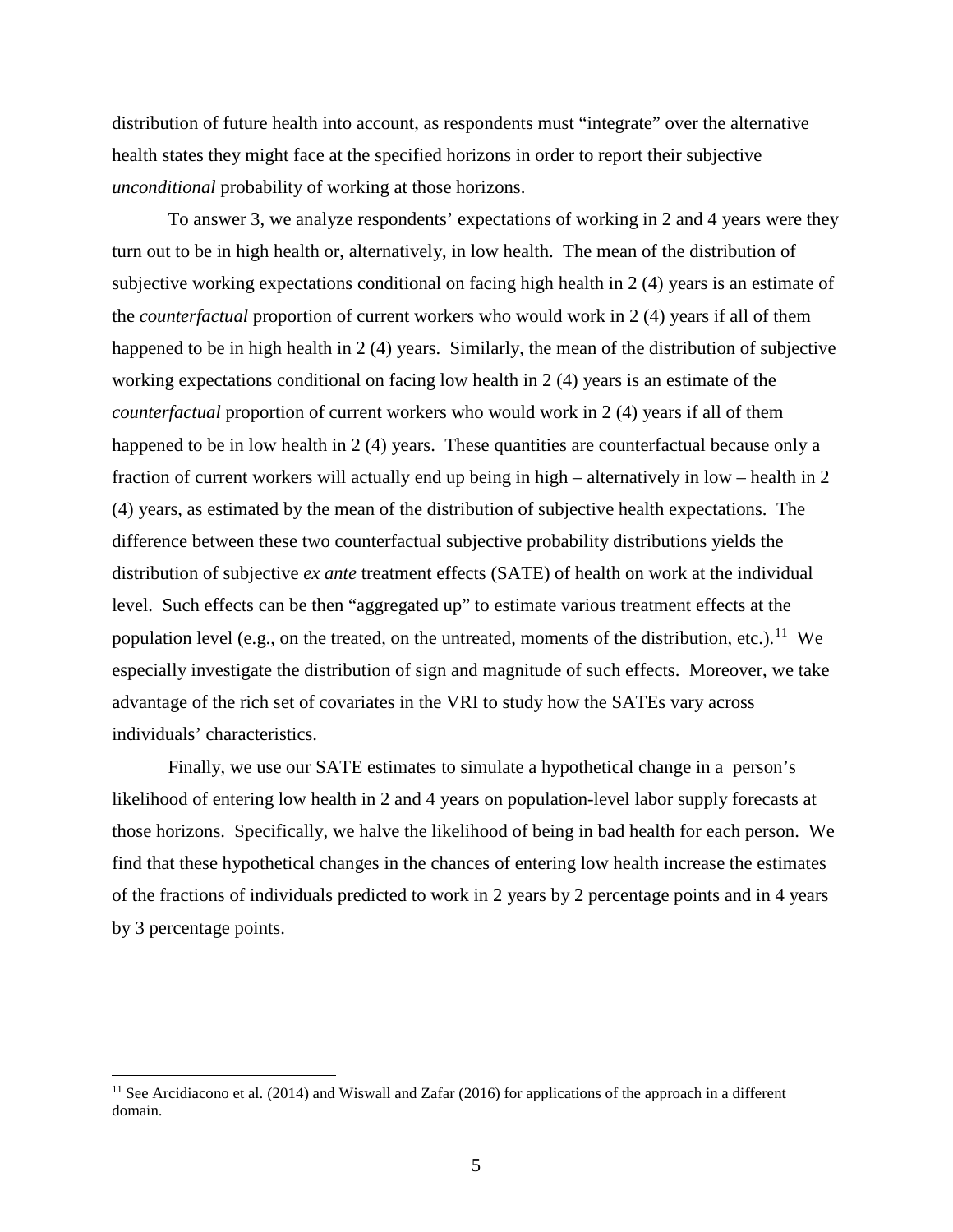### **Research Methodology**

Subjective *unconditional* probabilities of working past specified ages collected in the Health and Retirement Study (HRS) have proved to be remarkably predictive of actual labor force participation at the population level (e.g., Hurd (2009)). Calculations using HRS data further reveal that subjective unconditional labor supply probabilities *stratified* by observed health conditions are in turn predictive of the actual labor supply conditional on health (e.g., Hurd and Rohwedder (2014)).

Our research project takes the natural next step and directly analyzes newly-collected measures of subjective labor supply probabilities *conditional* on alternative future health states. Hence, our novel approach is to combine expectations of health with expectations of labor supply. This approach is fundamental to the aim of using *ex ante* measurement on an entire population to study future decision when only a subset of the population will face a shock such as bad health. We have implemented such questions in the Vanguard Research Initiative (VRI). In this paper we analyze these questions and examine their implications for Social Security.

#### *The Vanguard Research Initiative*

 $\overline{\phantom{a}}$ 

The VRI is a survey-administrative linked dataset on older wealthholders. Survey respondents are account holders at the Vanguard Group who are aged 55 and above, are web-survey eligible, and have at least \$10,000 in financial assets at Vanguard. As of December 2015, four surveys were completed by a panel of about 3,000 respondents, with each survey focusing on a different aspect of retirement decision-making. Our analysis is based mainly on Survey 4 (Labor).<sup>12</sup> We select our sample from respondents who meet the following criteria (i) who have taken the first 4 surveys of the VRI; (ii) who were working at the time of Survey 4 and, thus, eligible to answer the labor supply and health expectations battery, which provides the key measures for our analysis;<sup>[13](#page-5-1)</sup> (iv) who gave complete and consistent responses to the latter battery; and (iv) reported being in high health in Survey  $4^{14}$  $4^{14}$  $4^{14}$ . This sample amounts to 970 respondents aged 57 to 81, currently in high health and working. Sample size decreases to 839 respondents for the

<span id="page-5-1"></span><span id="page-5-0"></span><sup>&</sup>lt;sup>12</sup> Survey 1 (Wealth), Survey 2 (Long-term Care), and Survey 3 (Transfers) will provide relevant covariates. <sup>13</sup> Some of these individuals had already retired from their career job and were working in a bridge job at the time of the survey. These individuals, too, were asked the expectations questions just described with reference to their bridge job.

<span id="page-5-2"></span> $14$  Fewer than 3 percent of respondents reported being in low health (i.e., fair or poor). We exclude this small group because it is easier to analyze and explain behavior in response to one direction of health shocks.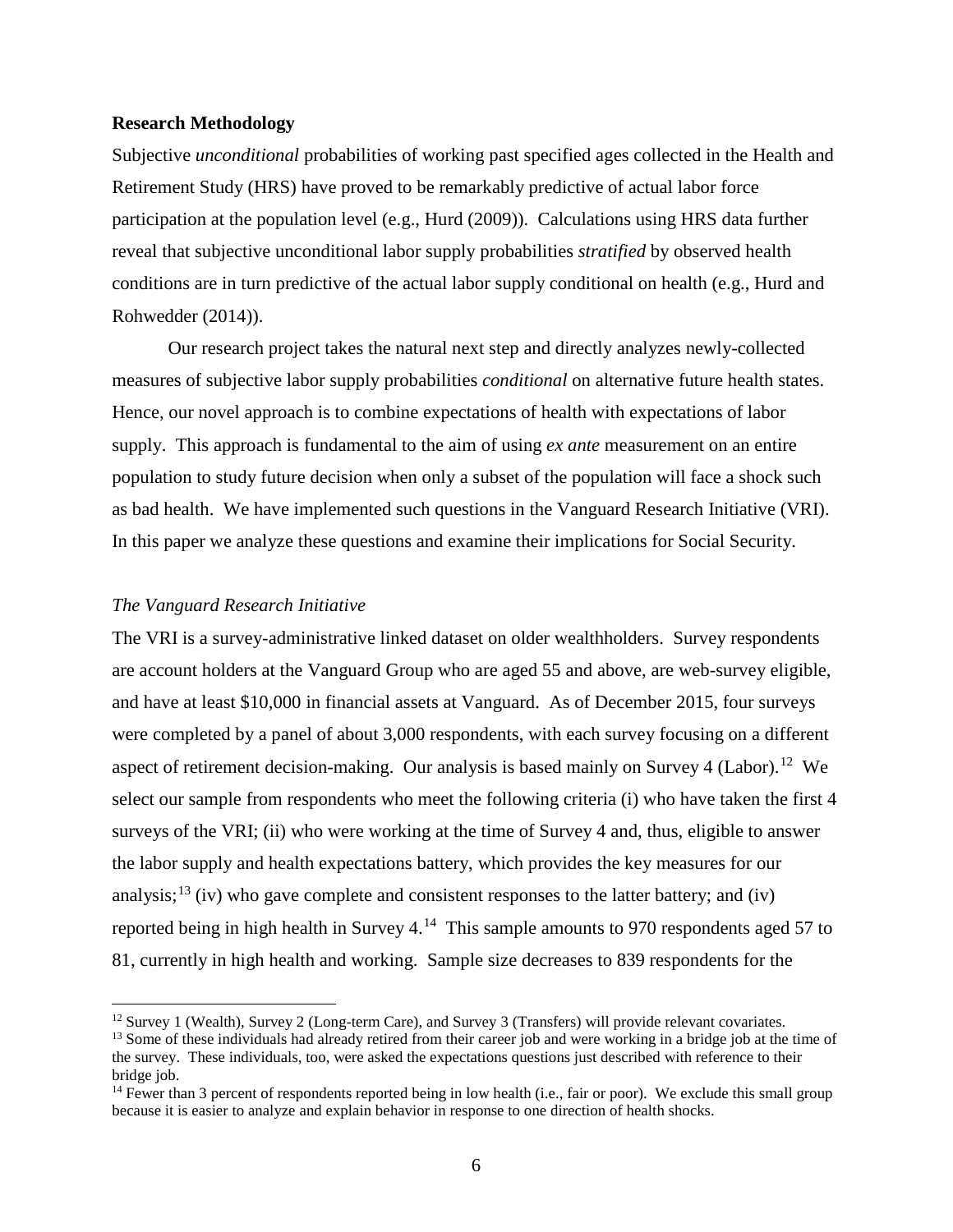analysis of expectations with a 4 years horizon, which applies to individuals who reported a positive probability of working in 2 years. Table A1 in Appendix A summarizes the steps involved in selection of our analytic samples for the 2- and 4-year ahead question batteries.

### *The Analytic Sample and Key Survey Measures*

The VRI respondents tend to be wealthier, more educated, and healthier than average. However, conditional on the screening conditions used to select the sample, they are similar to those from the HRS and the Survey of Consumer Finances (SCF) (Ameriks et al., 2015a). Our main analytic sample is further selected as it is made of working respondents in good or better health. This sample therefore represents a subpopulation of particular interest for our analysis, as it is made of individuals who in principle have the capacity to work longer but for whom assessing the casual link between health and retirement is particularly challenging as they have not experienced the health shocks used for identification in the standard approach.

Table 1 summarizes the main characteristics of the two analytic samples which we use for the 2 and 4 years analyses.

|                                           | 2-Year Ahead   | 4-Year Ahead   |
|-------------------------------------------|----------------|----------------|
| <b>Characteristic</b>                     | <b>Percent</b> | <b>Percent</b> |
| <b>Respondent's age</b> (at VRI Survey 4) |                |                |
| $\leq 59$                                 | 22.9           | 24.4           |
| 60-61                                     | 14             | 14.3           |
| 62                                        | 6.7            | $\tau$         |
| 63-64                                     | 13.4           | 13.3           |
| 65                                        | 4.9            | 4.2            |
| 66-67                                     | 8.5            | 8.7            |
| 68-69                                     | 8.6            | 8.2            |
| 70-71                                     | 5.2            | 5.2            |
| $\geq$ 72                                 | 15.9           | 14.5           |
| <b>Respondent's gender</b>                |                |                |
| Female                                    | 62.99          | 63.17          |
| Male                                      | 37.01          | 36.83          |
| <b>Respondent's race/ethnicity</b>        |                |                |
| Non-Hispanic white                        | 94.74          | 94.87          |
| Asian                                     | 2.68           | 2.86           |
| Other                                     | 2.58           | 2.26           |

Table 1. *Sample Characteristics*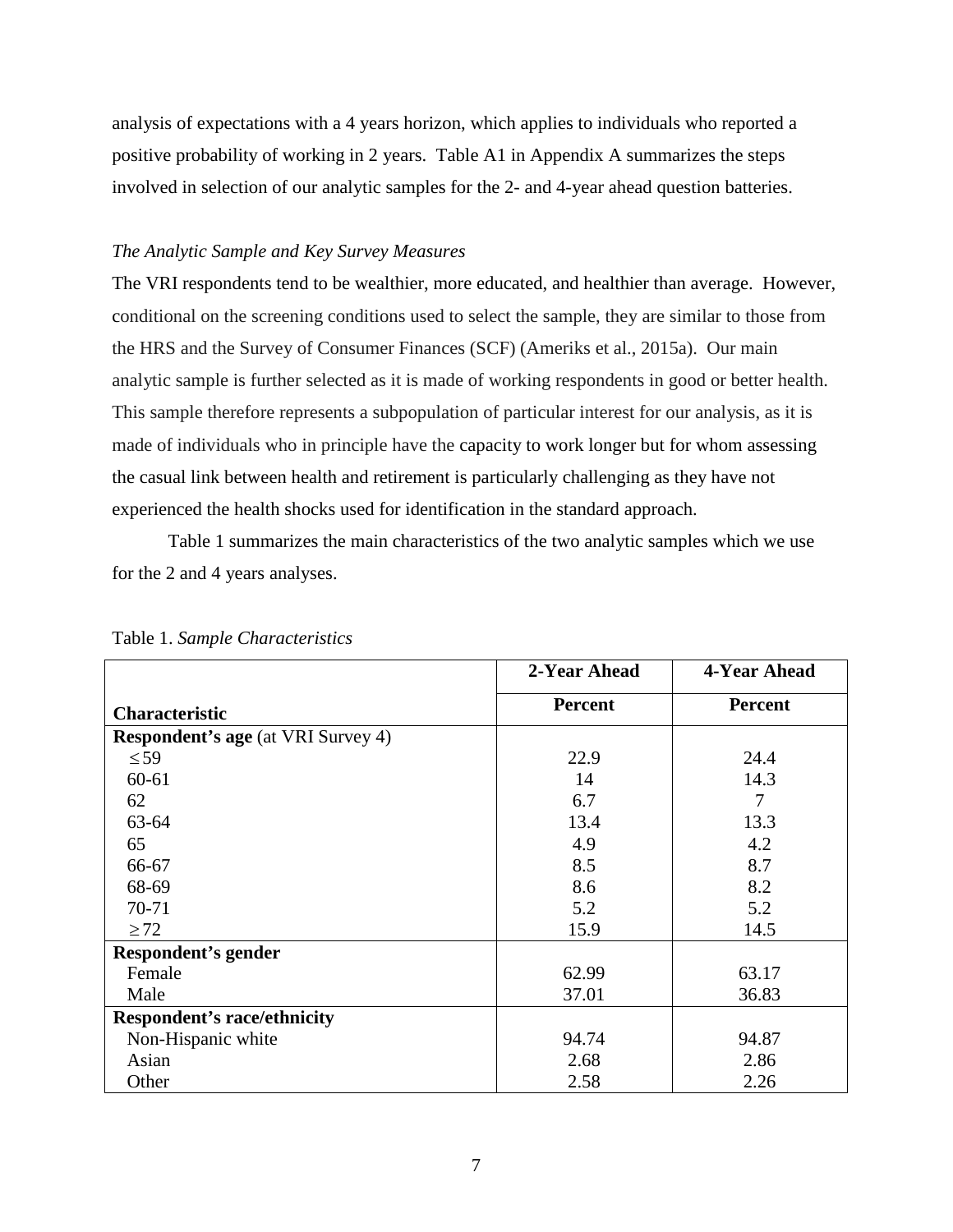| <b>Respondent's marital status (at VRI S4)</b>       |                       |                       |
|------------------------------------------------------|-----------------------|-----------------------|
| Partnered (married & share financial future)         | 65.5                  | 64.8                  |
| Not partnered                                        | 34.5                  | 35.2                  |
| <b>Respondent's educational attainment</b>           |                       |                       |
| High school or less                                  | 5.77                  | 5.96                  |
| Some college                                         | 14.95                 | 13.83                 |
| College graduate                                     | 38.97                 | 38.38                 |
| Other advanced degree                                | 19.59                 | 20.50                 |
| <b>MBA</b>                                           | 7.94                  | 8.46                  |
| JD, PhD, MD                                          | 12.78                 | 12.87                 |
| <b>Respondent's health status (at VRI S4)</b>        |                       |                       |
| High (excellent, very good, or good)                 | 100                   | 100                   |
|                                                      |                       |                       |
| <b>Respondent's employment status (at VRI S4)</b>    |                       |                       |
| Working (full-time or part-time)                     | 100                   | 100                   |
|                                                      |                       |                       |
| <b>Respondent's job type (at VRI S4)</b>             |                       |                       |
| Career                                               | 60.62                 | 61.50                 |
| <b>Bridge</b>                                        | 39.38                 | 38.50                 |
| <b>Respondent's occupation</b> (at VRI S4)           |                       |                       |
| Management and professional                          | 71.75                 | 71.99                 |
| Other services                                       | 17.32                 | 17.04                 |
| Operative                                            | 10.96                 | 10.97                 |
| Total household wealth in USD (at VRI S4)            |                       |                       |
| First quintile                                       | $0 - 258,475$         | $0 - 255,584$         |
| Second quintile                                      | $258,475 - 533,739$   | $255,584 - 537,700$   |
| Third quintile                                       | $533,739 - 874,867$   | $537,700 - 877,000$   |
| Fourth quintile                                      | $874,860 - 1,583,538$ | $877,000 - 1,559,059$ |
| Fifth quintile                                       | $\geq 1,583,538$      | $\geq 1,559,059$      |
| Replacement rate (Expected pension & SS;             |                       |                       |
| replacement rate, career job wage, at VRI S4)        |                       |                       |
| First quintile                                       | $0 - 24$              | $0 - 24$              |
| Second quintile                                      | $24 - 39$             | $24 - 39$             |
| Third quintile                                       | $39 - 58$             | $39 - 58$             |
| Fourth quintile                                      | $58 - 87$             | $58 - 88$             |
| Fifth quintile                                       | $87 +$                | $88 +$                |
| <b>Respondent's annual salary in USD</b> (at VRI S4) |                       |                       |
| First quintile                                       | $0 - 12,000$          | $0 - 13,000$          |
| Second quintile                                      | $12,000 - 45,714$     | $13,000 - 47,000$     |
| Third quintile                                       | $45,714 - 77,534$     | $47,000 - 80,000$     |
| Fourth quintile                                      | $77,534 - 117,000$    | $80,000 - 120,000$    |
| Fifth quintile                                       | $\geq 117,000$        | $\geq$ 120,000        |
| Spouse's age (at VRI S4)                             |                       |                       |
| $\leq 59$                                            | 28.55                 | 29.94                 |
| $60 - 61$                                            | 15.11                 | 15.90                 |
| 62                                                   | 5.50                  | 5.09                  |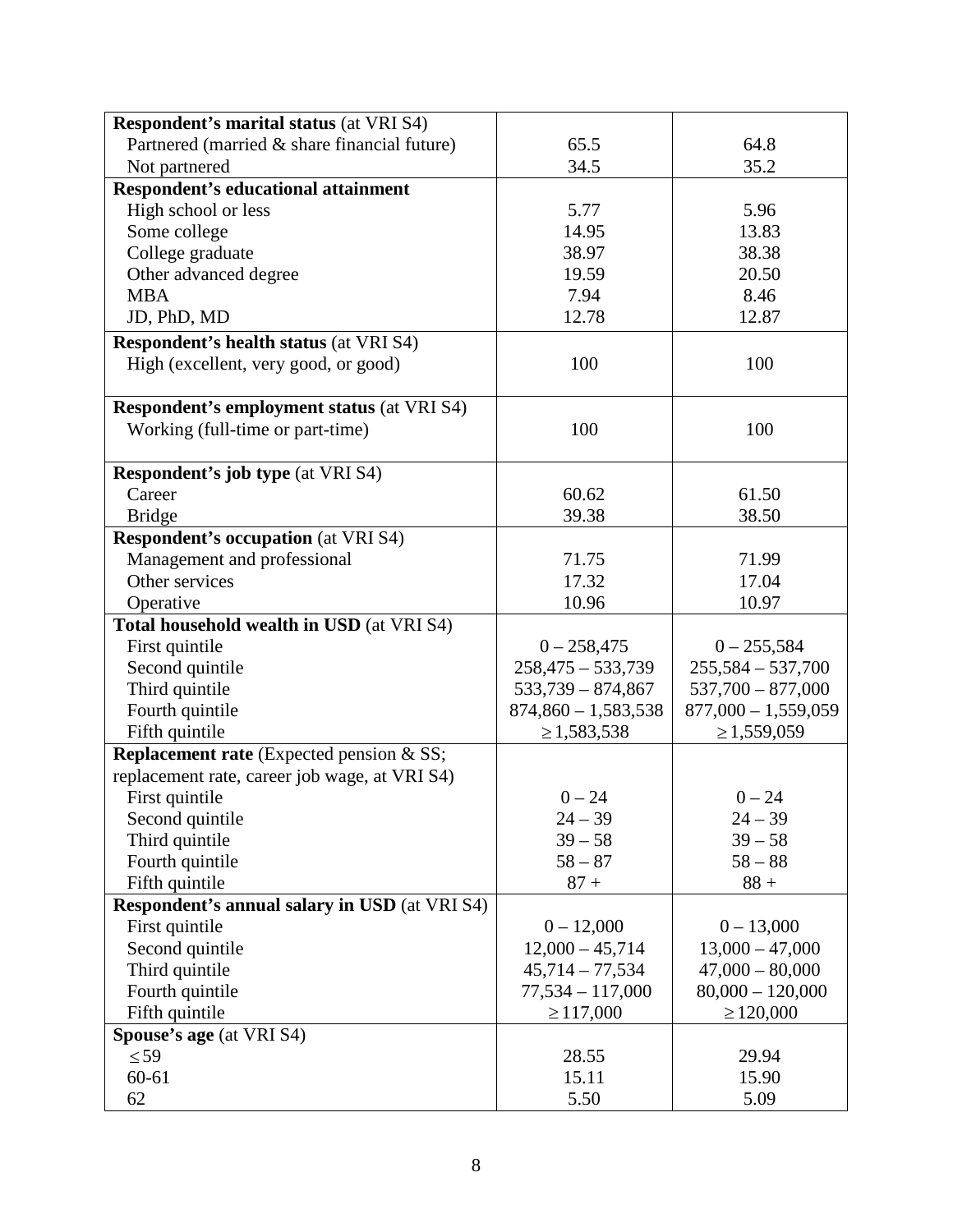| 63-64                                         | 11.91 | 12.19 |
|-----------------------------------------------|-------|-------|
| 65                                            | 3.82  | 4.01  |
| 66-67                                         | 7.48  | 6.94  |
| 68-69                                         | 9.16  | 8.95  |
| 70-71                                         | 4.58  | 4.48  |
| $\geq$ 72                                     | 13.89 | 12.50 |
| Sample size                                   | 635   | 544   |
| <b>Spouse's health status (at VRI S4)</b>     |       |       |
| Excellent                                     | 21.54 | 21.45 |
| Very good                                     | 44.40 | 44.75 |
| Good                                          | 25.81 | 26.08 |
| Fair                                          | 6.87  | 6.79  |
| Poor                                          | 1.37  | 0.93  |
| Sample size                                   | 635   | 544   |
| <b>Spouse's employment status (at VRI S4)</b> |       |       |
| Working (full-time or part-time)              | 48.85 | 49.07 |
| Not working                                   | 51.15 | 50.93 |
| Sample size                                   | 635   | 544   |
| Sample size                                   | 970   | 839   |

Survey 4 begins by asking whether or not an individual is working. If so, it gets facts about the current job and establishes if it is the career job (Current job battery). If yes it gets information about whether the individual is searching for another job (On-the-job search battery). If not, it gets information about the career job, separation from it, and subsequent search (Career job, Separation, and Career-to-bridge search batteries). If not working, there is a similar sequence starting with information about last job. This sequence establishes information about career job, bridge job (if relevant), and the transitions and search.<sup>[15](#page-8-0)</sup>

Respondents who were working in either a career job or bridge job at the time of Survey 4 were asked a series of questions regarding their labor supply and health expectations. Specifically, respondents were first asked for their self-rated health and, on a scale between 0 and 100, the percent chance that they will be working in 2 years from the point of the survey. Next, they were asked the percent chance that their health will be some particular state in 2 and 4 years. The partition of future health states used in the latter set of questions depends on the current level of health reported by the respondent (e.g., respondents in excellent health were

 $\overline{\phantom{a}}$ 

<span id="page-8-0"></span><sup>&</sup>lt;sup>15</sup> In this paper we only use information about whether respondents worked in their career or bridge job at the time of survey 4 and about characteristics of their current job and, if different, their career job. In a separate paper we analyze job history, transitions, and reasons for transitions.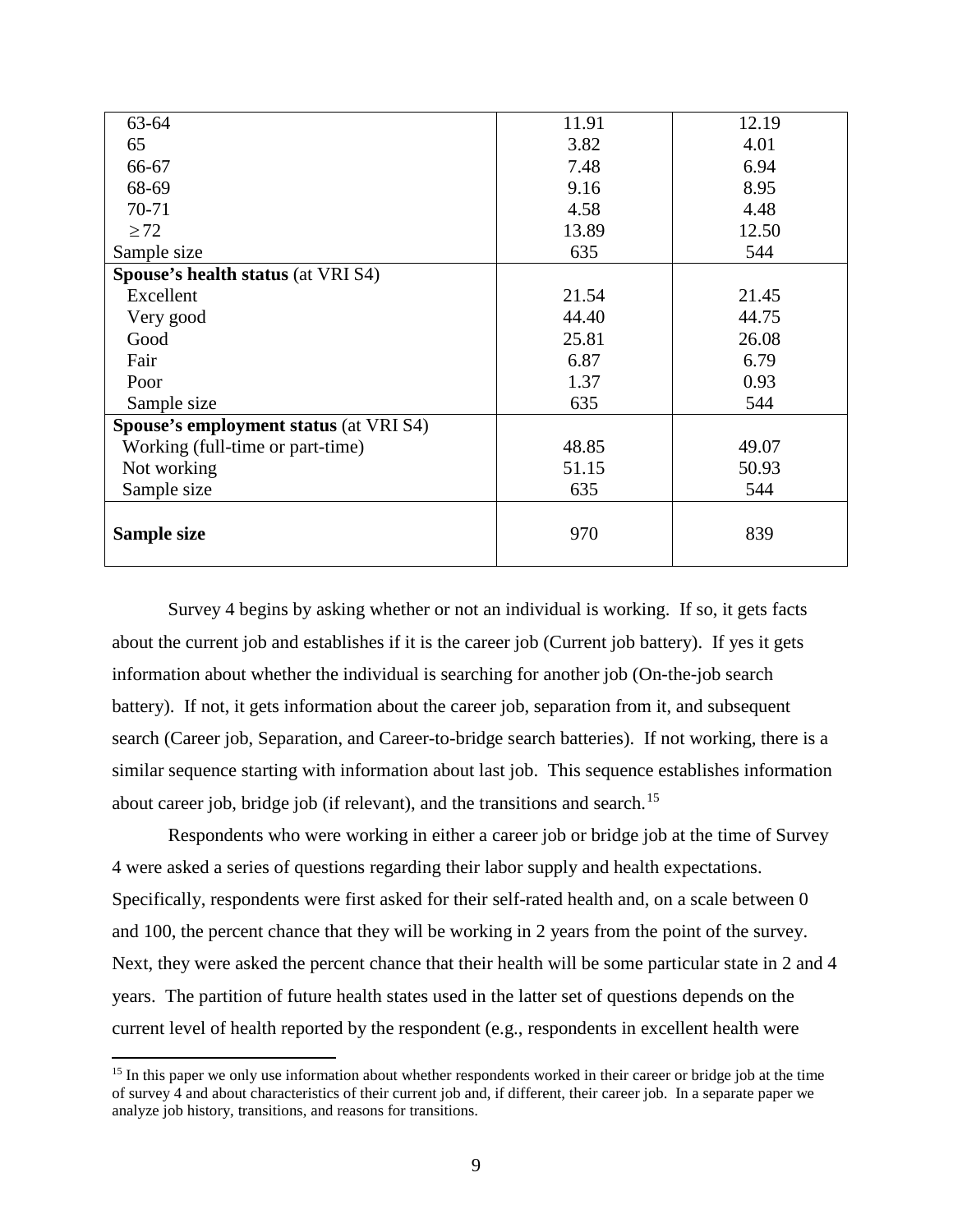asked about their likelihood of being in very good/good and fair/poor health in 2 and 4 years). Finally, respondents were asked about their probability of working in the next 2 and 4 years, conditional on different health states.

Before analyzing each probability measure in details, we perform a preliminary analysis of the survey responses in order to provide immediate evidence supporting the validity of our novel measures. Specifically, we compare the unconditional labor supply probability given by each respondent with the value obtained by applying the Law of Total Probability (LTP) to the respondent's subjective conditional labor supply probabilities and the health probabilities. Figure 1 plots these two measures against each other.



Figure 1. *2-Year Working Expectations: Self-reported VS. LTP (Calculated)*

A large majority of the observations lies on the 45-degree line (or very close to it), corresponding to the case in which the self-reported probability and the calculated one are equal (or very close) to each other. The correlation between the two measures is approximately 0.95.Therefore, we conclude that overall respondents appear to understand the logic of probabilities and that we can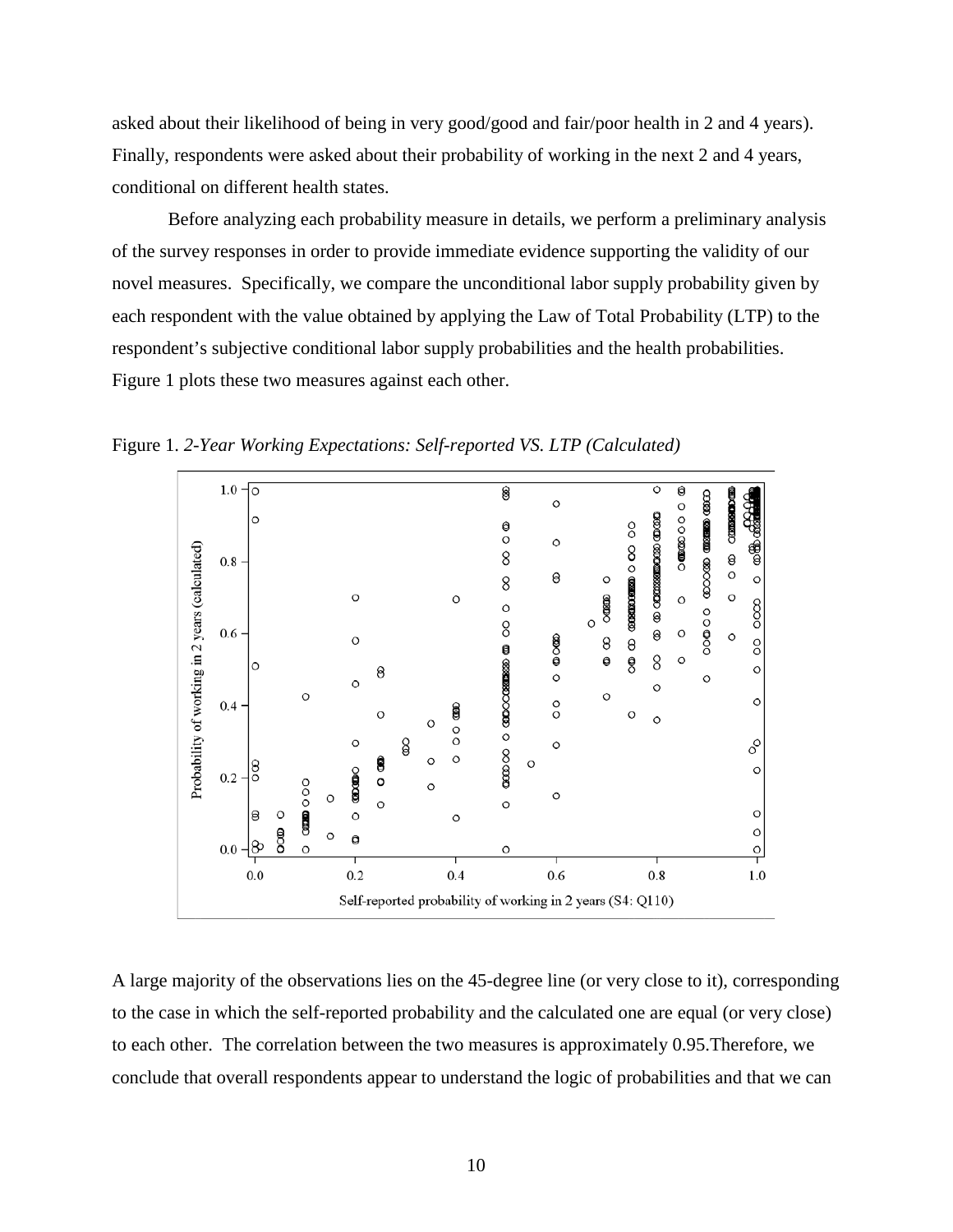dismiss potential concerns that the probabilistic reasoning needed to answer the questions is too difficult for our respondents.

As conditioning on health removes a potentially important source of uncertainty that respondents would otherwise need to factor in when answering the unconditional question, we hypothesize that subjective conditional probabilities might be even better predictors of conditional outcomes than unconditional probabilities are of the unconditional outcomes. A direct comparison between survey reports of the subjective conditional probability of working in 2-4 years with the conditional outcomes will become possible when future waves of the VRI are fielded and participants' labor supply observed.

### **Capacity to Work and Health Forecasts**

Working VRI respondents are healthy, over 97 percent of them reports being in excellent, very good, or good health in Survey 4, which leaves us with a sample of 970 working individuals in high health (described in the first column of Table 1).

Do working VRI respondents expect to stay healthy or do they anticipate health declines? To answer this question we analyze respondents' expectations of being in high versus low health in 2 and 4 years elicited on a 0-100 scale of chance, where 0 means "no chance of being in high (low) health 2 (4) years from now" and 100 means "will be in high (low) health for sure 2 (4) years from now." Sample distributions (mean, standard deviation, and main quantiles) of percent-chance expectations are shown in Table 2 for all respondents in our analytic sample. Expectations are constructed from questions asking respondents to report the percent chance that they will be in a specific health state (or set of states) in 2 and 4 years, where the possible states are Excellent, Very Good, Good, Fair, and Poor and where Excellent, Very Good, and Good were subsequently consolidated into "high health" and Fair and Poor were consolidated in "low health."

Respondents' expectations of being in high health in 2 and 4 years range between 20 and 100 percent. Three fourths of the respondents report subjective likelihoods of being in high health in 2 years equal to or above 75 percent and of being in high health in 4 years equal to or above 70 percent. In fact, 10 percent of respondents expect to be in high health for sure in 2 years and 5 percent of them think that they will be in high health for sure in 4 years. Large fractions of healthy respondents express some uncertainty about their future health by reporting

11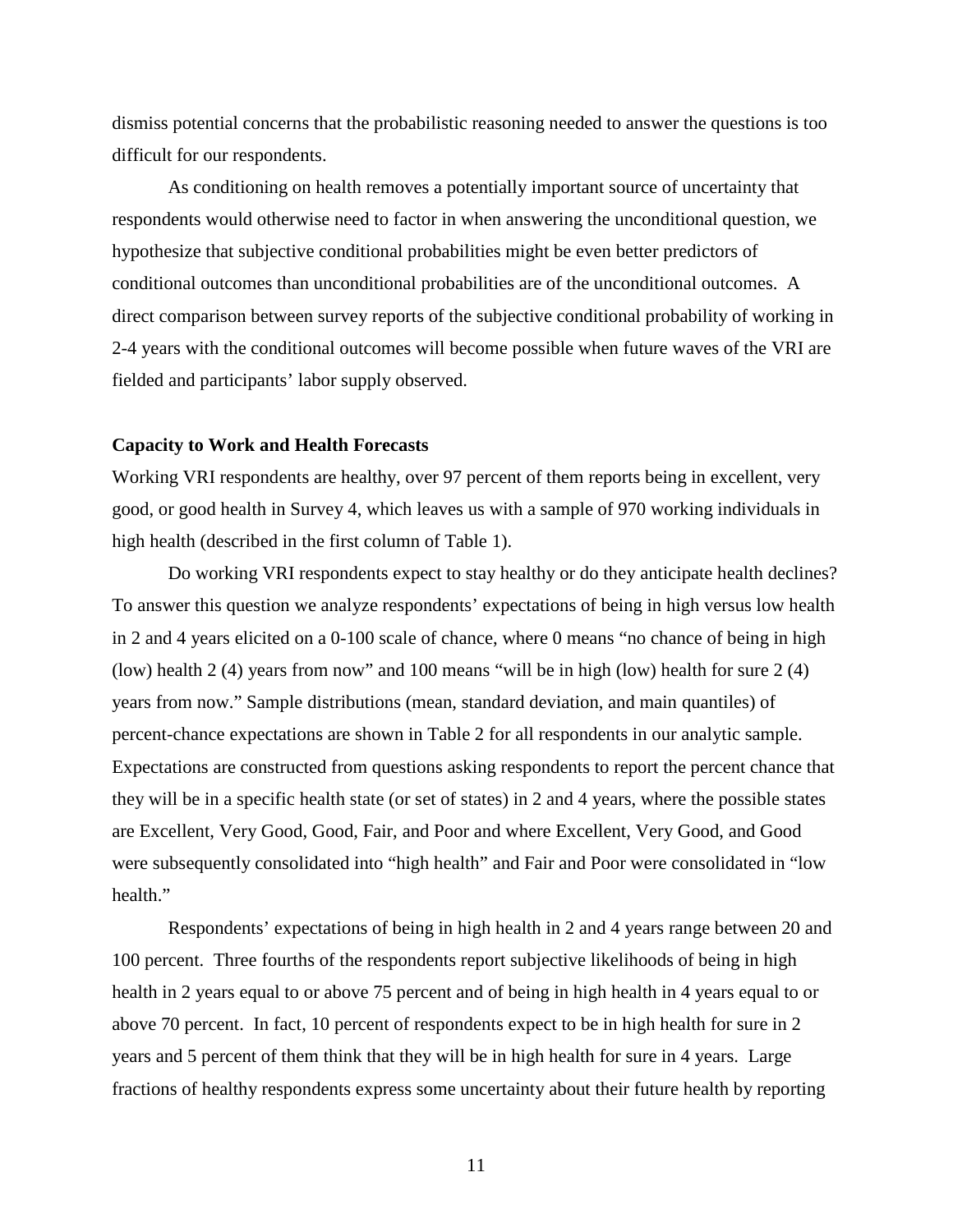expectations strictly between 0 and 100 percent; about 90 percent for the 2 years horizon and 95 percent for the 4 years horizon.

|                  | <b>Percent chance</b> | <b>Percent chance</b> | <b>Percent chance</b> | <b>Percent chance</b> |
|------------------|-----------------------|-----------------------|-----------------------|-----------------------|
|                  | of high health        | of low health         | of high health        | of low health         |
|                  | in 2 years            | in 2 years            | in 4 years            | in 4 years            |
| Mean             | 83.4                  | 16.6                  | 76.5                  | 23.5                  |
| Std. Dev.        | 16.5                  | 16.5                  | 19.5                  | 19.5                  |
| Q <sub>01</sub>  | 25                    | $\Omega$              | 20                    | $\overline{0}$        |
| Q <sub>05</sub>  | 50                    | $\Omega$              | 40                    | $\overline{0}$        |
| Q10              | 50                    | 0                     | 50                    | 5                     |
| Q25              | 75                    | 5                     | 70                    | 10                    |
| Median           | 90                    | 10                    | 80                    | 20                    |
| Q75              | 95                    | 25                    | 90                    | 30                    |
| Q90              | 100                   | 50                    | 95                    | 50                    |
| Q95              | 100                   | 50                    | 100                   | 60                    |
| Q99              | 100                   | 75                    | 100                   | 90                    |
| N of obs.        | 970                   | 970                   | 839                   | 839                   |
| % 0              | $\overline{0}$        | 13.61                 | $\theta$              | 6.56                  |
| % in $(0, 100)$  | 86.39                 | 86.39                 | 93.44                 | 93.44                 |
| % 100            | 13.61                 | 0                     | 6.56                  | $\theta$              |
| % 0              | $\overline{0}$        | 13.61                 | $\overline{0}$        | 6.56                  |
| % in $(0, 50)$   | 1.75                  | 75.15                 | 6.67                  | 74.37                 |
| % 50             | 9.48                  | 9.48                  | 12.40                 | 12.40                 |
| % in $(50, 100)$ | 75.15                 | 1.75                  | 74.37                 | 6.67                  |
| % 100            | 13.61                 | $\boldsymbol{0}$      | 6.56                  | $\overline{0}$        |

Table 2. *2-Year and 4-Year Ahead Health Expectations*

Next, we use box-and-whiskers plots to investigate whether these patterns vary by age, where age is displayed on the x-axis and the health probabilities on the y-axis. Figures 2A and 2B refer to the 2 years horizon and Figure 3A and 3B to the 4 years horizon. Figures 2A and 3A refer to the probability of high health and Figures 2B and 3B to the probability of low health. Each figure displays 9 box-and-whiskers plots, each corresponding to an age group.

With a 2-year horizon, the median health probabilities are remarkably constant across age groups.

With a 4-year horizon, the median probabilities are still fairly stable among respondents in their fifties and possibly early sixties, but tend to decline with age thereafter. Moreover, the cross-sectional variance of responses tends to increase with age for the 4-year horizon.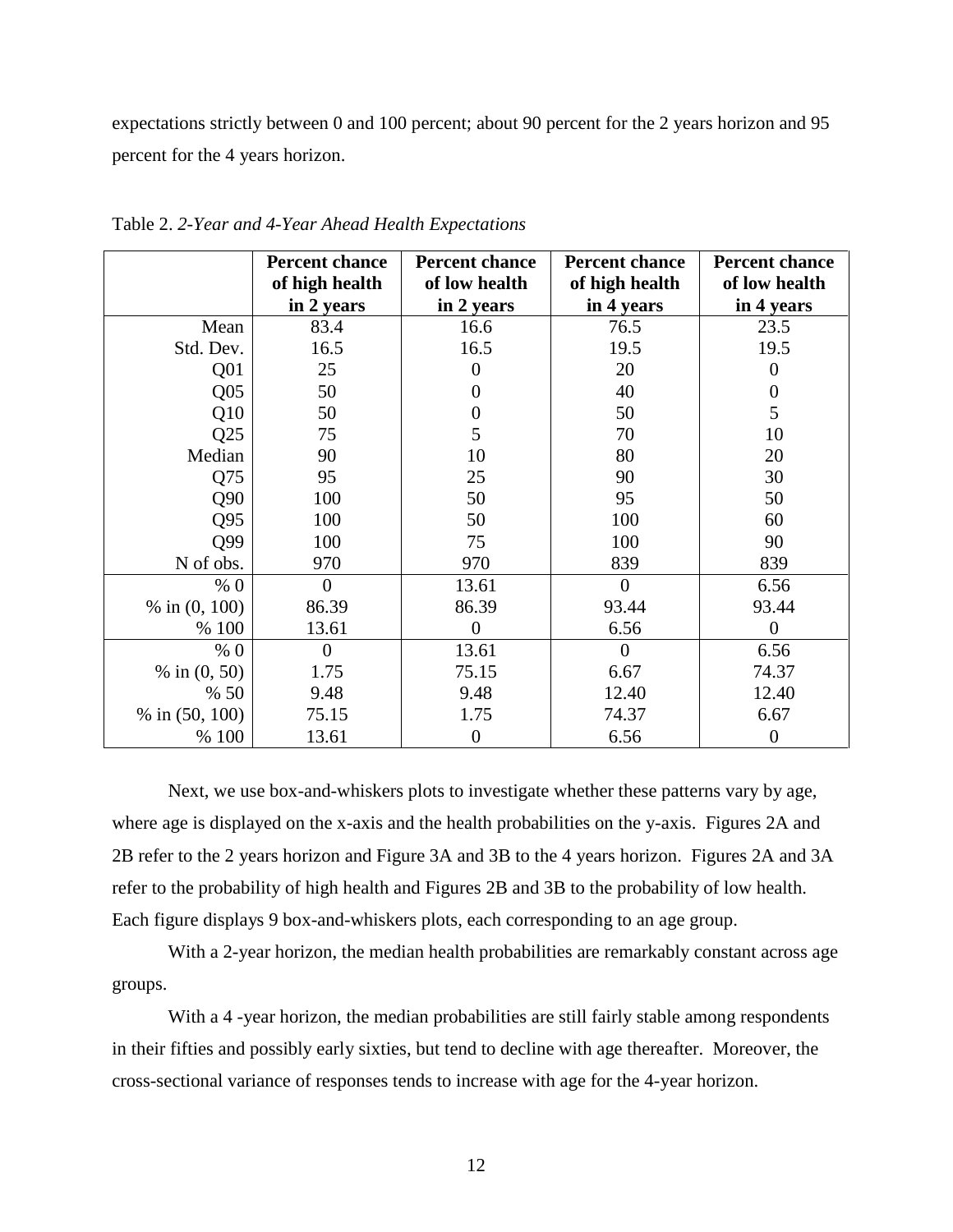

Figure 3A. *2-Year Ahead Probability of High Health, by Age*

Figure 3B. *2-Year Ahead Probability of Low Health, by Age*



**2-year cohort**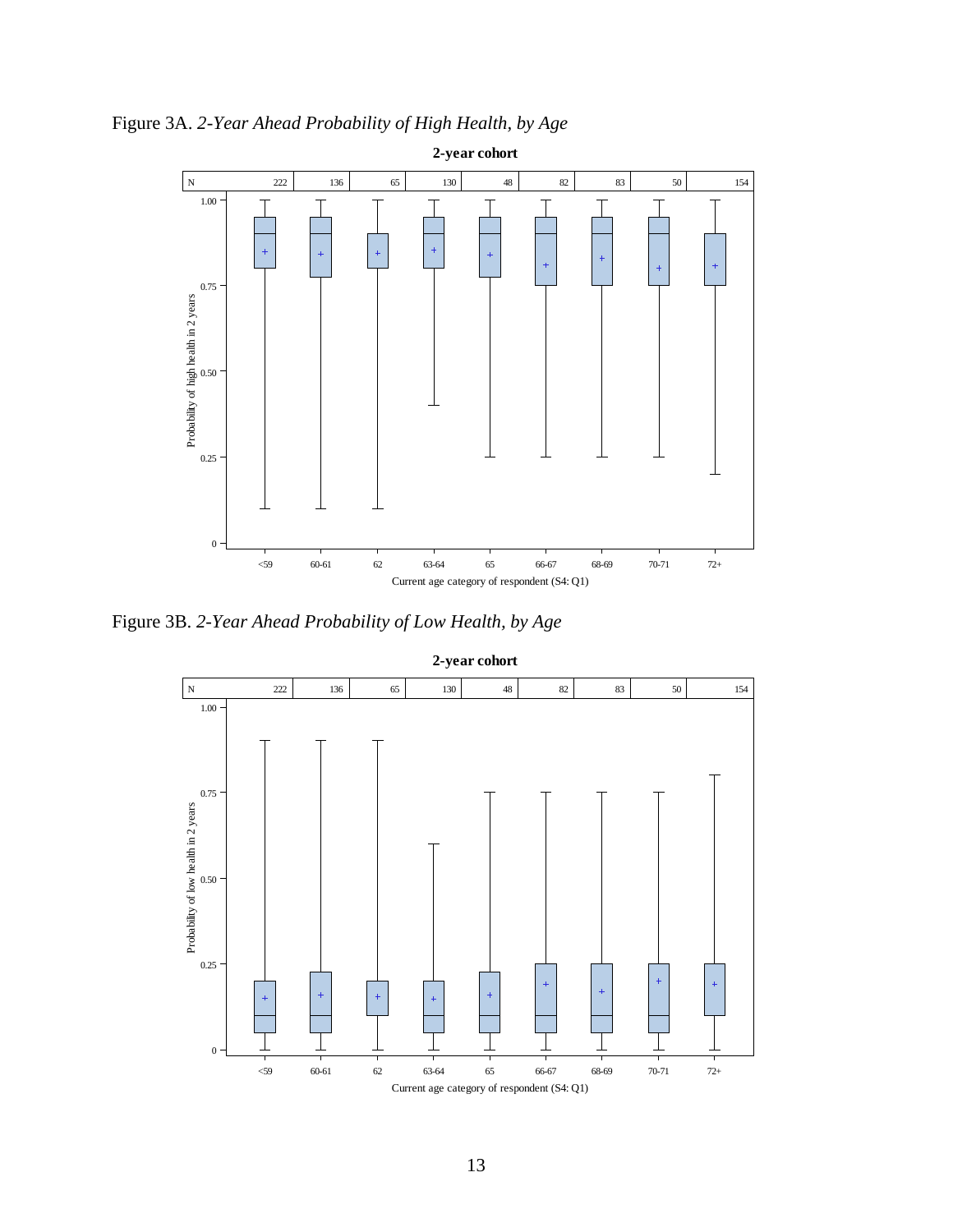Figure 4A. *4-Year Ahead Probability of High Health, by Age*



Figure 4B. *4-Year Ahead Probability of Low Health, by Age*



14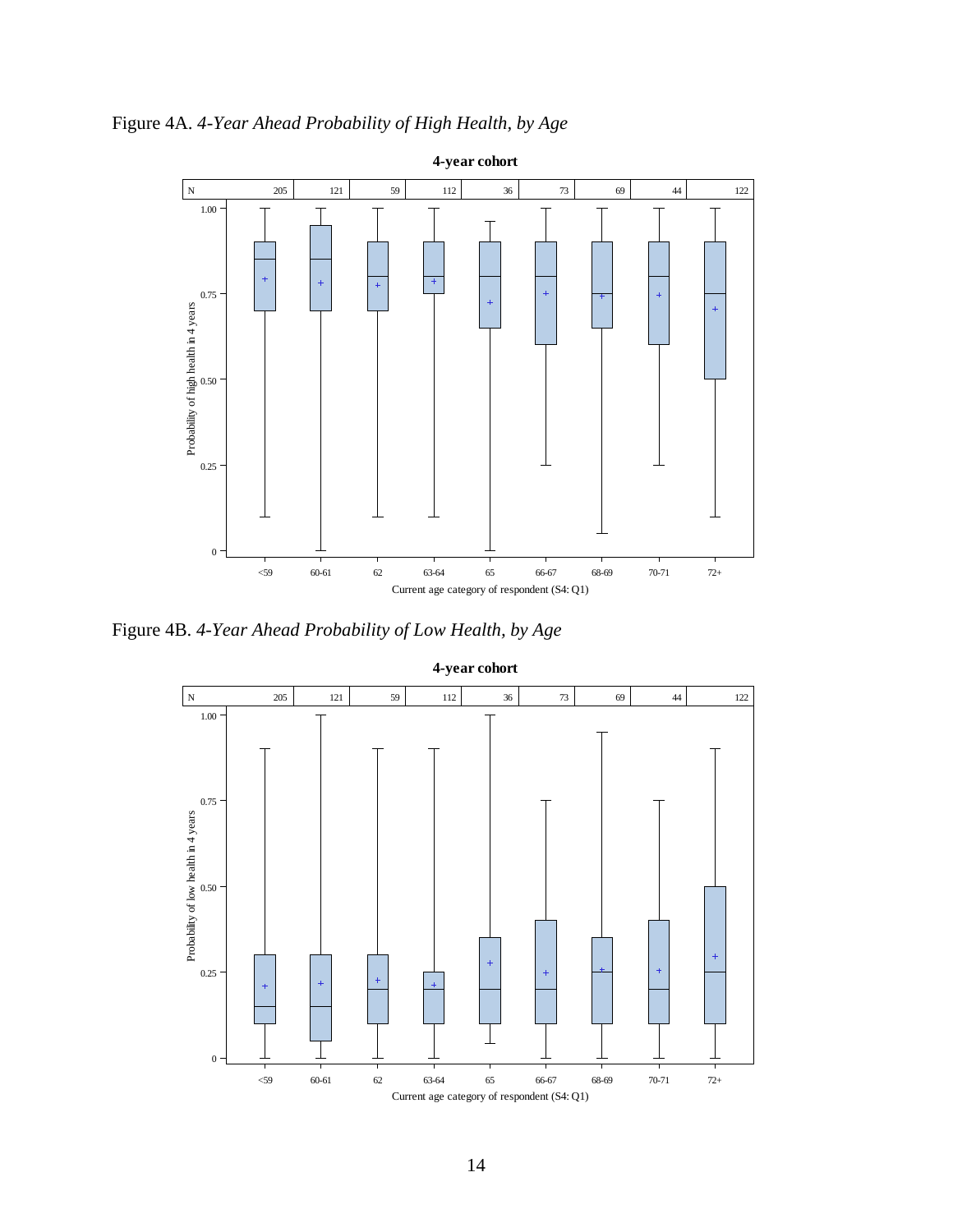Health expectations might vary with other characteristics of the respondents in addition to their age. We investigate this possibility in Table 3. Specifically, in Table 3 we report best linear prediction estimates of the respondents' subjective probabilities of transitioning to low health in 2 and 4 years on the set of covariates described in Table 1. As all our predictors are dummy variables, estimated coefficients should be interpreted relative to the reference group. The latter is given by male respondents, aged 59 or younger, who have attained a high school diploma or a lower degree, currently working in their career job within the Management & Professional sector, who are not partnered, and who are in the highest quintile of the distributions of: total household wealth, current salary, and replacement rate.

|                             | <b>Probability of low health</b> |            | <b>Probability of low health</b> |            |           |        |
|-----------------------------|----------------------------------|------------|----------------------------------|------------|-----------|--------|
|                             |                                  | in 2 years |                                  | in 4 years |           |        |
| <b>Predictors</b>           | Coeff                            | <b>SE</b>  | Signif                           | Coeff      | <b>SE</b> | Signif |
| R's age                     |                                  |            |                                  |            |           |        |
| age in $60-61$              | 0.009                            | 0.018      |                                  | 0.0007     | 0.022     |        |
| $age = 62$                  | 0.003                            | 0.024      |                                  | 0.018      | 0.029     |        |
| age in 63-64                | $-0.003$                         | 0.019      |                                  | 0.003      | 0.023     |        |
| $age = 65$                  | 0.006                            | 0.027      |                                  | 0.045      | 0.036     |        |
| age in 66-67                | 0.042                            | 0.022      | $\ast$                           | 0.045      | 0.027     | $\ast$ |
| age in 68-69                | 0.014                            | 0.022      |                                  | 0.054      | 0.028     | $\ast$ |
| age in 70-71                | 0.043                            | 0.028      |                                  | 0.050      | 0.034     |        |
| age $\geq$ 72               | 0.039                            | 0.020      | $\ast$                           | 0.097      | 0.026     | ***    |
| R's gender                  |                                  |            |                                  |            |           |        |
| female                      | $-0.024$                         | 0.013      | $\ast$                           | $-0.042$   | 0.016     | ***    |
| R's education               |                                  |            |                                  |            |           |        |
| some college                | $-0.029$                         | 0.026      |                                  | 0.0008     | 0.033     |        |
| college grad                | $-0.028$                         | 0.025      |                                  | $-0.003$   | 0.031     |        |
| other adv. degree           | $-0.036$                         | 0.027      |                                  | $-0.005$   | 0.033     |        |
| <b>MBA</b>                  | $-0.041$                         | 0.031      |                                  | $-0.0153$  | 0.038     |        |
| JD, PhD, MD                 | $-0.026$                         | 0.030      |                                  | $-0.007$   | 0.037     |        |
| R's occupation              |                                  |            |                                  |            |           |        |
| operative                   | 0.0003                           | 0.015      |                                  | 0.007      | 0.019     |        |
| other services              | 0.039                            | 0.019      | **                               | 0.069      | 0.024     | ***    |
| R's job type                |                                  |            |                                  |            |           |        |
| bridge                      | $-0.004$                         | 0.013      |                                  | $-0.017$   | 0.016     |        |
| R's marital status          |                                  |            |                                  |            |           |        |
| partnered                   | $-0.017$                         | 0.014      |                                  | 0.010      | 0.018     |        |
| <b>Spouse's work status</b> |                                  |            |                                  |            |           |        |
| working                     | 0.009                            | 0.014      |                                  | $-0.004$   | 0.017     |        |

Table 3. *Predictors of 2-Year and 4-Year Ahead Health Expectations*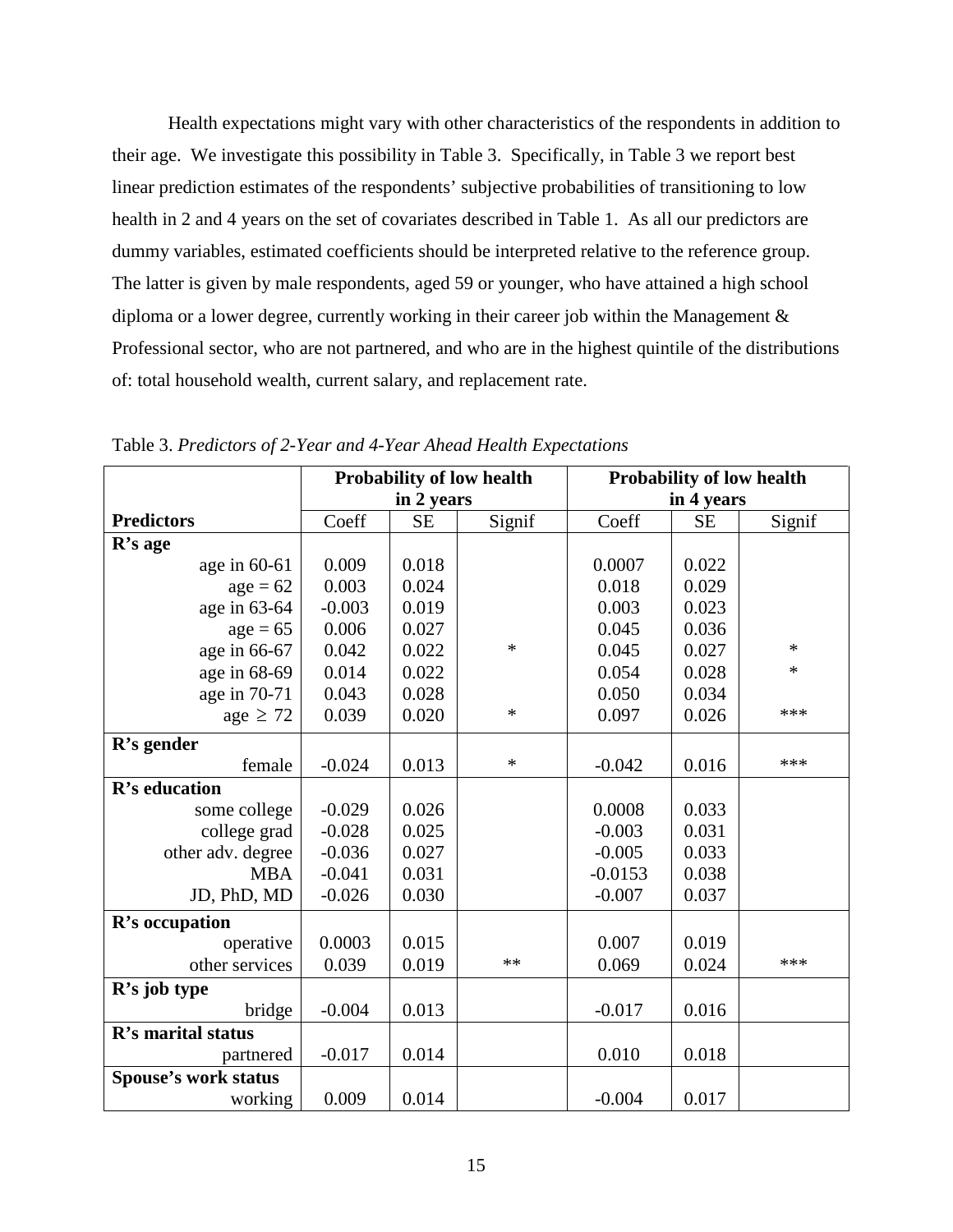| <b>Total HH wealth</b> |          |        |      |          |        |     |
|------------------------|----------|--------|------|----------|--------|-----|
| $1st$ quintile         | 0.010    | 0.020  |      | 0.036    | 0.025  |     |
| $2nd$ quintile         | $-0.011$ | 0.020  |      | $-0.006$ | 0.024  |     |
| $3rd$ quintile         | 0.014    | 0.018  |      | 0.014    | 0.023  |     |
| $4th$ quintile         | 0.023    | 0.017  |      | 0.022    | 0.022  |     |
| R's replacement rate   |          |        |      |          |        |     |
| $1st$ quintile         | $-0.008$ | 0.019  |      | 0.005    | 0.023  |     |
| $2nd$ quintile         | $-0.018$ | 0.018  |      | $-0.002$ | 0.023  |     |
| $3rd$ quintile         | $-0.006$ | 0.018  |      | $-0.001$ | 0.023  |     |
| $4th$ quintile         | $-0.018$ | 0.018  |      | $-0.022$ | 0.022  |     |
| R's current salary     |          |        |      |          |        |     |
| $1st$ quintile         | 0.034    | 0.022  |      | 0.020    | 0.028  |     |
| $2nd$ quintile         | 0.040    | 0.020  | $**$ | 0.033    | 0.025  |     |
| $3rd$ quintile         | 0.037    | 0.019  | $**$ | 0.037    | 0.024  |     |
| $4th$ quintile         | 0.021    | 0.018  |      | 0.026    | 0.022  |     |
| <b>Constant</b>        | 0.171    | 0.037  | ***  | 0.020    | 0.028  | *** |
| Sample size            |          | 970    |      |          | 839    |     |
| $R^2$                  |          | 0.0416 |      |          | 0.0672 |     |

Note: \*\*\* significant at 1 percent, \*\* significant at 5 percent, \* significant at 10 percent.

The subjective probabilities of experiencing low health in 2 and 4 years tend to be higher among older respondents, respondents with lower-level occupations, and those with lower current salary and household wealth; whereas they tend to be lower among female respondents, respondents with higher educational qualifications, those who are partnered, those who are working in a bridge job, and respondents at lower quintiles of the replacement rate distribution. While the signs of these associations are generally intuitive, only the associations of the health probabilities with gender, occupation, and selected age categories and salary quintiles are statistically significant.

This limited observed heterogeneity of health expectations across respondents' characteristics can be easily rationalized in our context by recalling that our analytic samples are composed of relatively homogenous individuals all of whom were working at the time of the survey and in high health – arguably strong predictors of future health. They are also a highly relevant population for the working-longer question of this paper.

Overall, healthy working VRI respondents of all age groups appear fairly optimistic about their chances of remaining in high health – thus maintaining their capacity to work – as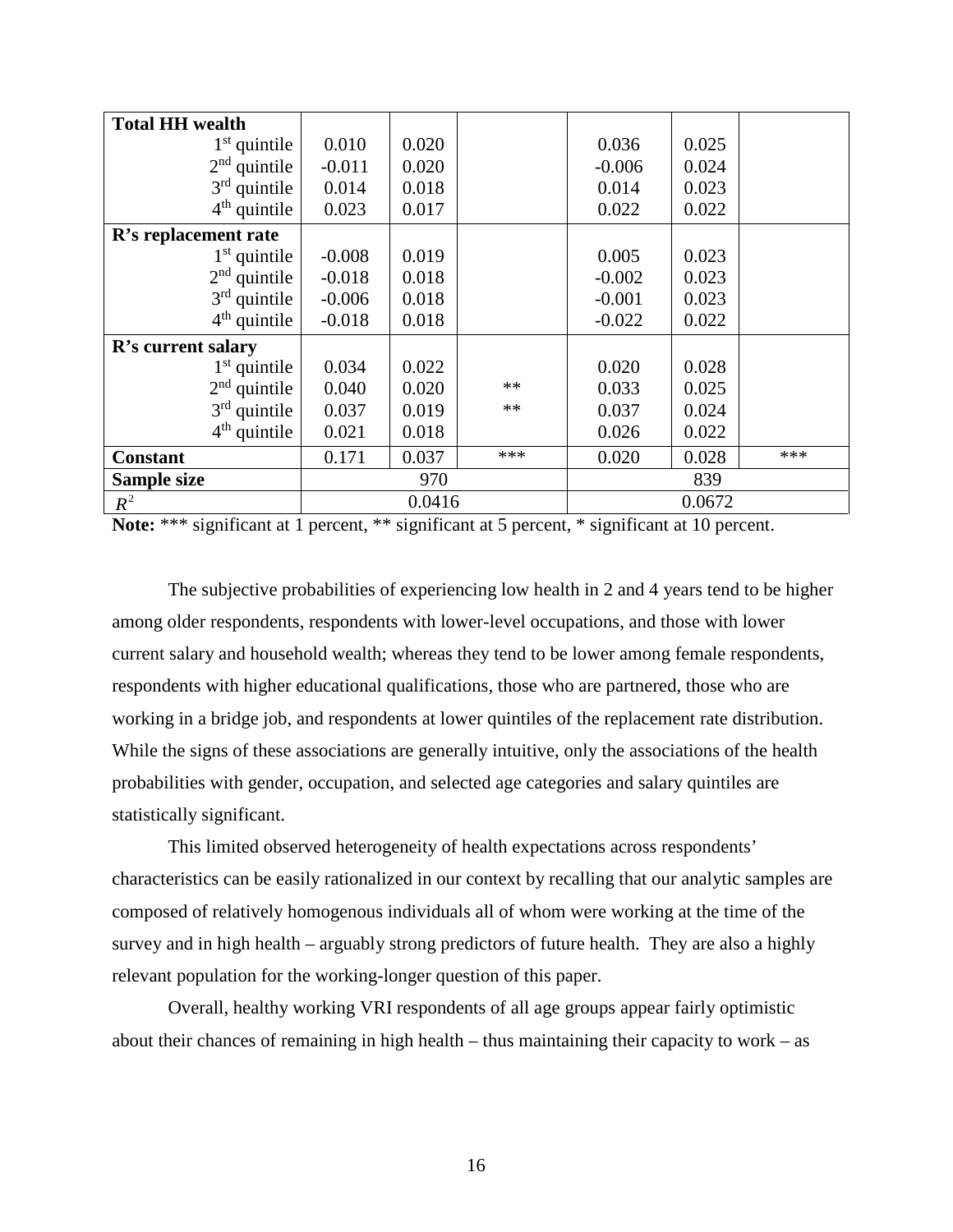opposed to experiencing a health decline.<sup>[16](#page-16-0)</sup> The means of the distributions of respondents' 2 years subjective probabilities of high and low health imply a forecast of the proportion of high health individuals,  $P(H)$ , equal to 83.4 percent and a forecast of the proportion of low health individuals,  $P(h)$ , equal to 16.6 percent. Similarly, the means of the 4 years distributions imply  $P(H) = 76.5$  percent and  $P(h) = 23.5$  percent respectively. These forecasts are shown in Figure 4 by means of pie charts.



Figure 4. *2- and 4- Year Ahead Health Forecasts, High (H) versus Low (h) Health*

Health forecasts at specified horizons are key ingredients for generating forecasts of labor supply at the corresponding horizons, to which we turn next.

### **Labor Supply Forecasts**

l

Having established that a large majority of working VRI respondents expects to maintain high health – and thus the capacity to work longer – over the following 2 and even 4 years, it is natural to ask whether they also expect or plan to continue working. To answer this question, we analyze 2 and 4 years working expectations of these individuals elicited on a 0-100 scale of chance, where 0 means "no chance of working 2 (4) years from now" and 100 means "will work

<span id="page-16-0"></span><sup>&</sup>lt;sup>16</sup> A direct comparison between expectations and realizations for these individuals will be possible when health realizations are observed in future VRI waves.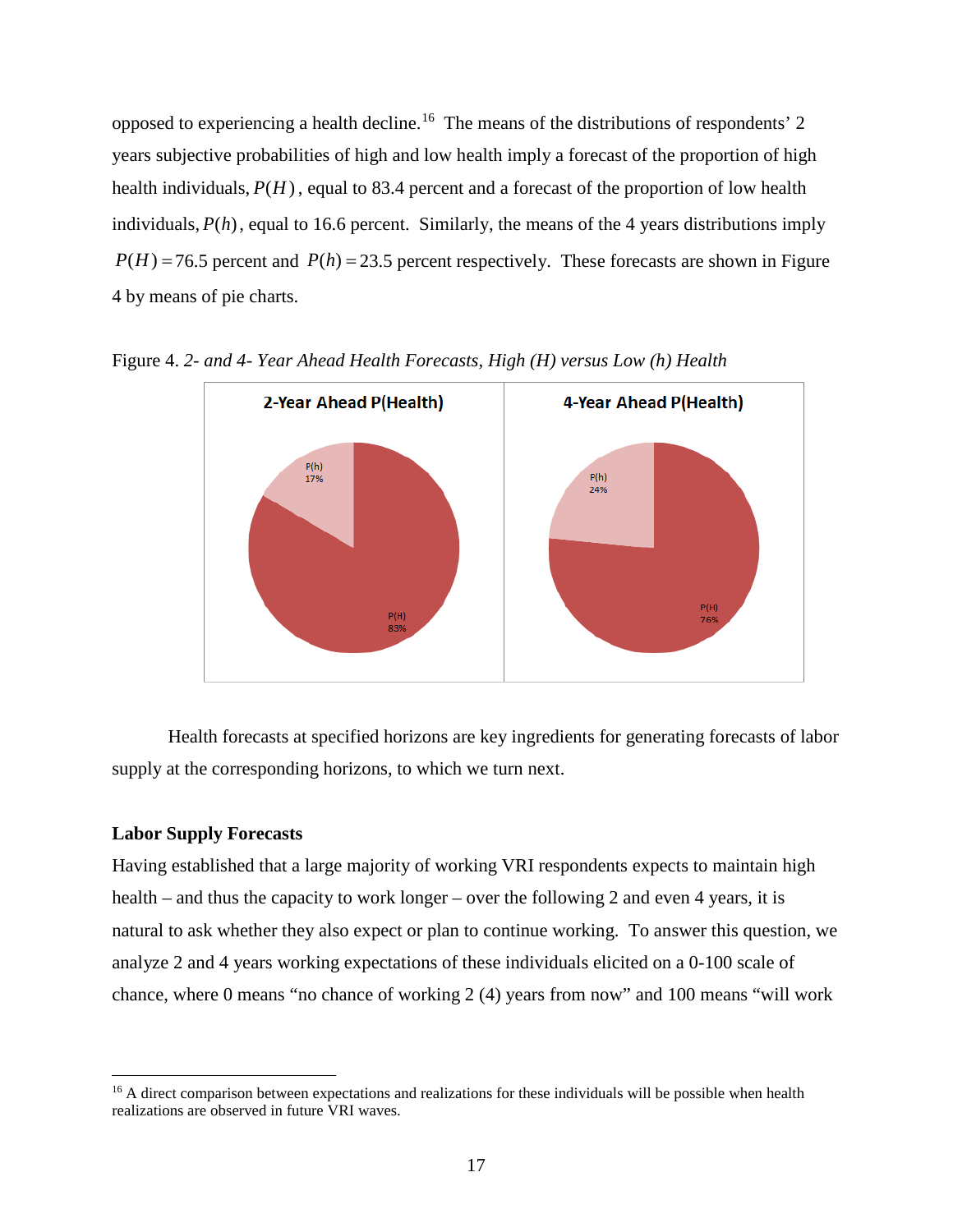for sure 2 (4) years from now." Sample distributions (mean, standard deviation, and main quantiles) of percent-chance expectations are shown in Table 4.

|                  | <b>Percent chance</b><br>of working<br>in 2 years<br>(self-reported) | <b>Percent chance</b><br>of working<br>in 2 years<br>(calculated) | <b>Percent chance</b><br>of working<br>in 4 years<br>(calculated) |
|------------------|----------------------------------------------------------------------|-------------------------------------------------------------------|-------------------------------------------------------------------|
| Mean             | 69.8                                                                 | 65.9                                                              | 52.7                                                              |
| Std. Dev.        | 35.6                                                                 | 35.3                                                              | 37                                                                |
| Q <sub>01</sub>  | $\overline{0}$                                                       | $\overline{0}$                                                    | $\boldsymbol{0}$                                                  |
| Q <sub>05</sub>  | $\boldsymbol{0}$                                                     | $\overline{0}$                                                    | $\boldsymbol{0}$                                                  |
| Q10              | 5                                                                    | 4.4                                                               | $\overline{0}$                                                    |
| Q25              | 50                                                                   | 40                                                                | 17                                                                |
| Median           | 90                                                                   | 80.1                                                              | 50                                                                |
| Q75              | 100                                                                  | 97.5                                                              | 90                                                                |
| Q90              | 100                                                                  | 100                                                               | 100                                                               |
| Q95              | 100                                                                  | 100                                                               | 100                                                               |
| Q99              | 100                                                                  | 100                                                               | 100                                                               |
| N of obs.        | 970                                                                  | 970                                                               | 839                                                               |
| % 0              | 9.48                                                                 | 9.18                                                              | 11.68                                                             |
| % in $(0, 100)$  | 53.09                                                                | 73.51                                                             | 76.88                                                             |
| % 100            | 37.42                                                                | 17.32                                                             | 11.44                                                             |
| % 0              | 9.48                                                                 | 9.18                                                              | 11.68                                                             |
| % in $(0, 50)$   | 12.16                                                                | 21.86                                                             | 36                                                                |
| % 50             | 11.96                                                                | 2.16                                                              | 2.5                                                               |
| % in $(50, 100)$ | 28.97                                                                | 49.48                                                             | 38.38                                                             |
| % 100            | 37.42                                                                | 17.32                                                             | 11.44                                                             |

Table 4. *2- and 4-Year Ahead Unconditional Working Expectations*

Respondents' working expectations at 2 and 4 years are somewhat heterogeneous and span the whole support of 0-100 percent chance scale. In column 1, over a third of the respondents (37.42 percent) expects that they will work for sure in 2 years, as opposed to the almost 10 percent of those who expect not to work for sure. The remaining majority of respondents (approx. 53 percent) views working in 2 years as an uncertain event. Nearly 12 percent of respondents report that they have 50 chances out of 100 of working in 2 years;<sup>[17](#page-17-0)</sup> a

 $\overline{\phantom{a}}$ 

<span id="page-17-0"></span><sup>&</sup>lt;sup>17</sup> Some of these respondents might be using 50 percent as an expression of "epistemic uncertainty" (e.g., see Fischhoff and Bruine de Bruin (1999) and Bruine de Bruin et al. (2002)), thereby conveying that they don't know or are unsure about their chances of working in two years. For this reason, the VRI has developed a response design for expectations questions that excludes 50 percent. For the module used in this paper, however, we use the 0-100 point scale for comparability with the HRS.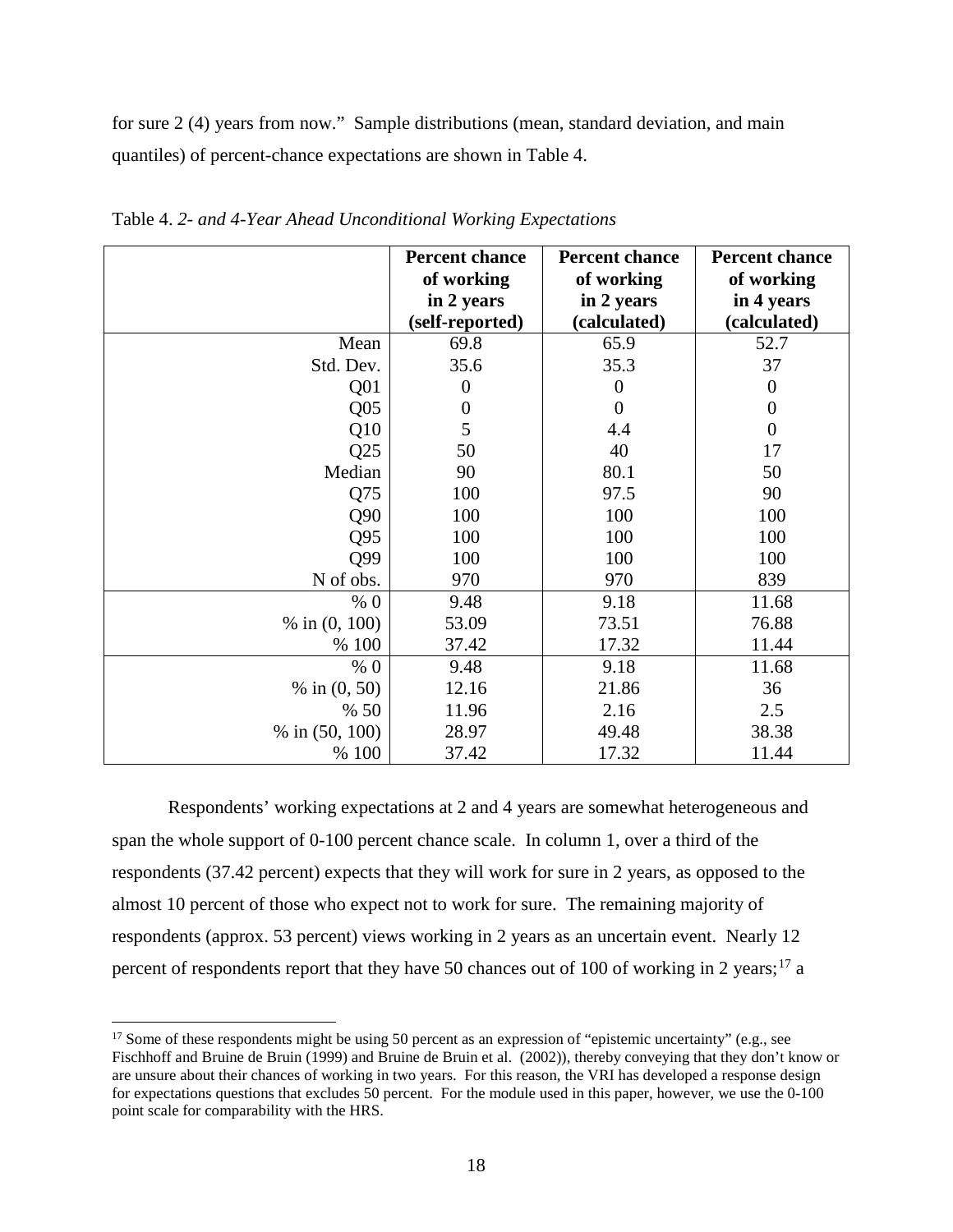similar fraction gives a percent chance below 50 percent; whereas almost 30 percent gives a percent chance above 50 percent (the second most frequent response category after 100 percent). Indeed, the median belief of 90 percent is quite high, indicating that half of the respondents expect to work in 2 years with a likelihood of 90 percent or higher.

In column 2, the fraction of respondents who think that they will work for sure decreases to 17 percent, and the fraction of unsure respondents increases to 73 percent, when we use the "calculated" unconditional working expectations, (obtained by combining respondents' working expectations conditional on health and their health expectations according to the law of total probabilities), in place those reported directly by the respondents. However, the median probability is still very high and equal to 80 percent. Moreover, the medians, means, and standard deviations are very similar across the two distributions.

As the time horizon increases from 2 to 4 years in column 3, the fraction of respondents who think that they will not work for sure and the fraction of uncertain respondents increase respectively to 12 and 77 percent, whereas the fraction of respondents who think that they will work for sure decreases to 11 percent. While respondents' subjective probabilities of working in 4 years are still fairly high overall (e.g., the  $75<sup>th</sup>$  percentile is equal to 90 percent), these probabilities tend to be lower than those with a 2 years horizon (e.g., the median is down to 50 percent and the mean to 52.7 percent).

Do working expectations vary by age? To investigate this question, in Figures 5A-5C we create box-and-whiskers plots of the working expectations (on the y-axis) by current age of the respondent (on the x-axis). Age bins 60-61, 63-64, and 65 in Figures 5A and 5B are of particular interest, as a 2-year horizon from those ages implies the crossing of the early, normal, and full SS retirement ages (i.e., 62, 65, and 67), where actual labor supply displays well-known peaks. (Similarly, for age turns  $\leq$  59, 60-61 & 62, and 63-64 at the 4 years horizon in Figure 5C.)

In Figures 5A and 5B, the mean and median working expectations at 2 years feature sharp declines among the 60-61 years old (corresponding to the 62 peak), among the 63-64 years old (corresponding to the 65 peak), and among the 65 years old (corresponding to the 67 peak). Notice, however, that the mean and median working expectations do not decrease monotonically across groups of increasing age. This is consistent with increasing selectivity of the working and

19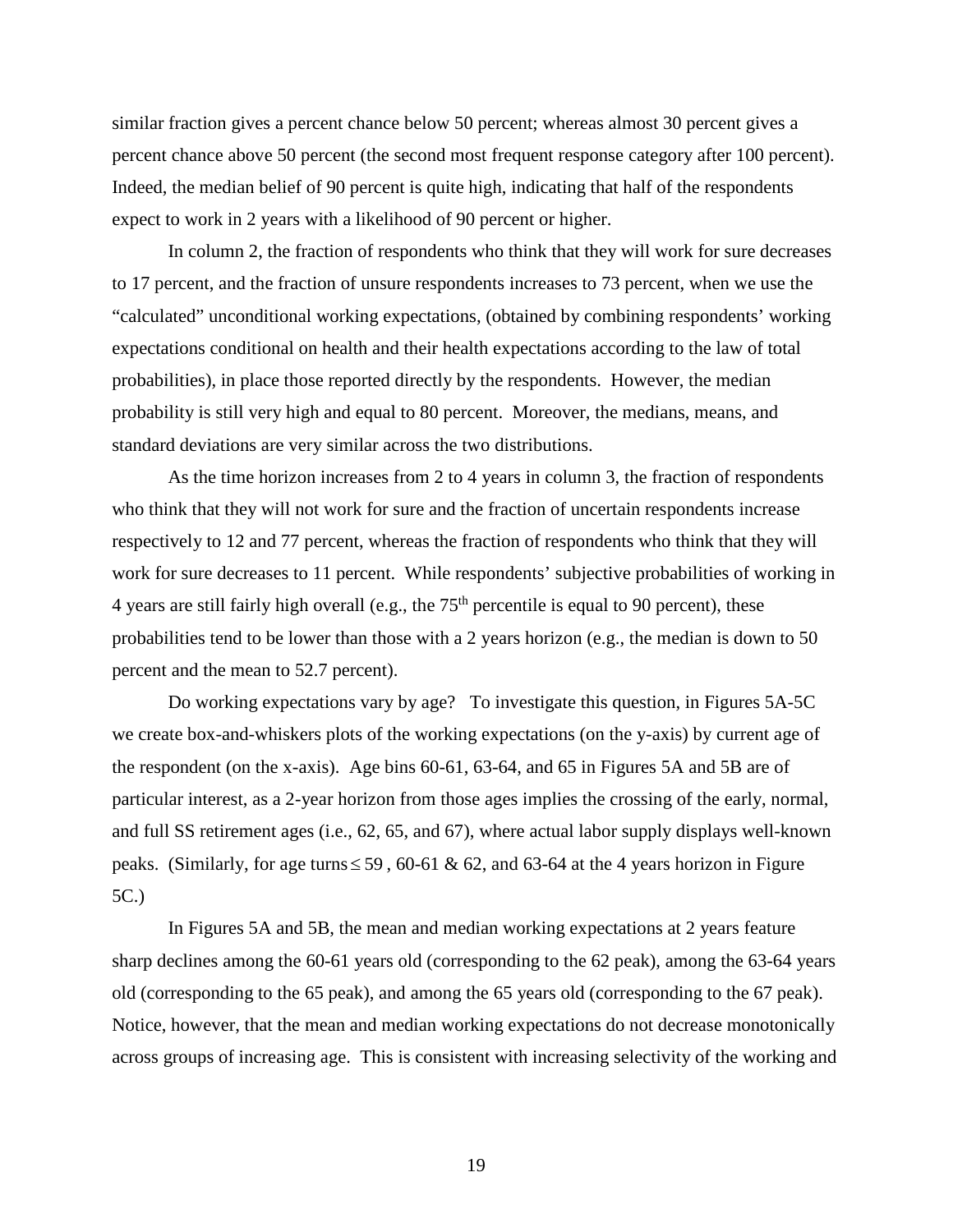

Figure 5A. *2-Year Ahead Working Expectations, by Age, Self-Reported*

Figure 5B. *2-Year Ahead Working Expectations, by Age, LTC (Calculated)*

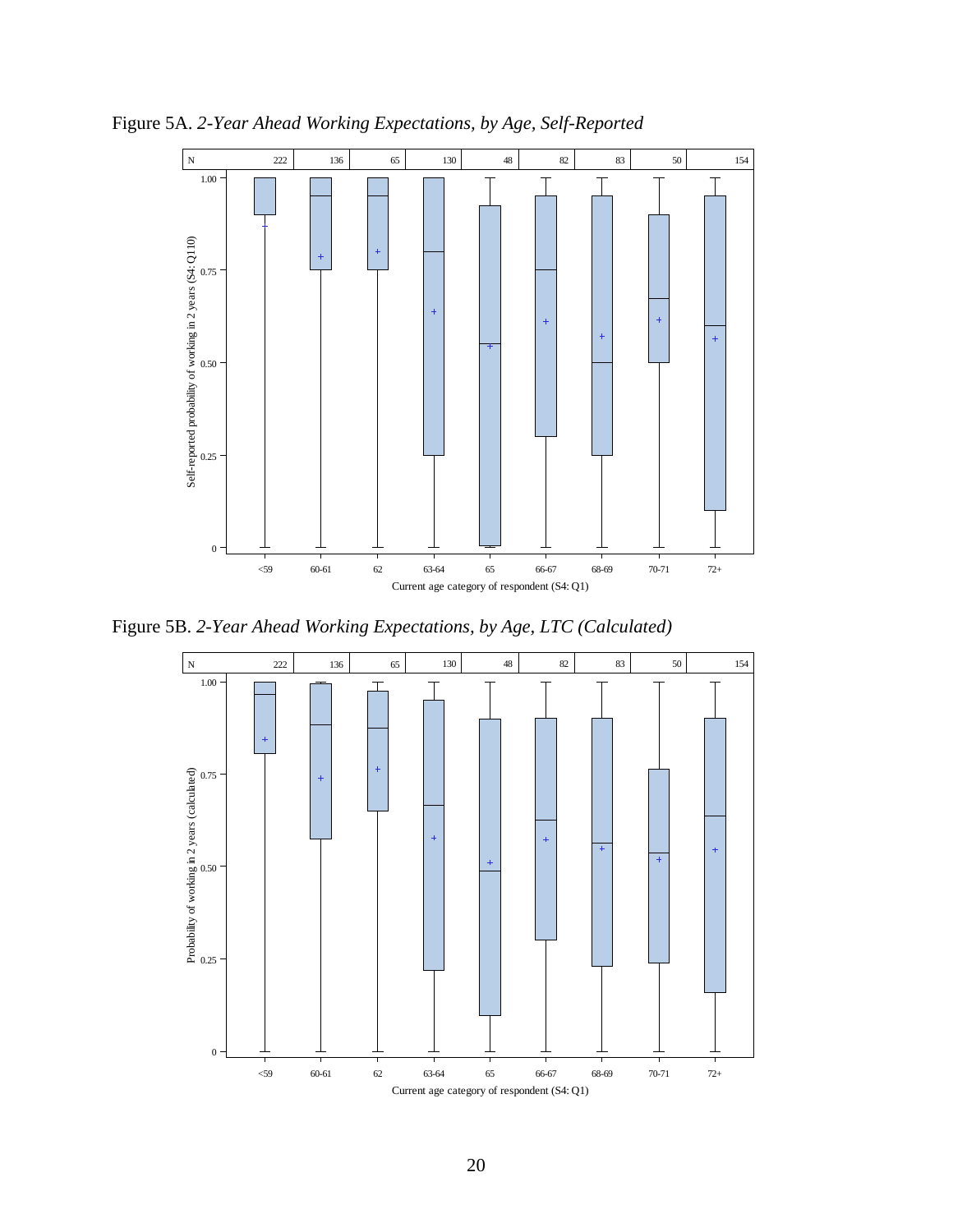Figure 5C. *4-Year Ahead Working Expectations, by Age , LTC (Calculated)*



(high) health requirements applied to older respondents. An interesting additional feature of these age-specific distributions is that the cross-sectional variance of the subjective unconditional working expectations tends to increase with age, especially between respondents aged 62 or younger and respondents older than 62.

Moving to the 4-year-ahead horizon, inspection of Figure 5C reveals that the age-specific mean and median decrease sharply and steadily from the  $\leq$  59 and the 63-64 groups and level off (or tend to increase slightly) thereafter, again consistent with increasing selectivity of older subgroups. The cross-sectional variance of working expectations is now fairly high in all age groups and appears higher than the cross-sectional variance of the 2 years working expectations. This is consistent with a higher uncertainty and/or a bigger role of heterogeneity as the forecasting horizon increases.

To ease the comparison between the 2 and 4 years, age-specific, unconditional working expectations distributions, Figures 6A and 6B combine them into the same graph in two alternative ways. Specifically, Figure 6A displays the distributions of 2- and 4-year ahead unconditional working probabilities by respondent's current age. Whereas Figure 6B displays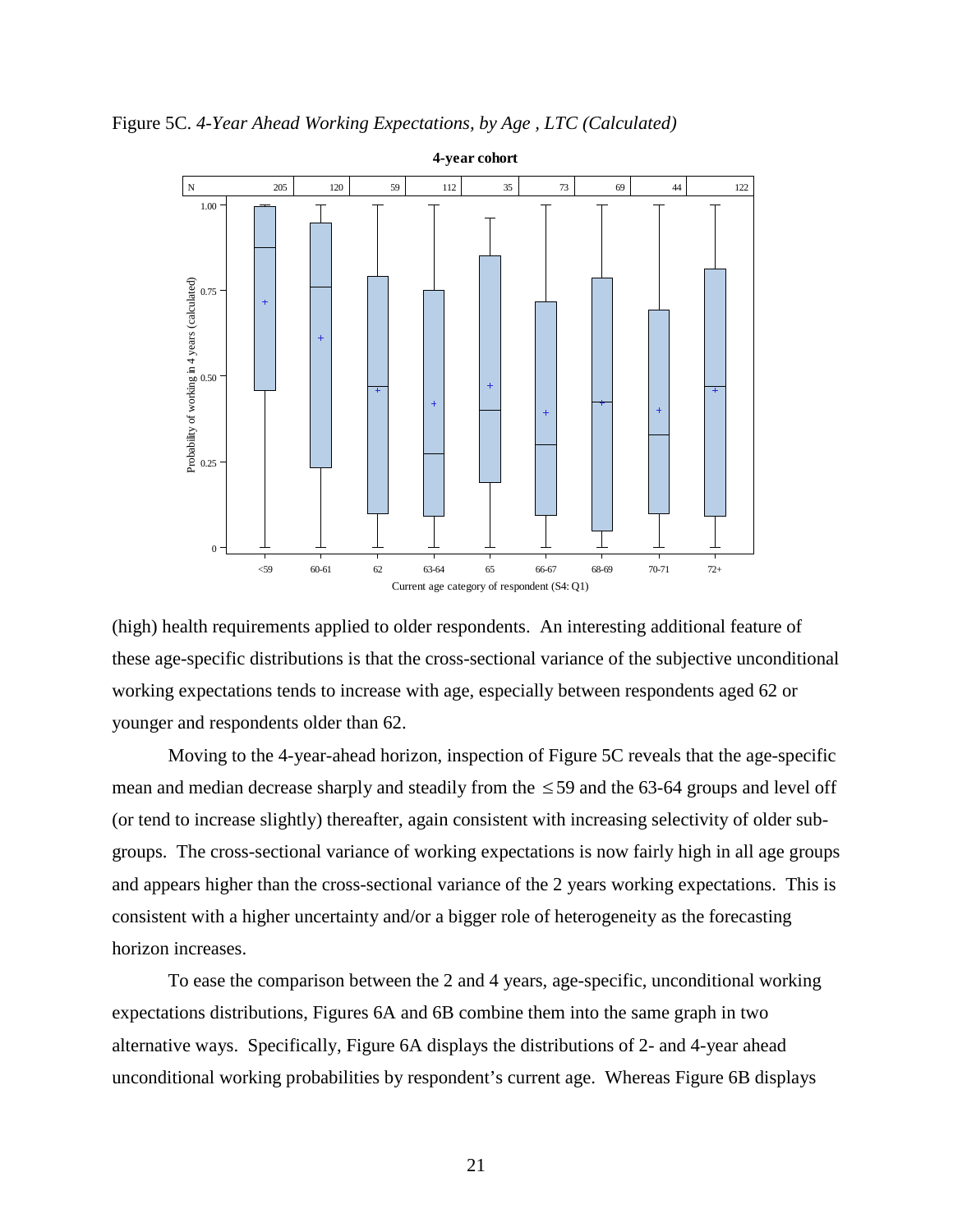the distributions of 2- and 4-year ahead unconditional working probabilities by the question's target age.



Figure 6A. *2- and 4-Year Ahead Working Expectations by Age Group* 

Figure 6B. *2- and 4-Year Ahead Working Expectations, by Projected Age*

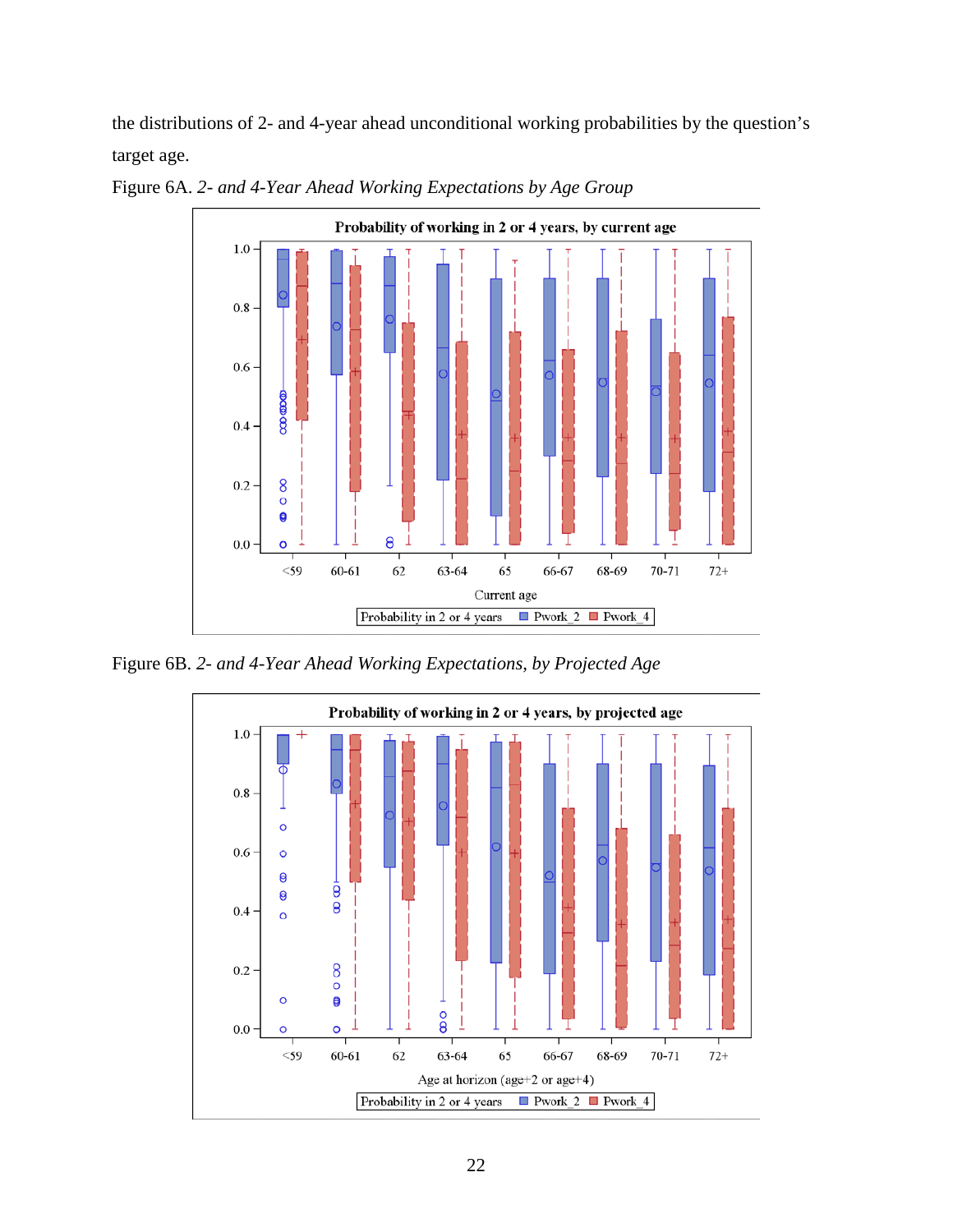Thus, while the 2- and 4-year ahead working expectations plotted in Figure 6A belong to the same respondents (within age category), in Figure 6B the 2 years probabilities belong to respondents who are 2 years older than the respondents whose 4 years probabilities are being compared with the latter (now within target or projected age).

Next we investigate whether 2- and 4-year ahead unconditional working expectations vary systematically by additional characteristics of our respondents beside age. As we did in Section 3 with the health expectations measures, we report parameter estimates of linear regressions of the unconditional working expectations on the usual set of covariates. Specifically, Table 5A shows estimated coefficients and standard errors from regressions of calculated unconditional working expectations at 2 years (column 1) and 4 years (column 2). Table 5B reports estimated coefficients and standard errors from a regression of self-reported unconditional working expectations at 2 years.

As in Table 3 above the reference group corresponds to male respondents, aged 59 or younger, who have attained a high school diploma or a lower degree, currently working in their career job within the Management & Professional sector, who are not partnered, and who are in the highest quintile of the distributions of: total household wealth, current salary, and replacement rate.

|                   | <b>Probability of working</b> |                         |        | <b>Probability of working</b> |           |        |
|-------------------|-------------------------------|-------------------------|--------|-------------------------------|-----------|--------|
| <b>Predictors</b> |                               | in 2 years (calculated) |        | in 4 years (calculated)       |           |        |
|                   | Coeff                         | <b>SE</b>               | Signif | Coeff                         | <b>SE</b> | Signif |
| R's age           |                               |                         |        |                               |           |        |
| age in $60-61$    | $-0.089$                      | 0.036                   | $**$   | $-0.096$                      | 0.040     | **     |
| $age = 62$        | $-0.046$                      | 0.047                   |        | $-0.232$                      | 0.052     | ***    |
| age in 63-64      | $-0.239$                      | 0.036                   | ***    | $-0.277$                      | 0.041     | ***    |
| $age = 65$        | $-0.305$                      | 0.053                   | ***    | $-0.239$                      | 0.064     | ***    |
| age in 66-67      | $-0.242$                      | 0.043                   | ***    | $-0.330$                      | 0.048     | ***    |
| age in 68-69      | $-0.260$                      | 0.044                   | ***    | $-0.302$                      | 0.050     | ***    |
| age in 70-71      | $-0.264$                      | 0.054                   | ***    | $-0.274$                      | 0.061     | ***    |
| age $\geq 72$     | $-0.228$                      | 0.040                   | ***    | $-0.231$                      | 0.047     | ***    |
| $R$ 's gender     |                               |                         |        |                               |           |        |
| female            | $-0.011$                      | 0.025                   |        | 0.014                         | 0.028     |        |

Table 5A. *Predictors of 2- and 4-Year Ahead Unconditional Working Expectations, Calculated*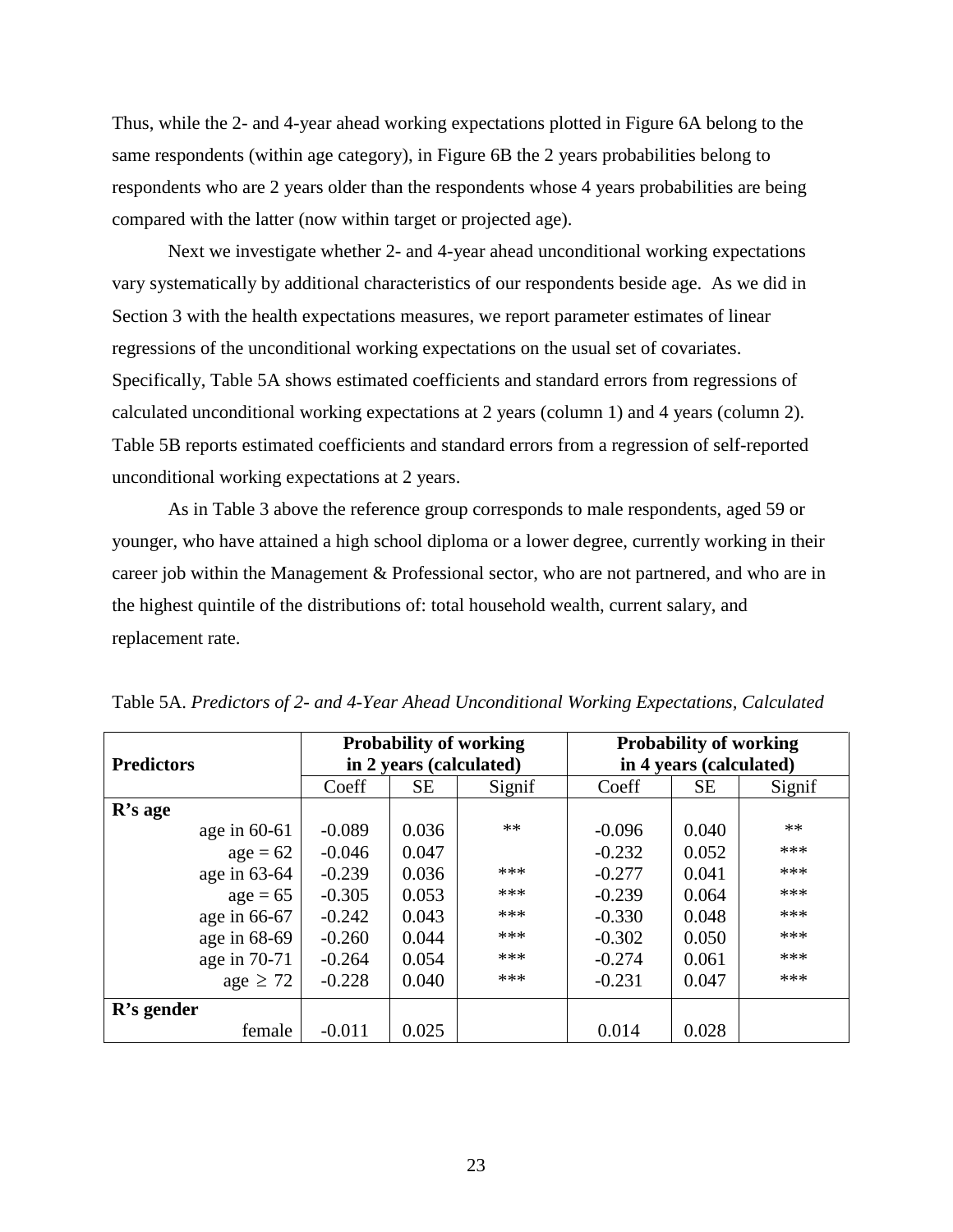| R's education               |          |        |        |           |        |      |
|-----------------------------|----------|--------|--------|-----------|--------|------|
| some college                | $-0.018$ | 0.052  |        | 0.033     | 0.059  |      |
| college grad                | 0.009    | 0.049  |        | 0.027     | 0.055  |      |
| other adv. degree           | 0.056    | 0.053  |        | 0.048     | 0.059  |      |
| <b>MBA</b>                  | 0.048    | 0.060  |        | 0.045     | 0.067  |      |
| JD, PhD, MD                 | 0.054    | 0.058  |        | 0.104     | 0.066  |      |
| R's occupation              |          |        |        |           |        |      |
| operative                   | 0.012    | 0.030  |        | $-0.002$  | 0.034  |      |
| other services              | 0.019    | 0.037  |        | 0.008     | 0.043  |      |
| R's job type                |          |        |        |           |        |      |
| bridge                      | $-0.018$ | 0.026  |        | $-0.0005$ | 0.029  |      |
| R's marital status          |          |        |        |           |        |      |
| partnered                   | $-0.067$ | 0.028  | $**$   | $-0.047$  | 0.032  |      |
| <b>Spouse's work status</b> |          |        |        |           |        |      |
| working                     | 0.056    | 0.027  | **     | 0.013     | 0.031  |      |
| <b>Total HH wealth</b>      |          |        |        |           |        |      |
| $1st$ quintile              | 0.175    | 0.039  | ***    | 0.206     | 0.045  | ***  |
| $2nd$ quintile              | 0.137    | 0.037  | ***    | 0.207     | 0.043  | ***  |
| $3rd$ quintile              | 0.083    | 0.035  | **     | 0.089     | 0.041  | $**$ |
| $4th$ quintile              | 0.053    | 0.034  |        | 0.062     | 0.039  |      |
| R's replacement rate        |          |        |        |           |        |      |
| $1st$ quintile              | 0.069    | 0.037  | $\ast$ | 0.097     | 0.042  | **   |
| $2nd$ quintile              | 0.077    | 0.036  | $**$   | 0.033     | 0.041  |      |
| $3rd$ quintile              | 0.053    | 0.035  |        | 0.018     | 0.040  |      |
| $4th$ quintile              | $-0.007$ | 0.035  |        | 0.032     | 0.040  |      |
| R's current salary          |          |        |        |           |        |      |
| $1st$ quintile              | $-0.100$ | 0.043  | **     | $-0.026$  | 0.049  |      |
| $2nd$ quintile              | 0.036    | 0.040  |        | 0.054     | 0.045  |      |
| $3rd$ quintile              | $-0.023$ | 0.037  |        | 0.002     | 0.042  |      |
| $4th$ quintile              | $-0.046$ | 0.035  |        | $-0.036$  | 0.039  |      |
| <b>Constant</b>             | 0.722    | 0.072  | ***    | 0.536     | 0.082  | ***  |
| Sample size                 |          | 970    |        | 839       |        |      |
| $R^2$                       |          | 0.1883 |        |           | 0.1808 |      |

**Note:** \*\*\* significant at 1 percent, \*\* significant at 5 percent, \* significant at 10 percent.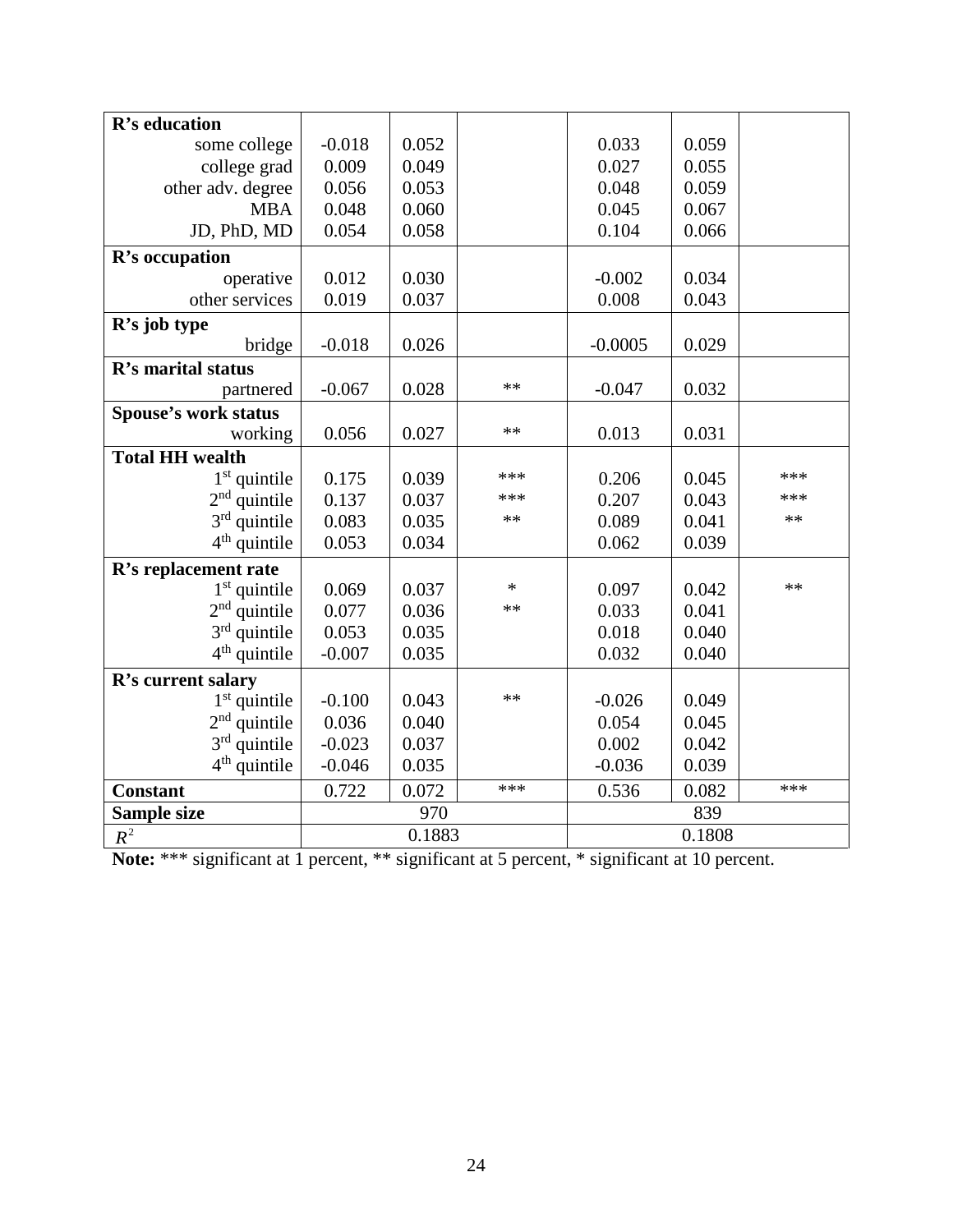|                             | <b>Probability of working</b> |           |            |  |  |
|-----------------------------|-------------------------------|-----------|------------|--|--|
| <b>Predictors</b>           | in 2 years (self reported)    |           |            |  |  |
|                             | Coeff                         | <b>SE</b> | Signif     |  |  |
| $R$ 's age                  |                               |           |            |  |  |
| age in $60-61$              | $-0.067$                      | 0.036     | $\ast$     |  |  |
| $age = 62$                  | $-0.035$                      | 0.047     |            |  |  |
| age in 63-64                | $-0.204$                      | 0.037     | ***        |  |  |
| $age = 65$                  | $-0.303$                      | 0.053     | ***        |  |  |
| age in 66-67                | $-0.231$                      | 0.044     | ***        |  |  |
| age in 68-69                | $-0.268$                      | 0.044     | ***        |  |  |
| age in 70-71                | $-0.197$                      | 0.055     | ***        |  |  |
| age $\geq 72$               | $-0.234$                      | 0.041     | ***        |  |  |
| R's gender                  |                               |           |            |  |  |
| female                      | $-0.018$                      | 0.025     |            |  |  |
| R's education               |                               |           |            |  |  |
| some college                | $-0.036$                      | 0.052     |            |  |  |
| college grad                | $-0.009$                      | 0.049     |            |  |  |
| other adv. degree           | 0.042                         | 0.053     |            |  |  |
| <b>MBA</b>                  | 0.044                         | 0.061     |            |  |  |
| JD, PhD, MD                 | 0.050                         | 0.059     |            |  |  |
| R's occupation              |                               |           |            |  |  |
| operative                   | 0.014                         | 0.030     |            |  |  |
| other services              | 0.033                         | 0.038     |            |  |  |
| R's job type                |                               |           |            |  |  |
| bridge                      | $-0.012$                      | 0.026     |            |  |  |
| R's marital status          |                               |           |            |  |  |
| partnered                   | 0.064                         | 0.027     | ***        |  |  |
| <b>Spouse's work status</b> |                               |           |            |  |  |
| working                     | 0.064                         | 0.027     | $\ast\ast$ |  |  |
| <b>Total HH wealth</b>      |                               |           |            |  |  |
| $1st$ quintile              | 0.195                         | 0.039     | ***        |  |  |
| $2nd$ quintile              | 0.158                         | 0.038     | ***        |  |  |
| $3rd$ quintile              | 0.097                         | 0.036     | ***        |  |  |
| $4th$ quintile              | 0.089                         | 0.035     | $\ast\ast$ |  |  |
| R's replacement rate        |                               |           |            |  |  |
| 1 <sup>st</sup> quintile    | 0.055                         | 0.037     |            |  |  |
| $2nd$ quintile              | 0.054                         | 0.037     |            |  |  |
| 3 <sup>rd</sup> quintile    | 0.055                         | 0.036     |            |  |  |
| $4th$ quintile              | $-0.004$                      | 0.035     |            |  |  |

Table 5B. *Predictors of 2-Year Ahead Unconditional Working Expectations, Self-Reported*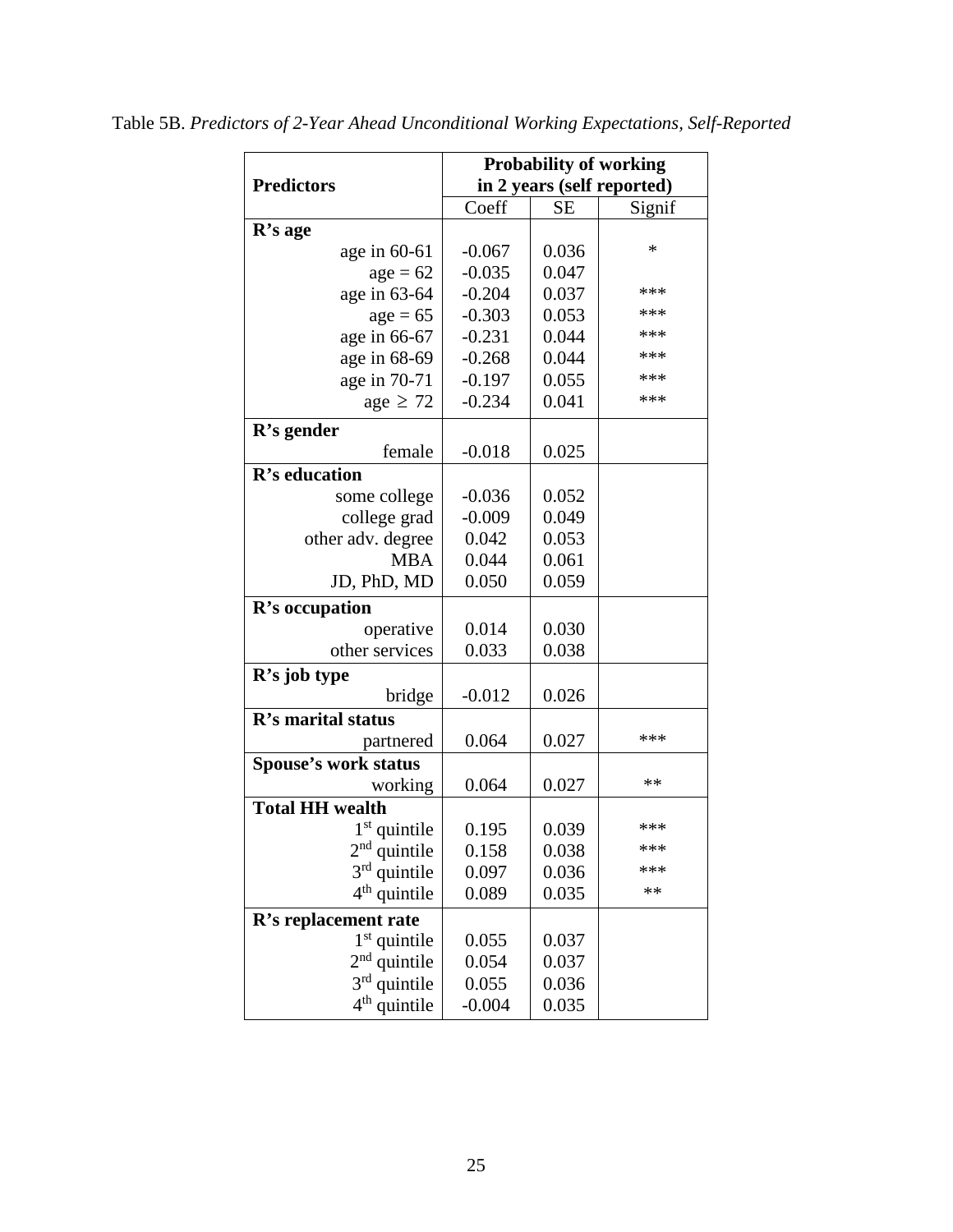| R's current salary |          |        |     |
|--------------------|----------|--------|-----|
| $1st$ quintile     | $-0.086$ | 0.043  | ∗   |
| $2nd$ quintile     | 0.052    | 0.040  |     |
| $3rd$ quintile     | $-0.023$ | 0.037  |     |
| $4th$ quintile     | $-0.032$ | 0.035  |     |
| <b>Constant</b>    | 0.749    | 0.073  | *** |
| Sample size        |          | 970    |     |
| $\boldsymbol{R}^2$ |          | 0.1867 |     |

Note: \*\*\* significant at 1 percent, \*\* significant at 5 percent, \* significant at 10 percent.

The subjective unconditional probabilities of working in 2 and 4 years are lower among older respondents, female respondents, partnered respondents, and respondents who are working in a bridge job. On the other hand, working expectations tend to be higher among more educated respondents, respondents working in lower-level sectors, respondents with a working spouse, and respondents at lower quintiles of the household wealth and replacement rate distributions. However, only the associations of the working probabilities with respondent's age, marital status, wealth, selected quintiles of the replacement rate, and spouse's working status are statistically significant.

Overall, the analysis of this section suggests that the working expectations or plans of healthy working individuals are somewhat sensitive to their age, family, and financial circumstances. In aggregate, however, the means of the distributions of respondents' subjective labor supply probabilities imply 2- and 4-year forecasts of the proportions of working individuals,  $P(W)$ , equal to 65-70 percent and 53 percent respectively. These forecasts are displayed by the pie charts of Figure 7.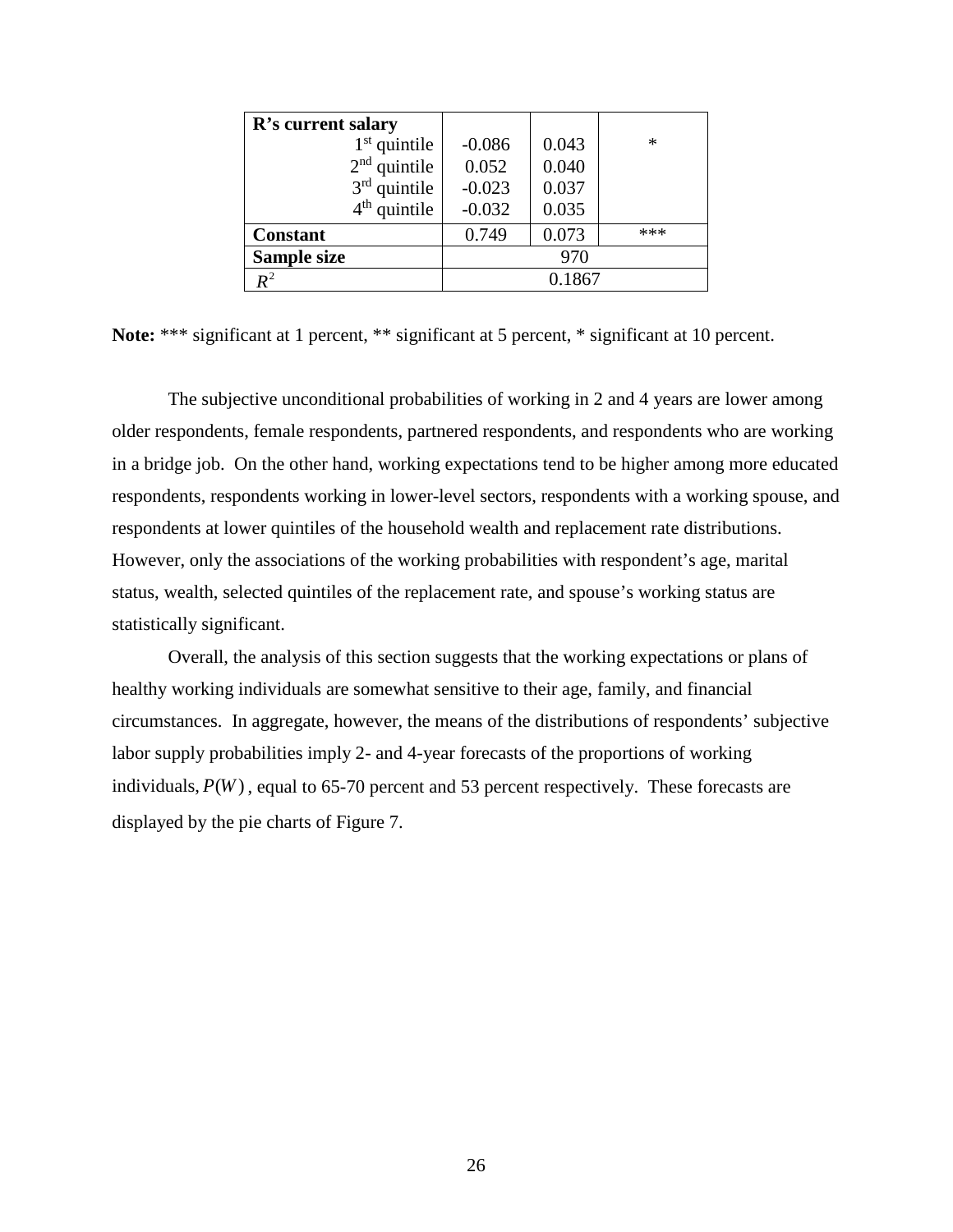

Figure 7. *2- and 4-Year Ahead Labor Supply Forecasts*

# **The Causal Effect of Health on Work**

The estimates shown in Figures 4 and 7 provide *status quo* population forecasts at 2 and 4 years of the health and labor supply of the kind of healthy working individuals represented by our sample. To be able to simulate alternative labor supply scenarios, represented by *hypothetical* or *counterfactual* labor supply distributions which would obtain under alternative health distributions, it is necessary to estimate the *causal effect* of health on work, that is, to measure the *structural* relationship between the two variables.

In this section, we first analyze respondents' subjective working expectations *conditional* on experiencing high and, alternatively, low health in 2 and 4 years. Then, we use these two measures of subjective conditional working expectations to derive subjective *ex ante* measures of the causal effect of health on work at both the individual and aggregate levels.

### *Working Forecasts If Everyone Is in High Health, If Everyone Is in Low Health*

We elicited respondents' 2- and 4- year ahead working expectations *conditional* on alternative health scenarios by means of the familiar 0-100 scale of chance, where 0 means "no chance of working if in high (low) health 2 (4) years from now" and 100 means "will work for sure if in high (low) health 2 (4) years from now."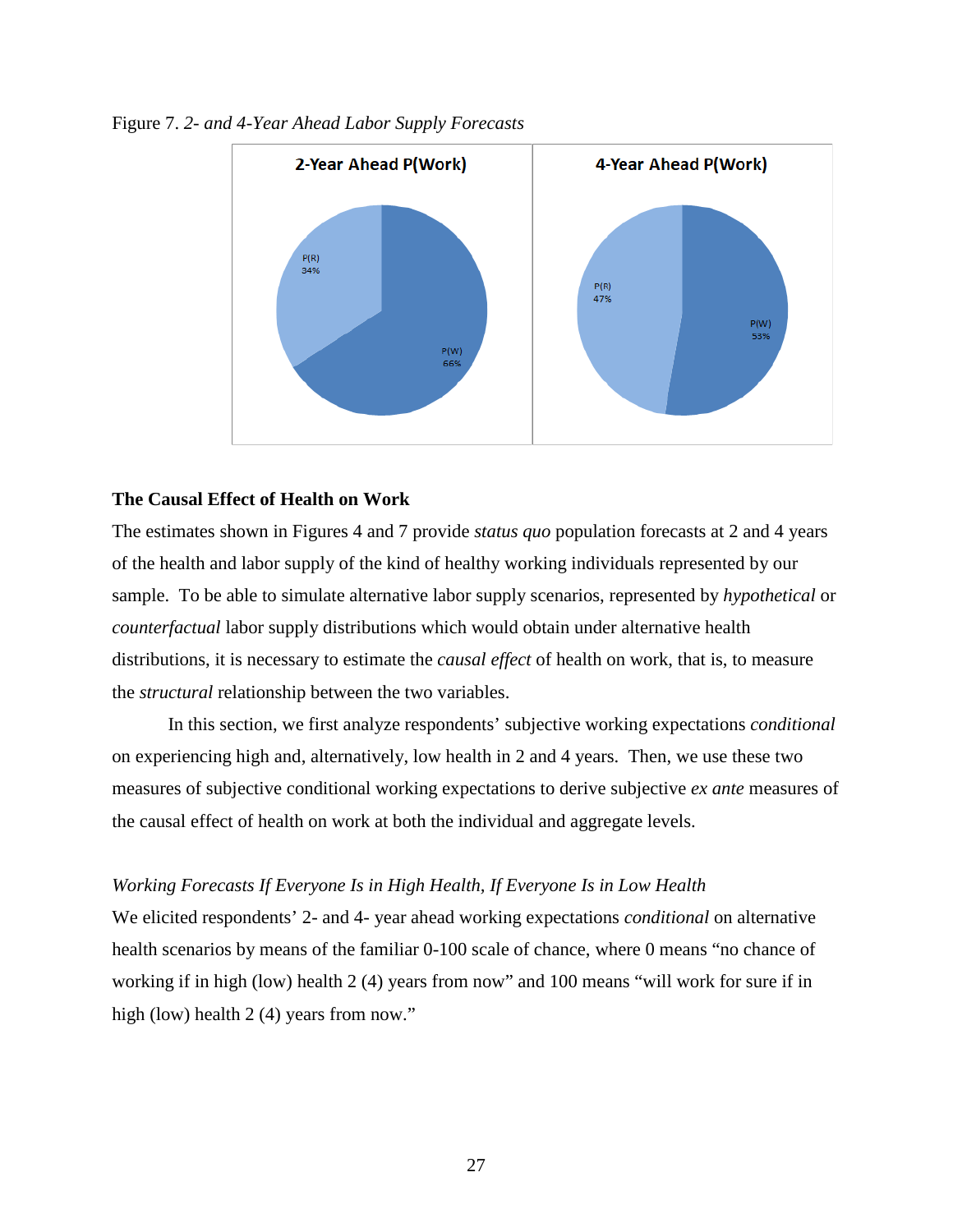Table 6 displays the mean, standard deviation, and main quantiles of the sample distributions of percent-chance conditional working expectations for both health scenarios and prediction horizons.

|                  | <b>Percent chance</b><br>of working if<br>in high health<br>in 2 years | <b>Percent chance</b><br>of working if<br>in low health<br>in 2 years | <b>Percent chance</b><br>of working if<br>in high health<br>in 4 years | <b>Percent chance</b><br>of working if<br>in low health<br>in 4 years |
|------------------|------------------------------------------------------------------------|-----------------------------------------------------------------------|------------------------------------------------------------------------|-----------------------------------------------------------------------|
| Mean             | 70.5                                                                   | 41.9                                                                  | 58.7                                                                   | 33                                                                    |
| Std. Dev.        | 36                                                                     | 36.1                                                                  | 39                                                                     | 34.4                                                                  |
| Q <sub>01</sub>  | $\theta$                                                               | $\overline{0}$                                                        | 0                                                                      | $\boldsymbol{0}$                                                      |
| Q <sub>05</sub>  | $\boldsymbol{0}$                                                       | $\overline{0}$                                                        | $\overline{0}$                                                         | $\boldsymbol{0}$                                                      |
| Q10              | 5                                                                      | $\boldsymbol{0}$                                                      | $\overline{0}$                                                         | $\boldsymbol{0}$                                                      |
| Q25              | 50                                                                     | 5                                                                     | 20                                                                     | $\boldsymbol{0}$                                                      |
| Median           | 90                                                                     | 40                                                                    | 68                                                                     | 20                                                                    |
| Q75              | 100                                                                    | 75                                                                    | 100                                                                    | 50                                                                    |
| Q90              | 100                                                                    | 100                                                                   | 100                                                                    | 99                                                                    |
| Q95              | 100                                                                    | 100                                                                   | 100                                                                    | 100                                                                   |
| Q99              | 100                                                                    | 100                                                                   | 100                                                                    | 100                                                                   |
| N of obs.        | 970                                                                    | 970                                                                   | 839                                                                    | 839                                                                   |
| % 0              | 9.38                                                                   | 22.27                                                                 | 12.04                                                                  | 27.77                                                                 |
| % in $(0, 100)$  | 50.10                                                                  | 64.33                                                                 | 56.73                                                                  | 62.34                                                                 |
| % 100            | 40.52                                                                  | 13.40                                                                 | 31.23                                                                  | 9.89                                                                  |
| % 0              | 9.38                                                                   | 22.27                                                                 | 12.04                                                                  | 27.77                                                                 |
| % in $(0, 50)$   | 13.81                                                                  | 28.97                                                                 | 25.03                                                                  | 35.76                                                                 |
| % 50             | 9.48                                                                   | 17.73                                                                 | 9.89                                                                   | 13.11                                                                 |
| % in $(50, 100)$ | 26.80                                                                  | 17.63                                                                 | 21.81                                                                  | 13.47                                                                 |
| % 100            | 40.52                                                                  | 13.40                                                                 | 31.23                                                                  | 9.89                                                                  |

Table 6. *2- and 4-Year Ahead Working Expectations Conditional on High and Low Health*

In column 1, the distribution of working expectations conditional on experiencing high health in 2 years is remarkably similar to its unconditional counterpart. In particular, about 40 percent of respondents expect that they will work for sure in 2 years if their health is high; this proportion is only 3 percentage points higher than the 37 percent of respondents who report an unconditional working probability of 100 percent. The remaining respondents are split between a group close to 10 percent who gives a 0 percent chance of working in 2 years if in high health and the remaining 50 percent who gives a percent chance strictly between 0 and 100 percent. The first proportion is virtually identical to the proportion of 0s observed for the unconditional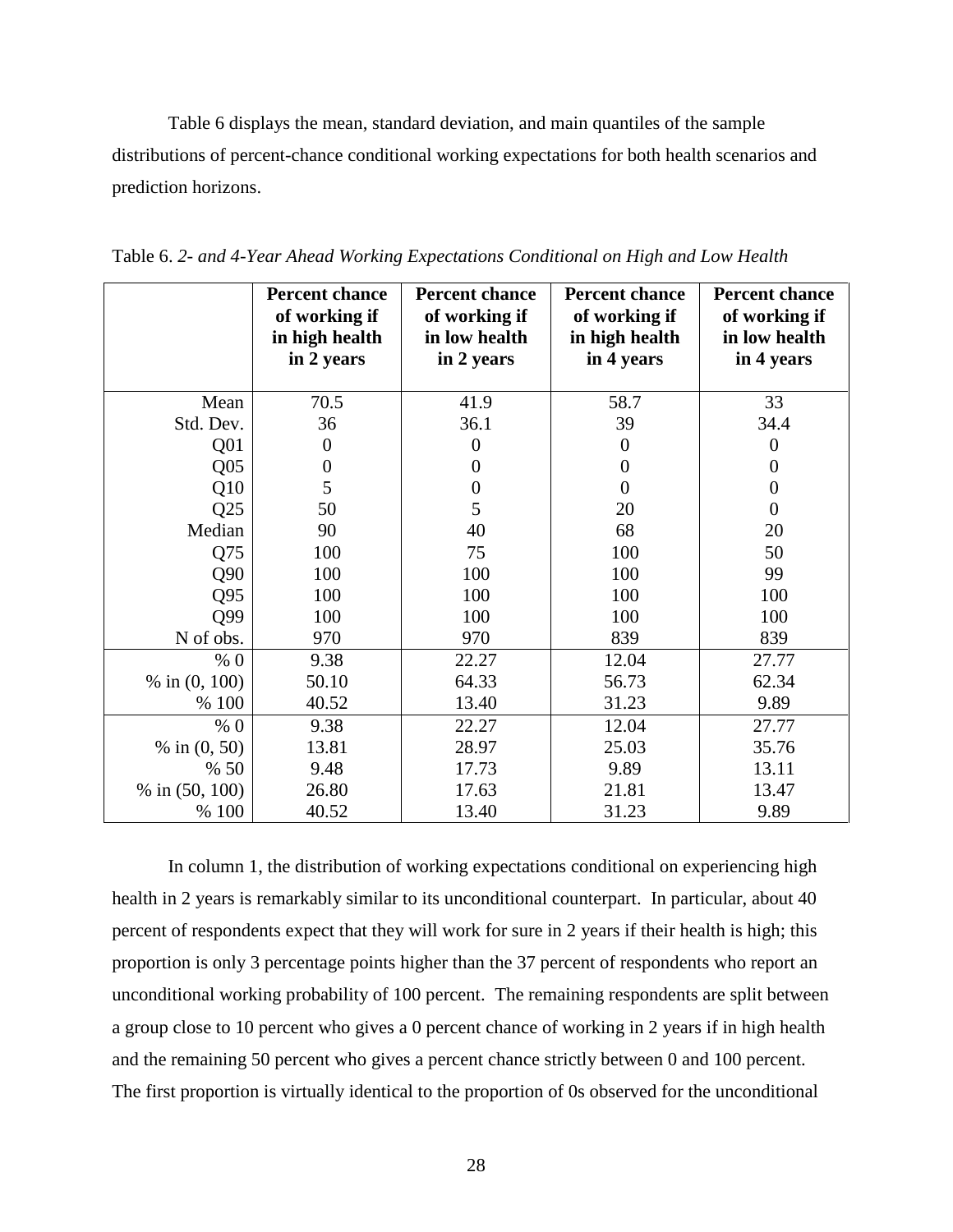working probability. The second proportion is 3 percentage points lower than the corresponding proportion of responses to the unconditional question, mechanically compensating the slight increase in the 100 percent answers.<sup>[18](#page-28-0)</sup> The mean of the distribution of conditional working expectations given high health is equal to 70.5, higher than both the mean of the distribution of unconditional working probabilities as directly reported by respondents (equal to 69.8 percent) and the mean of the distribution of calculated unconditional working probabilities (equal to 65.9 percent). The median working probability conditional on high health is equal to 90 percent and identical to the median probability of the distribution of self-reported unconditional working probabilities.

This close similarity between reports of unconditional working probabilities and conditional working probabilities given high health at 2 years is consistent with the observed high probability that the majority of respondents assigns to the event of experiencing high health in 2 years time. On the other hand, the distributions of the 4 years working probabilities, unconditional and conditional on high health, are less similar to each other than the 2 years distributions. This is also not surprising, as respondents' expectations of experiencing high health in 4 years are lower than the 2 years expectations, while featuring greater cross-sectional variation.

As the time horizon increases from 2 to 4 years between column 1 and column 3, the fraction of respondents who think that they will not work for sure and the fraction of uncertain respondents increase respectively to 12 and 57 percent, whereas the fraction of respondents who think that they will work for sure decreases to 31 percent. While the proportion of 0s is virtually identical to that observed for the distribution of the 4 years unconditional working probabilities in Table 4, the proportion of 100s is dramatically higher (31 percent versus 11 percent). In fact, both the mean and median probabilities of working in 4 years when experiencing high health (equal to 58.7 and 68 percent respectively) are visibly higher than the corresponding mean and median probabilities of the unconditional distribution (equal to 52.7 and 50 percent).

Having respondents entertain a scenario of low health – a negative and unexpected shock for the majority of them – lowers substantially their self-reported working expectations at both 2 years (in column 2) and 4 years (in column 4). For example, in the 2 years case the median of

 $\overline{\phantom{a}}$ 

<span id="page-28-0"></span><sup>&</sup>lt;sup>18</sup> The fraction of 50 percent decreases slightly from 12 percent to 9 percent. A possible interpretation of this finding is that conditioning on future health reduces respondents' perceived uncertainty about their chances of working in the future.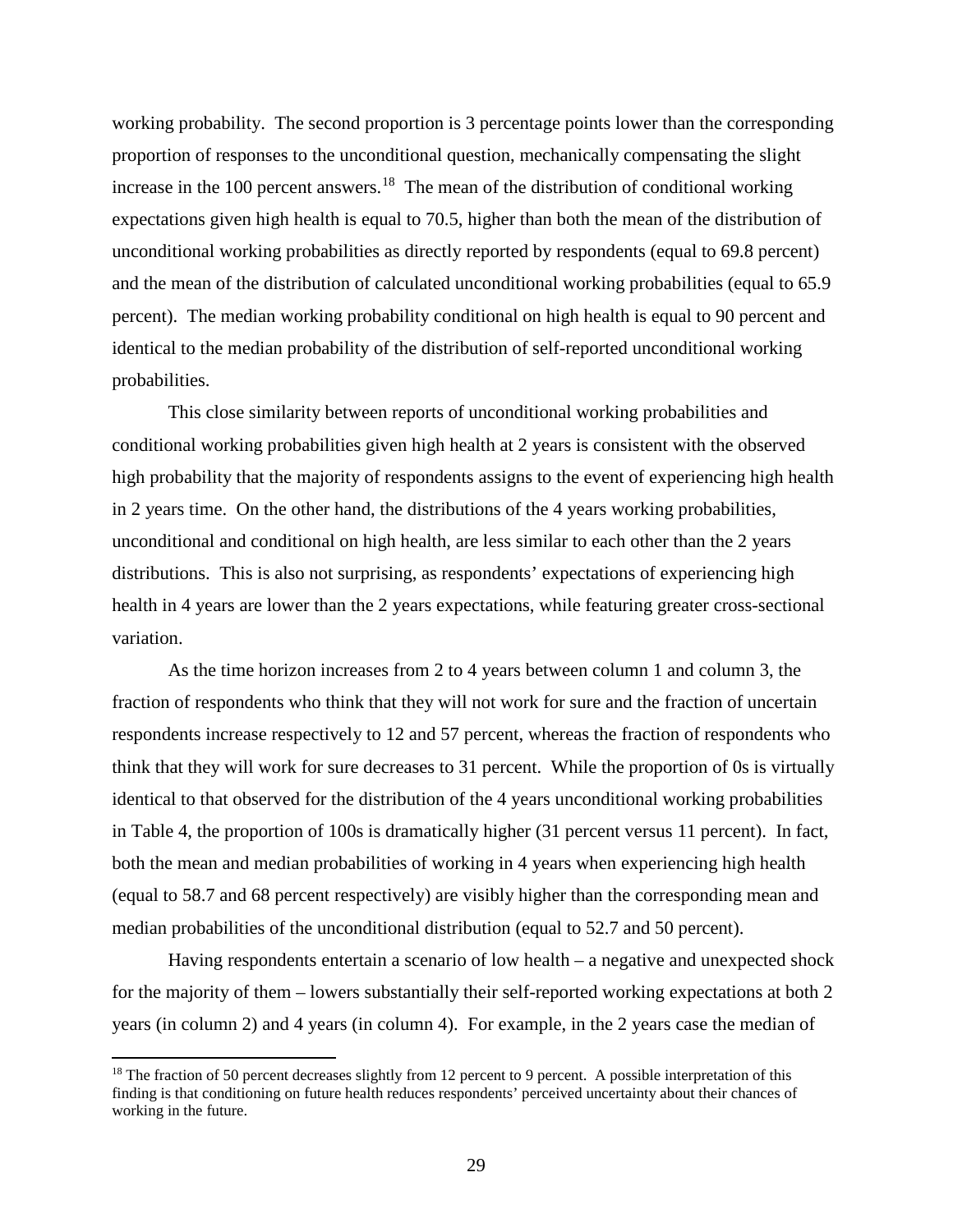the distribution of the conditional working probabilities drops from 90 to 40 percent between high and low health states. Similarly, the mean drops from 71 to 42 percent. In the 4 years case, the median drops from 68 to 20 percent and the mean from 59 to 33 percent.

Entertaining a low health scenario appears to additionally increase respondents' perceived uncertainty relative to the high health scenario; the fraction of respondents giving a response strictly between 0 and 100 percent increases from 50 percent to 64 percent under the 2 years horizon and from 58 percent to 62 percent under the 4 years horizon.

Overall, these figures suggest that, increasing older workers' chances of experiencing high health in the medium term (4 years) or, equivalently, reducing their chances of experiencing low health, might be an effective strategy for generating working-longer outcomes. In section 6 we explore this hypothesis more explicitly by simulating the effect on labor supply of a reduction in the respondents' 4 years subjective probabilities of experiencing low health by half.

The means of the distributions of the 2 and 4 years probabilities of working conditional on high health can be interpreted as 2 and 4 years labor supply forecasts if everyone were to experience high health at those horizons. The means of the distributions of the 2 and 4 years working probabilities conditional on low health have a symmetric interpretation. Figures 8A and 8B display these hypothetical forecasts.



Figure 8A. *2- and 4-Year Ahead Labor Supply Forecasts if Everyone Has High Health*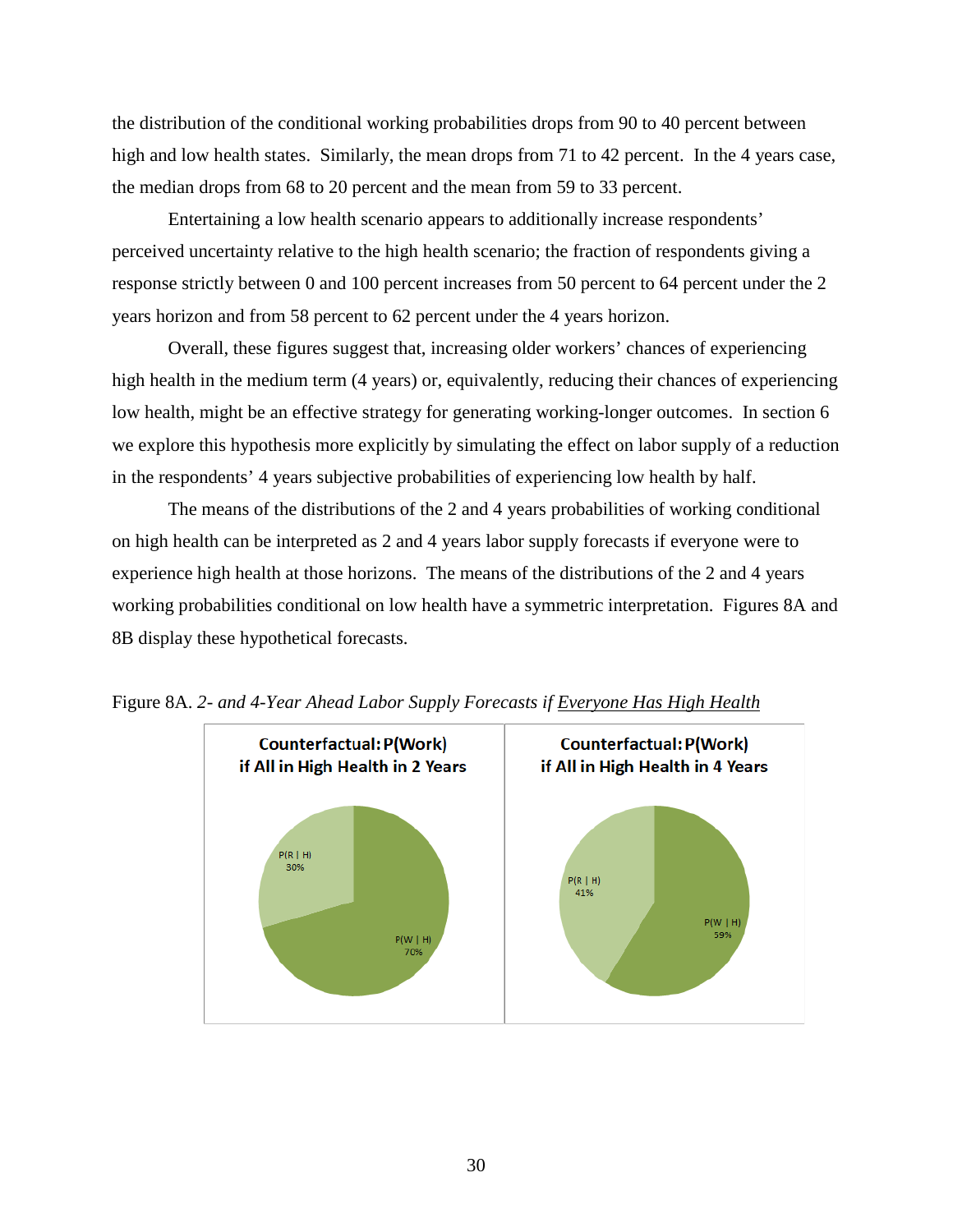

Figure 8B. *2- and 4-Year Ahead Labor Supply Forecasts if Everyone Has Low Health*

# *Subjective Ex Ante Treatment Effects of Health on Work*

The subjective working probabilities conditional on experiencing low and, alternatively, high health are the two components of the individual-level subjective *ex ante* treatment effect of health on work (SATE). More explicitly, for each respondent  $i$  we measure their *SATE*, at a specified horizon, [19](#page-30-0) as the difference between *i* 's subjective probability of working if they were to experience low health at that horizon,  $P_i(W | h)$ , and *i*'s subjective probability of working if they were to experience high health at that horizon,  $P_i(W | H)$ , that is,

$$
SATE_{i} = P_{i}(W | h) - P_{i}(W | H).
$$

Table 7 shows the sample distributions of the individual-level SATEs for the 2-year horizon (column 1) and the 4-year horizon (column 2).

Approximately 70 percent of the respondents gives a conditional subjective probability of working given low health which is strictly smaller than their subjective probability of working if in high health regardless of the horizon (i.e.,  $\text{SATE} < 0$ ). The vast majority of the remaining respondents (28-29 percent depending on the horizon) gives the same probability of working under the two health scenarios (implying a  $SATE = 0$ ). Only a negligible fraction of respondents report a positive SATE. Note that a positive SATE is a theoretical possibility, e.g., if the value of leisure fall or need to work increases in bad health.

l

<span id="page-30-0"></span><sup>&</sup>lt;sup>19</sup> The time index is omitted for simplicity.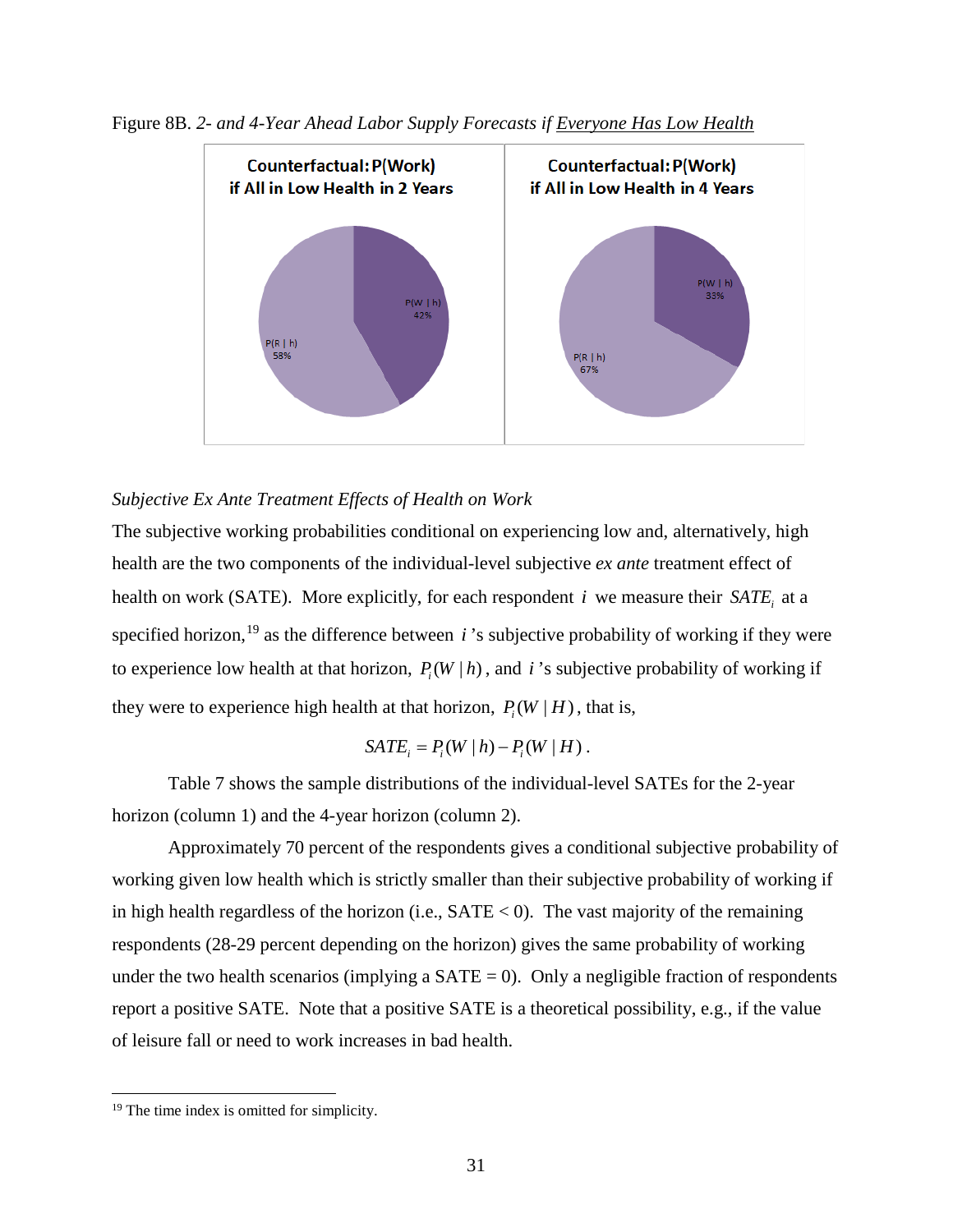Conditional on a negative SATE (columns 3 and 4), the distribution of the (absolute values of the) SATE ranges between 2-4 percent and 100 percent regardless of the horizon. The absolute values of both the median and mean SATE are somewhat higher in the 2-year horizon (40 and 41 percent) than in the 4-year horizon (30 and 37 percent), possibly because a negative health shock is a stronger bite at younger ages than at older ages, when additional motivations for stopping working might kick in.

|                     | 2-Year Ahead<br><b>SATE</b> | 4 Year-Ahead<br><b>SATE</b> | 2 Year-Ahead<br><b>SATE</b> | 4-Year Ahead<br><b>SATE</b> |
|---------------------|-----------------------------|-----------------------------|-----------------------------|-----------------------------|
|                     |                             |                             | (if SATE < 0)               | (if SATE < 0)               |
| Mean                | $-28.5$                     | $-25.7$                     | $-40.9$                     | $-36.8$                     |
| Std. Dev.           | 27.9                        | 27.6                        | 24.1                        | 25.1                        |
| Q <sub>01</sub>     | $-100$                      | $-100$                      | $-100$                      | $-100$                      |
| Q <sub>05</sub>     | $-80$                       | $-80$                       | $-90$                       | $-85$                       |
| Q10                 | $-70$                       | $-70$                       | $-75$                       | $-75$                       |
| Q25                 | $-50$                       | $-50$                       | $-50$                       | $-50$                       |
| Median              | $-25$                       | $-20$                       | $-40$                       | $-30$                       |
| Q75                 | $\boldsymbol{0}$            | $\boldsymbol{0}$            | $-20$                       | $-15$                       |
| Q90                 | $\boldsymbol{0}$            | $\boldsymbol{0}$            | $-10$                       | $-10$                       |
| Q95                 | $\boldsymbol{0}$            | $\overline{0}$              | $-9.4$                      | $-5$                        |
| Q99                 | 5                           | $\overline{0}$              | $-4.3$                      | $-2$                        |
| N of obs.           | 970                         | 839                         | 682                         | 594                         |
|                     |                             |                             |                             |                             |
| % $STE = -100$      | 1.55                        | 1.43                        |                             |                             |
| % STE in (-100, 0)  | 68.76                       | 69.37                       |                             |                             |
| % $STE = 0$         | 28.45                       | 28.25                       |                             |                             |
| % $STE > 0$         | 1.24                        | 0.95                        |                             |                             |
| % $STE = -100$      | 1.55                        | 1.43                        |                             |                             |
| % STE in $(-100, -$ | 14.74                       | 12.75                       |                             |                             |
| 50)                 | 14.43                       | 11.32                       |                             |                             |
| % $STE = 50$        | 39.59                       | 45.29                       |                             |                             |
| % STE in $(-50, 0)$ | 28.45                       | 28.25                       |                             |                             |
| % $STE = 0$         | 1.24                        | 0.95                        |                             |                             |
| % $STE > 0$         |                             |                             |                             |                             |

Table 7. *2- and 4-Year Ahead Subjective Ex Ante Treatment Effects (SATE) of Health on Work*

**Note:** SATE = probability of working if in low health – probability of working if in high health.

To investigate whether the main patterns observed in Table 7 vary by respondent's age, Figures 9A and 9B show box-and-whiskers plots of the 2- and 4-year ahead SATEs by age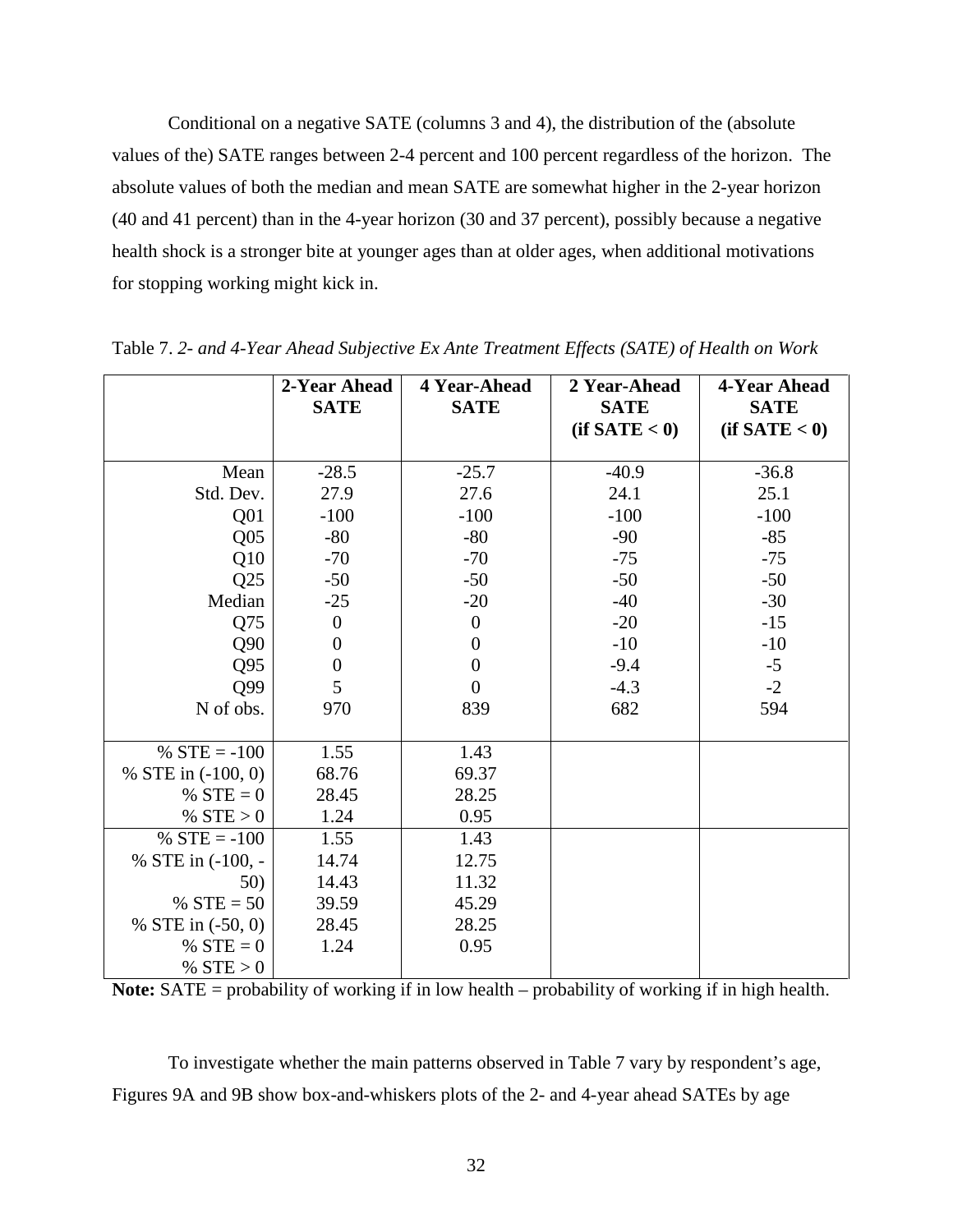group. Overall, the mean and median SATE appear fairly stable across age groups, although a couple of dips are present at 62 and 63-64 among the 2-year ahead distributions and at 65 and 68-69 among the 4-year ahead distributions. The cross-sectional variance SATE is visibly wider at specific ages; 60-61 and 63-64 under the 2 years horizon and 60-61 and 66-67 under the 4 year horizon.

In Table 8 we study more systematically whether the individual-level SATEs for the 2 and 4-year horizon vary by respondents' characteristics. We report estimates from best linear predictions of 2- and 4-year ahead SATEs on the familiar list of covariates.



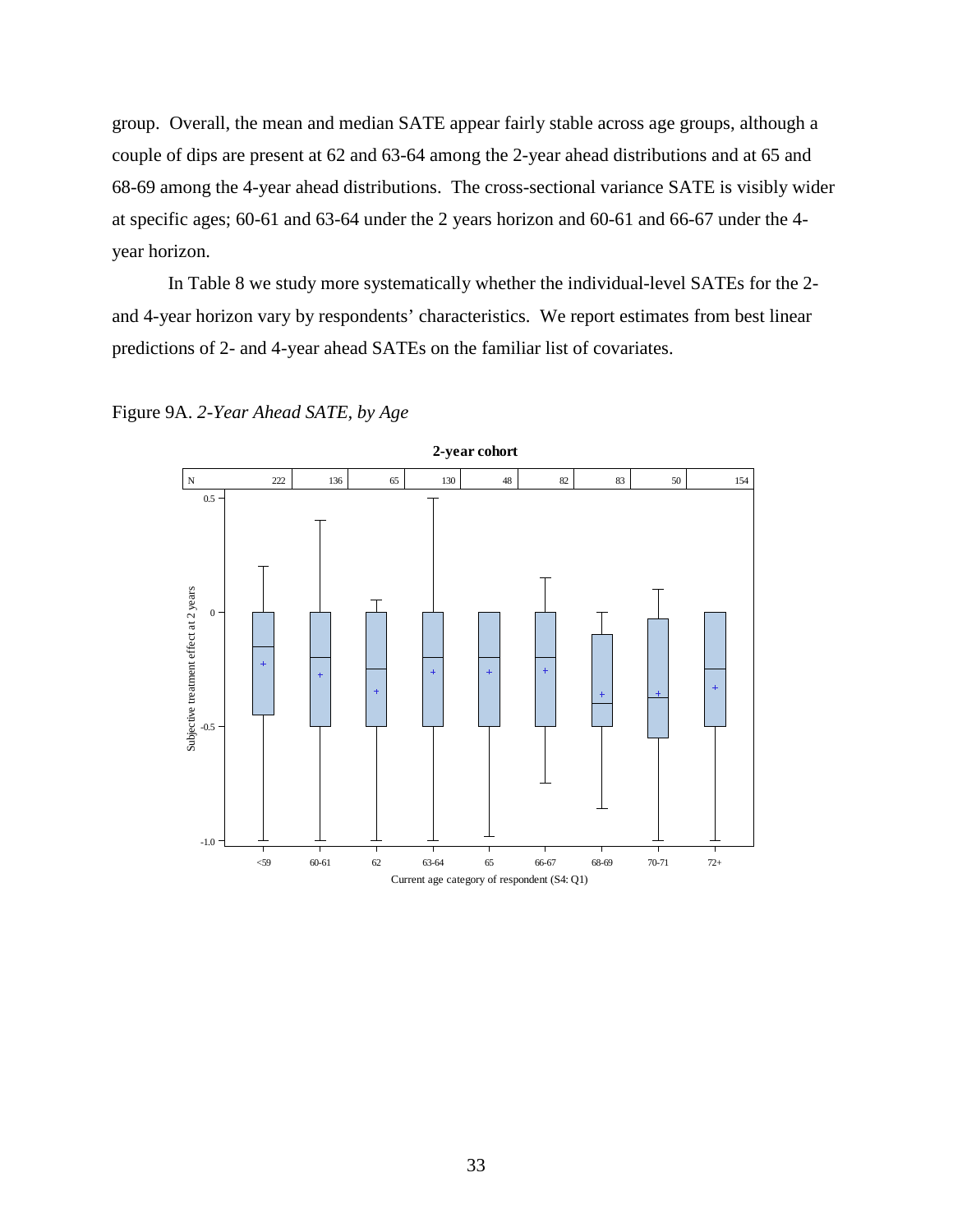Figure 9B. *4-Year Ahead SATE, by Age* 



At both horizons, the SATE tends to be larger (in absolute value) among older respondents, more educated respondents, partnered respondents, respondents with a working spouse, and respondents at lower quintiles of the household wealth, replacement rate, and salary distributions. The SATE tends to be smaller (in absolute value) among female respondents and respondents working in a bridge job or in lower-level sectors. These associations are statistically significant only for respondent's age and for selected quintiles of the replacement rate (in the 2 year case) and of the total household wealth (in the 4-year case).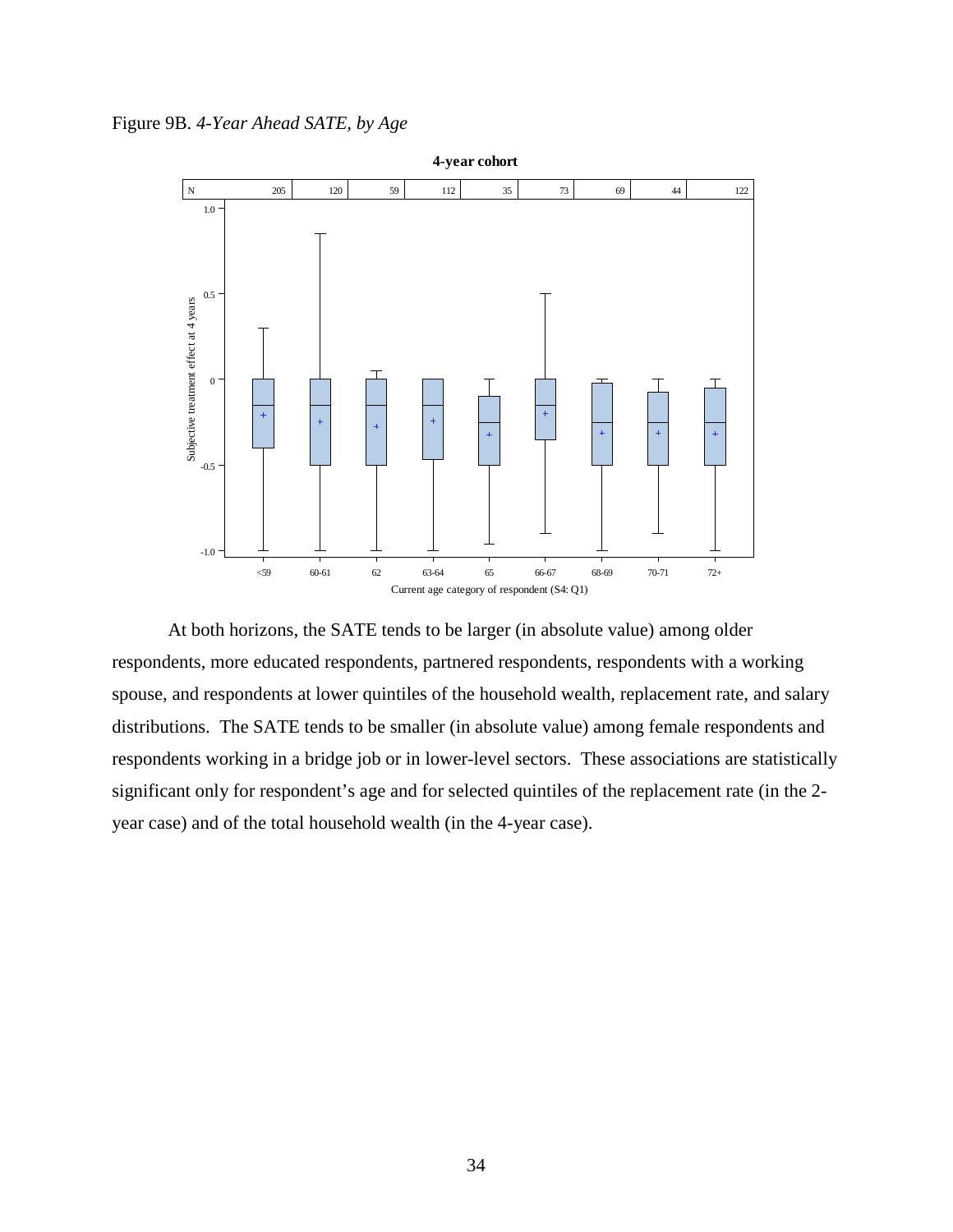|                             | 2-Year Ahead SATE |           | <b>4-Year Ahead SATE</b> |          |           |        |
|-----------------------------|-------------------|-----------|--------------------------|----------|-----------|--------|
| <b>Predictors</b>           | Coeff             | <b>SE</b> | Signif                   | Coeff    | <b>SE</b> | Signif |
| R's age                     |                   |           |                          |          |           |        |
| age in $60-61$              | $-0.046$          | 0.031     |                          | $-0.038$ | 0.032     |        |
| $age = 62$                  | $-0.117$          | 0.040     | ***                      | $-0.055$ | 0.041     |        |
| age in 63-64                | $-0.034$          | 0.031     |                          | $-0.034$ | 0.033     |        |
| $age = 65$                  | $-0.031$          | 0.045     |                          | $-0.111$ | 0.051     | **     |
| age in 66-67                | $-0.021$          | 0.037     |                          | 0.028    | 0.039     |        |
| age in 68-69                | $-0.120$          | 0.037     | ***                      | $-0.081$ | 0.040     | **     |
| age in 70-71                | $-0.116$          | 0.046     | **                       | $-0.088$ | 0.049     | $\ast$ |
| age $\geq 72$               | $-0.088$          | 0.034     | $***$                    | $-0.086$ | 0.037     | $**$   |
| R's gender                  |                   |           |                          |          |           |        |
| female                      | 0.001             | 0.021     |                          | $-0.012$ | 0.023     |        |
| R's education               |                   |           |                          |          |           |        |
| some college                | $-0.002$          | 0.044     |                          | $-0.025$ | 0.047     |        |
| college grad                | 0.006             | 0.042     |                          | $-0.010$ | 0.044     |        |
| other adv. degree           | $-0.042$          | 0.045     |                          | $-0.019$ | 0.047     |        |
| <b>MBA</b>                  | $-0.014$          | 0.051     |                          | 0.003    | 0.054     |        |
| JD, PhD, MD                 | $-0.031$          | 0.050     |                          | $-0.076$ | 0.053     |        |
| R's occupation              |                   |           |                          |          |           |        |
| operative                   | 0.008             | 0.025     |                          | $-0.008$ | 0.027     |        |
| other services              | $-0.020$          | 0.032     |                          | $-0.020$ | 0.034     |        |
| R's job type                |                   |           |                          |          |           |        |
| bridge                      | 0.008             | 0.022     |                          | $-0.015$ | 0.023     |        |
| R's marital status          |                   |           |                          |          |           |        |
| partnered                   | $-0.012$          | 0.024     |                          | $-0.010$ | 0.026     |        |
| <b>Spouse's work status</b> |                   |           |                          |          |           |        |
| working                     | $-0.014$          | 0.023     |                          | $-0.003$ | 0.025     |        |
| <b>Total HH wealth</b>      |                   |           |                          |          |           |        |
| $1st$ quintile              | $-0.039$          | 0.033     |                          | $-0.039$ | 0.036     |        |
| $2nd$ quintile              | $-0.045$          | 0.032     |                          | $-0.084$ | 0.034     | **     |
| $3rd$ quintile              | $-0.020$          | 0.030     |                          | $-0.032$ | 0.032     |        |
| $4th$ quintile              | $-0.044$          | 0.029     |                          | $-0.044$ | 0.031     |        |
| R's replacement rate        |                   |           |                          |          |           |        |
| $1st$ quintile              | $-0.013$          | 0.031     |                          | $-0.022$ | 0.033     |        |
| $2nd$ quintile              | 0.002             | 0.031     |                          | 0.028    | 0.033     |        |
| $3rd$ quintile              | $-0.023$          | 0.030     |                          | $-0.023$ | 0.032     |        |
| $4th$ quintile              | $-0.018$          | 0.030     |                          | $-0.018$ | 0.032     |        |
| R's current salary          |                   |           |                          |          |           |        |
| $1st$ quintile              | $-0.039$          | 0.037     |                          | $-0.032$ | 0.039     |        |
| $2nd$ quintile              | $-0.067$          | 0.034     | $**$                     | $-0.040$ | 0.036     |        |
| $3rd$ quintile              | $-0.0001$         | 0.032     |                          | 0.008    | 0.034     |        |
| $4th$ quintile              | $-0.005$          | 0.030     |                          | $-0.003$ | 0.031     |        |

Table 8. *Predictors of 2- and 4-Year Ahead SATEs*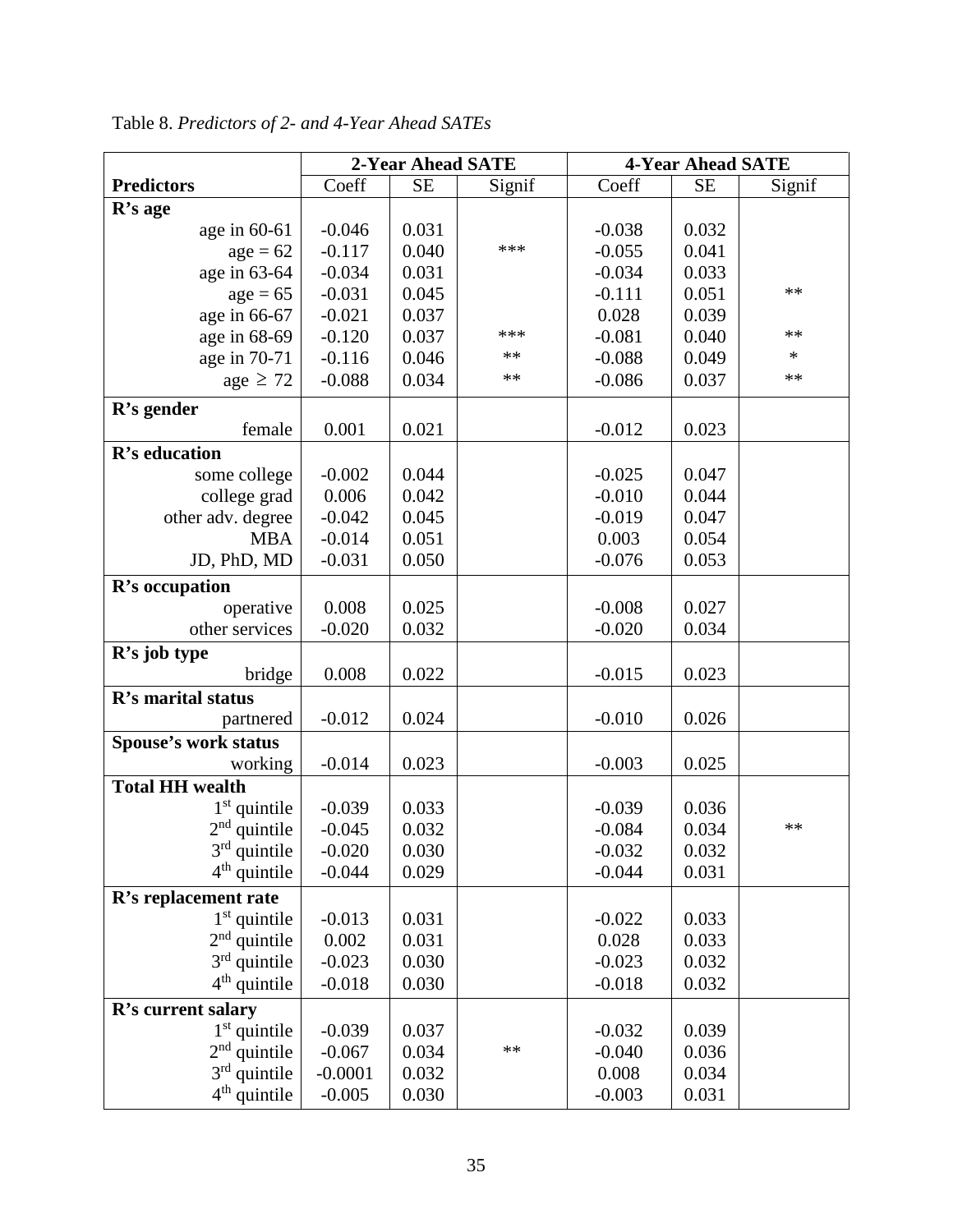| Constant           | $-0.150$ | 0.061  | ** | 116<br>$-0.1$ | 0.065  | ж |
|--------------------|----------|--------|----|---------------|--------|---|
| <b>Sample size</b> | 970      |        |    | 839           |        |   |
| $\mathbf{L}$<br>11 |          | 0.0484 |    |               | 0.0528 |   |

**Note:** \*\*\* significant at 1 percent, \*\* significant at 5 percent, \* significant at 10 percent.

### *Population Parameters*

Aggregating up the individual-level SATEs yields subjective *ex ante* versions of population parameters well-known in the treatment-effect literature (e.g., see Heckman (2005)). Specifically, similar to Arcidiacono et al. (2014) and Wiswall and Zafar (2016), we compute estimates of the average subjective *ex ante* treatment effect (ASATE), the average subjective *ex ante* treatment effect on the treated (ASATT), and the average subjective *ex ante* treatment effect on the untreated (ASATU), as follows:

$$
ASATE = \frac{\sum_{i=1}^{N} P_i(W|h) - P_i(W|H)}{N}
$$

$$
ASATT = \frac{\sum_{i=1}^{N} P_i(h) [P_i(W|h) - P_i(W|H)]}{\sum_{i=1}^{N} P_i(h)}
$$

$$
ASATU = \frac{\sum_{i=1}^{N} [1 - P_i(h)] [P_i(W|h) - P_i(W|H)]}{\sum_{i=1}^{N} [1 - P_i(h)]}
$$

In the above expressions,  $i = 1, ..., N$  indexes the individuals.  $P_i(h)$  denotes individual *i*'s subjective probability of entering low health at the specified horizon (whose index is suppressed for simplicity).  $P_i(W | h)$  and  $P_i(W | H)$  denote individual *i*'s subjective probability of working if they were to experience low and, respectively, high health at the specified horizon.

The calculated values of the three parameters for the two horizons are shown in Table 9.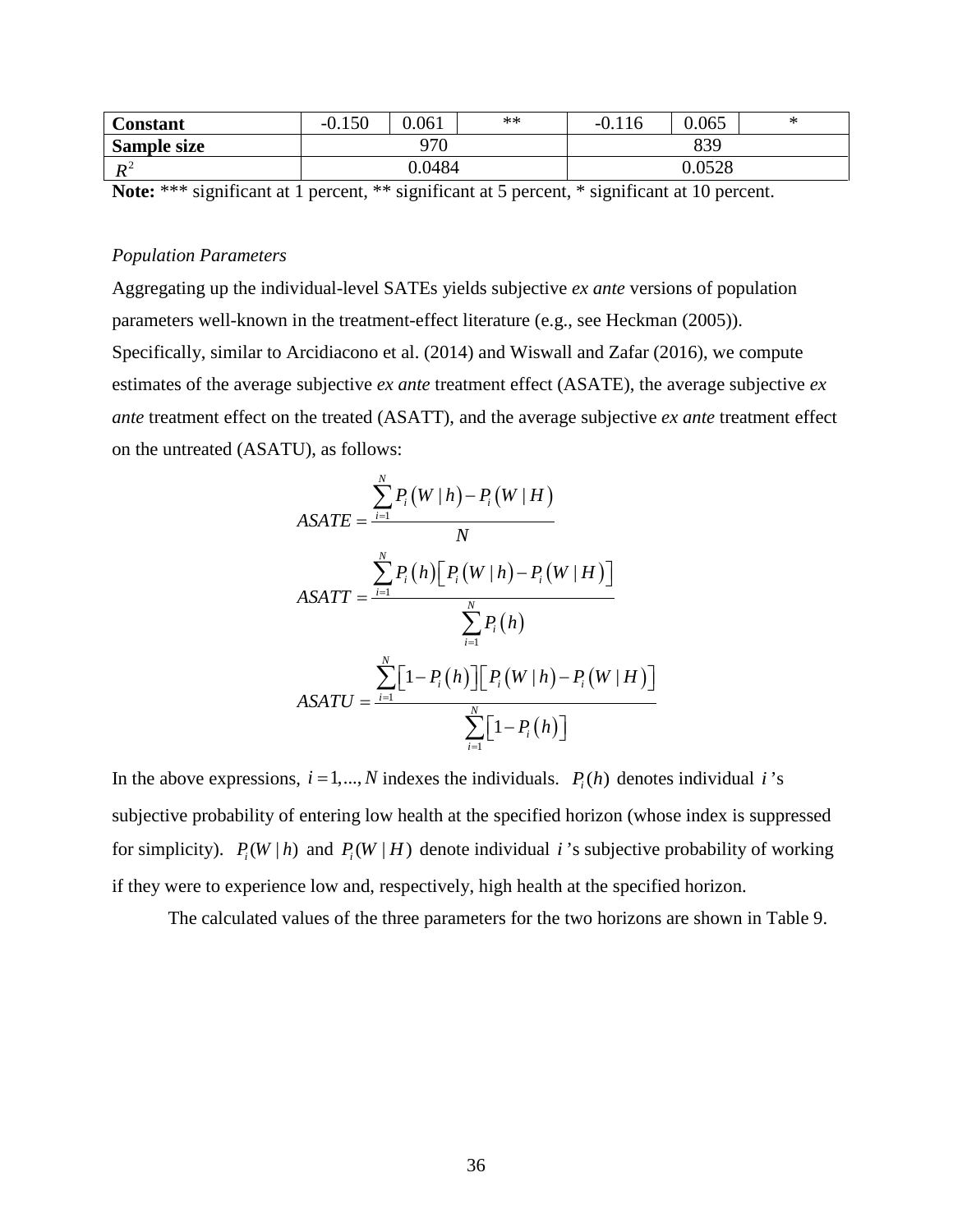| Horizon<br>Aggregate TE parameter | 2 Years  | <b>4 Years</b> |
|-----------------------------------|----------|----------------|
| <b>ASATE</b>                      | $-28.53$ | $-22.25$       |
| <b>ASATT</b>                      | $-27.43$ | $-25.16$       |
| <b>ASATU</b>                      | $-28.75$ | $-25.81$       |

Table 9. *2- and 4-Year Ahead Average Treatment Effect Parameters*

The ASATE can be visualized by putting Figures 8A and 8B on top of each other. Using the fact that for a fixed horizon,  $|ASATE| = |P(W|h) - P(W|H)| = P(W|H) - P(W|h)$ , the | *ASATE* | can be represented in Figure 8A by subtracting the area corresponding to  $P(W|h)$  in Figure 8B from the area corresponding to  $P(W | H)$  in Figure 8A. This is what we do in Figure 10 for both horizons.





## **Counterfactual Simulations**

Medical innovations may increase health and longevity. Holding retirement age constant, such innovations make the Social Security system less sustainable. In making projections, the system must take this channel into account. Our SATE estimates can be used to provide an estimate of the countervailing effect on sustainability through increases in labor supply from higher health.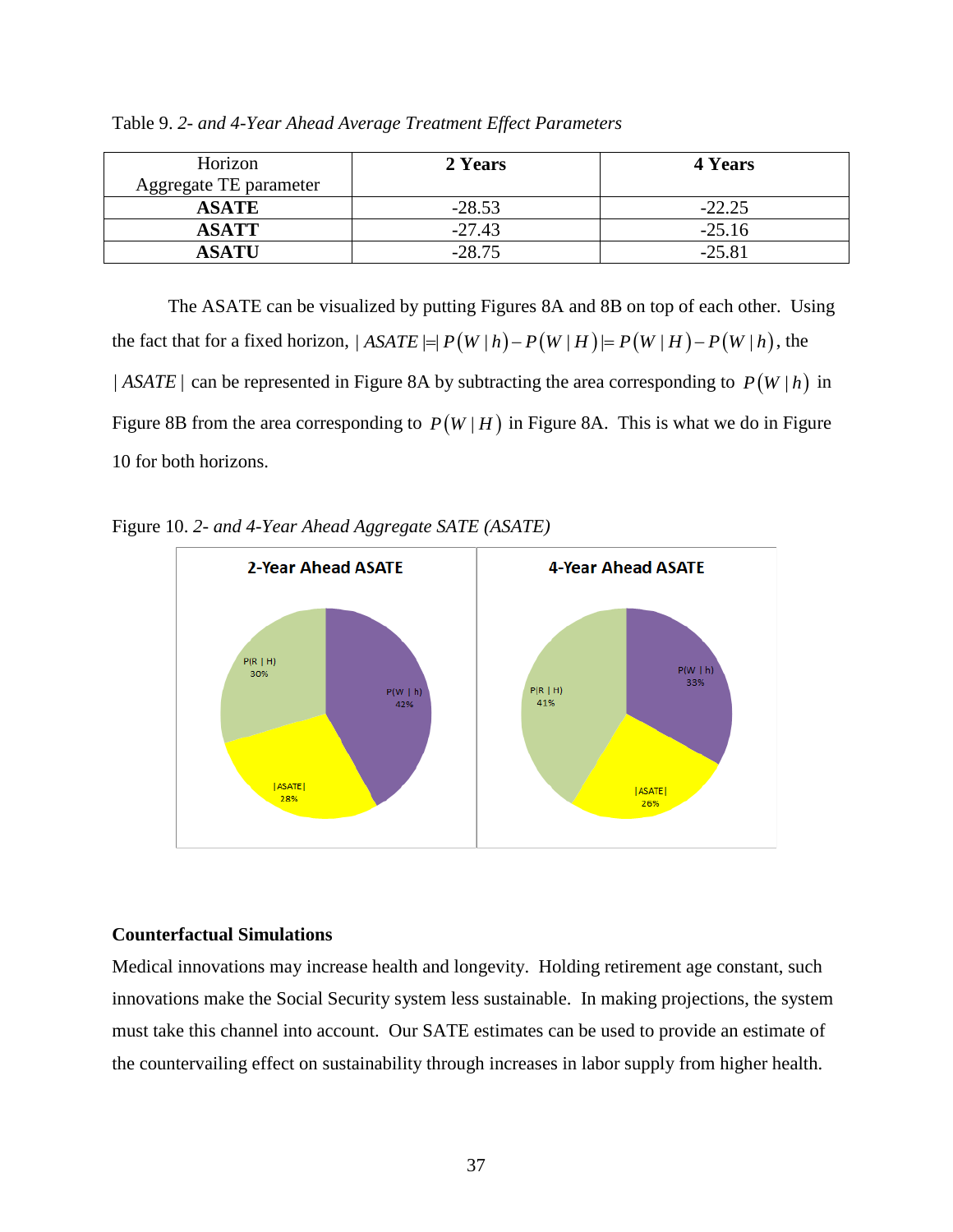Specifically, in this section we simulate the effect of reducing in half each person's baseline likelihood of entering low health in 2 and 4 years on the population-level labor supply forecasts at those horizons. Figure 11A juxtaposes the *status quo* forecasts from Figure 7 and the simulated forecasts for the 2 years horizon. Figure 11B does the same for the 4 years case.

Halving respondents' baseline probabilities of entering low health in 2 years increases the estimated proportion of individuals predicted to work in 2 years by 2 percentage points. Halving respondents' baseline probabilities of entering low health in 4 years increases the estimated proportion of individuals predicted to work in 4 years by 3 percentage points. Note that the proportionate change in health probabilities affects more those that have significant expected health declines.



Figure 11A. 2-Year Ahead Labor Supply Forecasts, Survey vs. Simulation with  $\tilde{P}(h) = P(h)/2$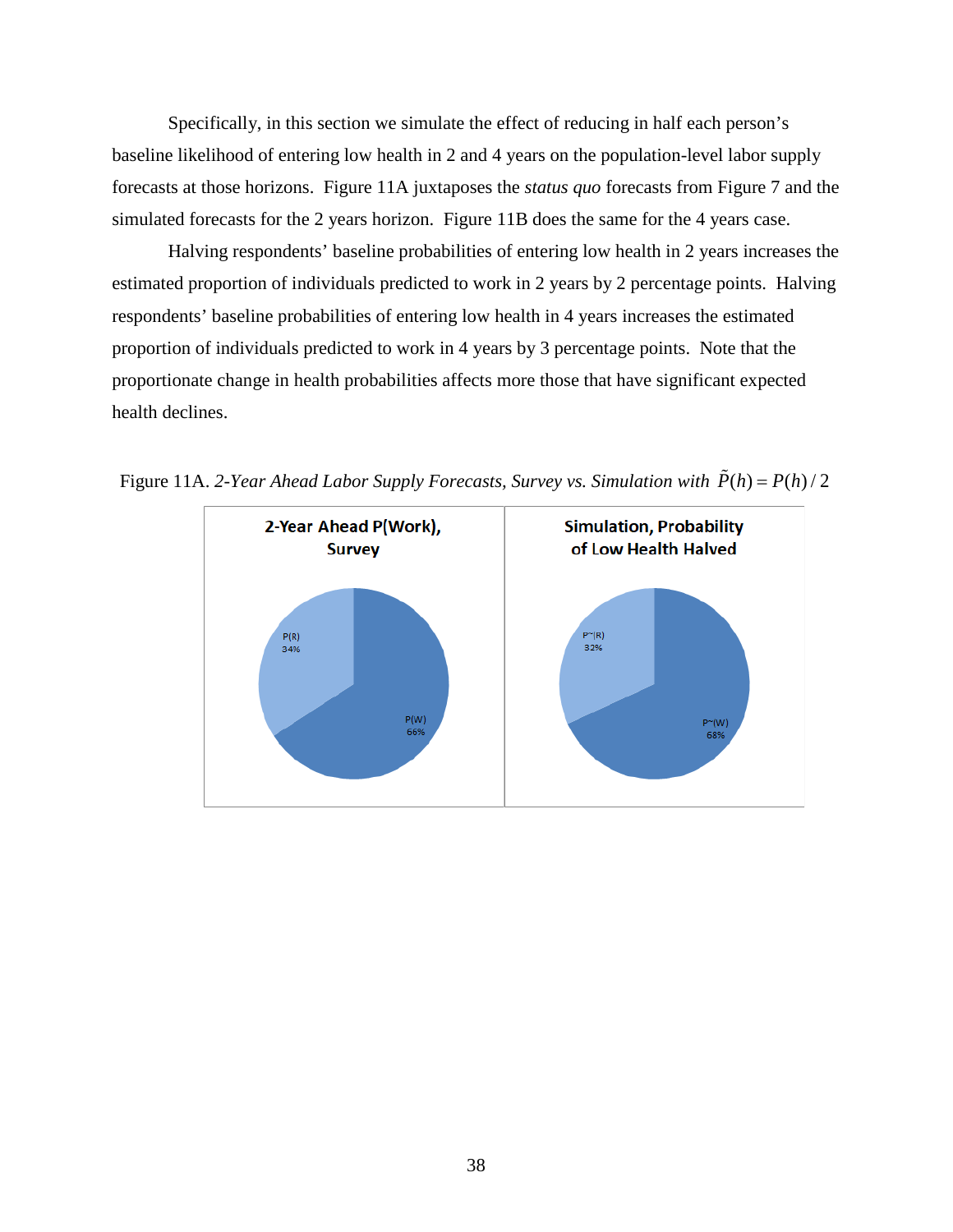

Figure 11B. 4-Year Ahead Labor Supply Forecasts, Survey *vs. Simulation with*  $\tilde{P}(h) = P(h)/2$ 

### **Conclusion and Next Steps**

In this paper, we have provided a novel strategy for assessing the causal effect of a negative health change on the labor supply of healthy older workers, based on individuals' own estimates of their working probabilities at specified horizons under alternative scenarios about their future health. Since these effects are subjective and *ex ante* in nature, we have called them the subjective *ex ante* treatment effect (SATE). Since these effects are obtained from respondents' subjective probability of working if they enter low health minus their subjective probability of working if they remain in high health, they are individual-level effects. By aggregating these effects across individuals we have additionally derived estimates of population-level parameters, including the average SATE (ASATE) and the average subjective *ex ante* treatment effect on the treated and on the untreated (ASATT and ASATU respectively).

Using survey reports of healthy older workers participating in the Vanguard Research Initiative (VRI), we have found that respondents' labor supply expectations conditional on hypothetical health scenarios imply a zero SATE of health on labor supply at 2 and 4 years for almost 30 percent of the respondents. The remaining 70 percent reports subjective expectations which imply a strictly negative SATE (median  $=$  -40 percent and std. dev.  $=$  24 percent at 2 years; median  $=$  -30 percent and std. dev.  $=$  25 percent at 4 years).

Using our estimates of the 2- and 4-year ahead SATEs, we have performed two counterfactual simulations of interest to the Social Security Administration. In particular, we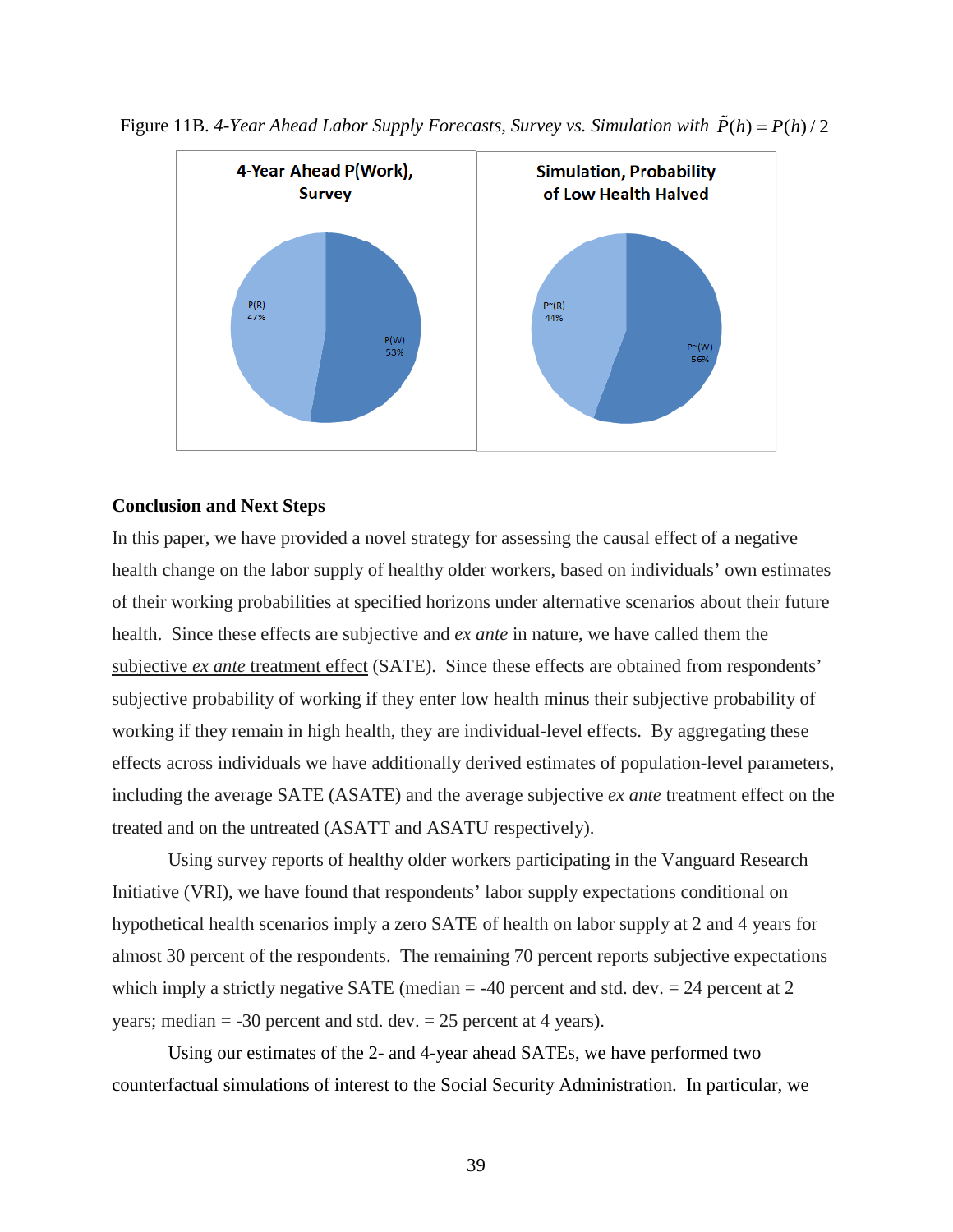have simulated the effect on 2- and 4-year ahead labor supply forecasts of halving individuals' baseline probabilities of experiencing low health at those horizons. These simulations yield an increase of 2 and 3 percentage points in the estimated proportions of working individuals at 2 and 4 years respectively.

The simulation in this paper illustrates the power of the SATE approach. It allows us to simulate the effect of a change in health of the population based solely on our estimate of the SATE and the baseline health probabilities. Hence, one can analyze the likely effects of changes in health without having to rely on restrictive modeling assumptions necessary to make such inferences from estimates based on behavioral data. In particular, the SATE approach can simulate the effects of changes in policy and changes in the environment that are unprecedented in the historical data.

One can use our estimates to carry out additional analyses of interest to the Social Security Administration. First, consider policy proposals which advocate increasing the normal retirement age. In addition to the implication of such policies for payout rates of benefits, increasing the normal retirement age separately may increase working. Our estimates can be used to bound this effect based on health, by estimating bounds of labor supply at a particular age while taking into account the distribution of health. For example, to the extent that the SS early retirement age creates a norm for retirement at age 62, how much could an increase in the early retirement age to 65 potentially shift the norm?

Second, our estimates can be used as inputs into structural modeling (currently in progress). That is, instead of using realized labor supply and health histories, one can use conditional labor supply expectations as direct measures of the conditional probabilities generated by a behavioral dynamic model of labor supply.

Third, observation of health and labor supply realizations in the 2018 and 2020 administrations of the VRI survey will enable us to assess the predictive power of subjective conditional probabilities on the conditional outcomes and compare it to that of unconditional probabilities. Additionally, we plan to collect (revised) measures of 2-years-ahead work and health probabilities in the 2018 administration of the VRI.

Finally, an identical battery of questions was fielded in an experimental module of the 2016 administration of the Health and Retirement Study (HRS). Hence, we will soon be able to

40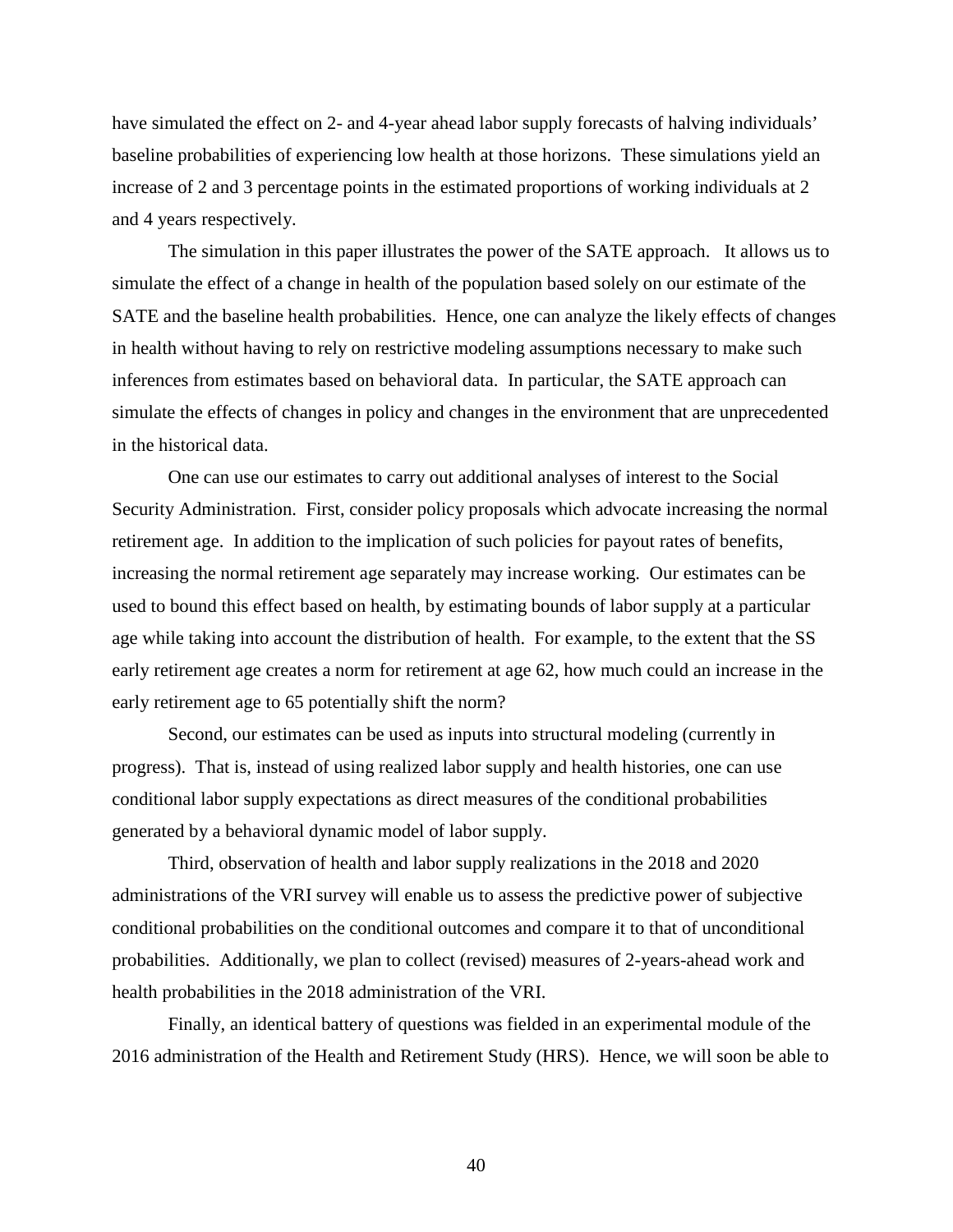derive SATE estimates and use them as inputs in counterfactual policy simulations of interest to the Social Security using a more varied sample of older Americans.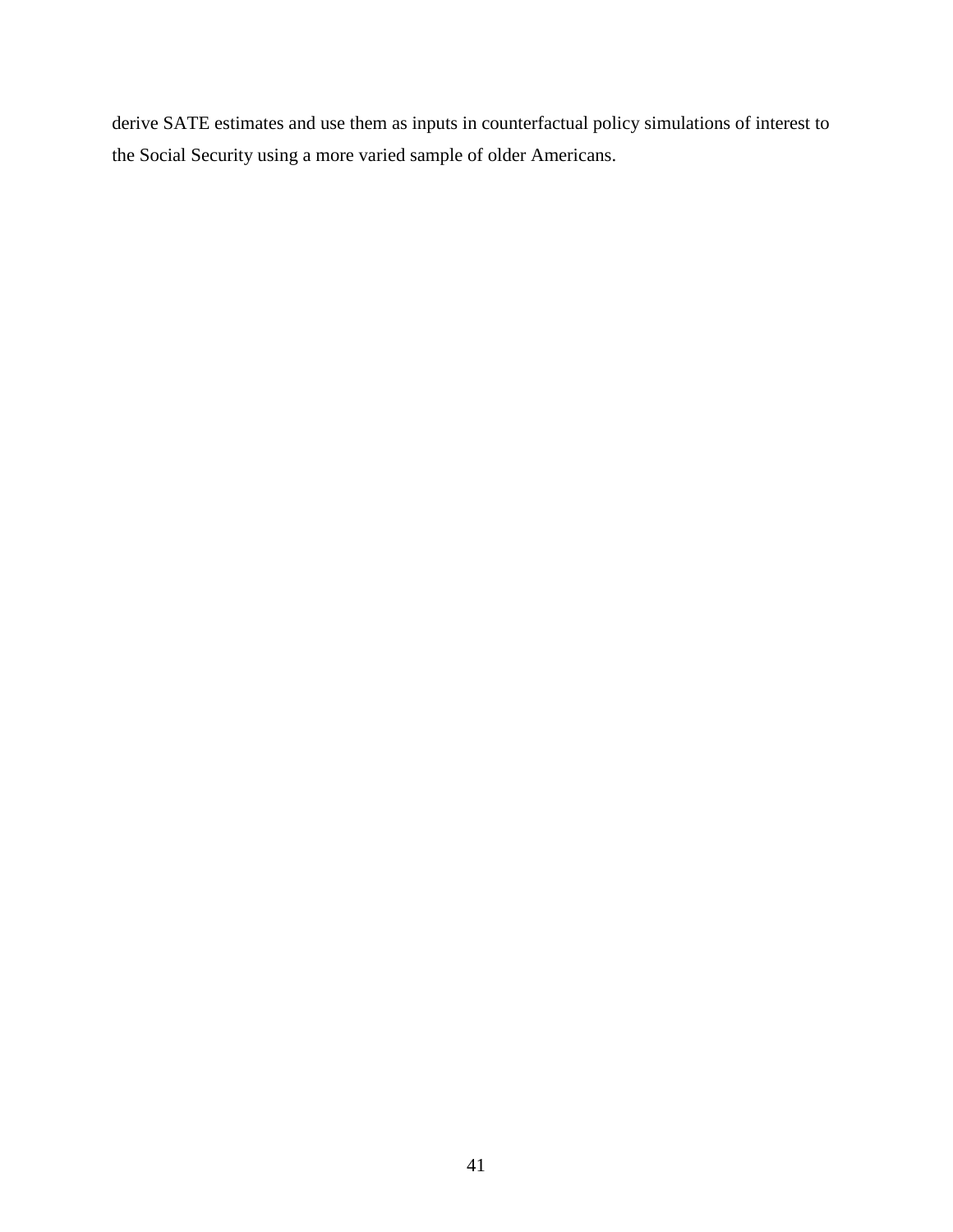### **References**

- Ameriks, John and Andrew Caplin and Minjoon Lee and Matthew D. Shapiro and Christopher Tonetti. 2015a. "The Wealth of Wealthholders." NBER Working Paper, 20972.
- Ameriks, John and Joseph Briggs and Andrew Caplin and Matthew D. Shapiro and Christopher Tonetti. 2015b. "Long-Term Care Utility and Late in Life Saving." NBER Working Paper, 20973.
- Arcidiacono, Peter and Joseph V. Hotz and Arnaud Maurel and Teresa Romano. 2014. "Recovering Ex Ante Returns and Preferences for Occupations using Subjective Expectations Data." NBER Working Paper, 20626.
- Auerbach, Alan J. and Kerwin K. Charles and Courtney C. Coile and William Gale and Dana Goldman and Ronald Lee and Charles M. Lucas and Peter R. Orszag and Louise M. Sheiner and Bryan Tysinger and David N. Weil and Justin Wolfers and Rebecca Wong. 2017. "How the Growth Gap in Life Expectancy May Affect Retirement Benefits and Reforms." NBER Working Paper, 23329.
- Banerjee, Sudipto and David Blau. 2013. "Employment Trends by Age in the United States: Why Are Older Workers Different?" MRRC Working Paper, 2013-285.
- Barsky, Robert B. and F. Thomas Juster and Matthew D. Shapiro. 1997. "Preference Parameters and Behavioral Heterogeneity: An Experimental Approach in the Health and Retirement Study." *Quarterly Journal of Economics* 112(2): 537-579.
- Behncke, Stefanie. 2012. "Does Retirement Trigger Ill Health?" *Health Economics* 21(3): 282- 300.
- Ben-Akiva, Moshe and Steven R. Lerman. 1985. *Discrete Choice Analysis: Theory and Application to Travel Demand*, The MIT Press.
- Blass, Asher A. and Saul Lach and Charles F. Manski. 2010. "Using Elicited Choice Probabilities to Estimate Random Utility Models: Preferences for Electricity Reliability." *Internation Economic Review* 51(2): 421-440.
- Blundell, Richard and Jack Britton and Monica Costa Dias and Eric French. 2016. The Dynamic Effects of Health on the Employment of Older Workers. MRRC Working Paper, 2016- 348.
- Bound, John. 1991. "Self-Reported Versus Objective Measures of Health in Retirement." *Journal of Human Resources* 26(1): 106-138.
- Bound, John and Michael Schoenbaum and Todd Stinebrickner and Timothy Waidmann. 1999. "The Dynamic Effects of Health on the Labor Force Transitions of Older Workers." *Labour Economics* 6(2): 179-202.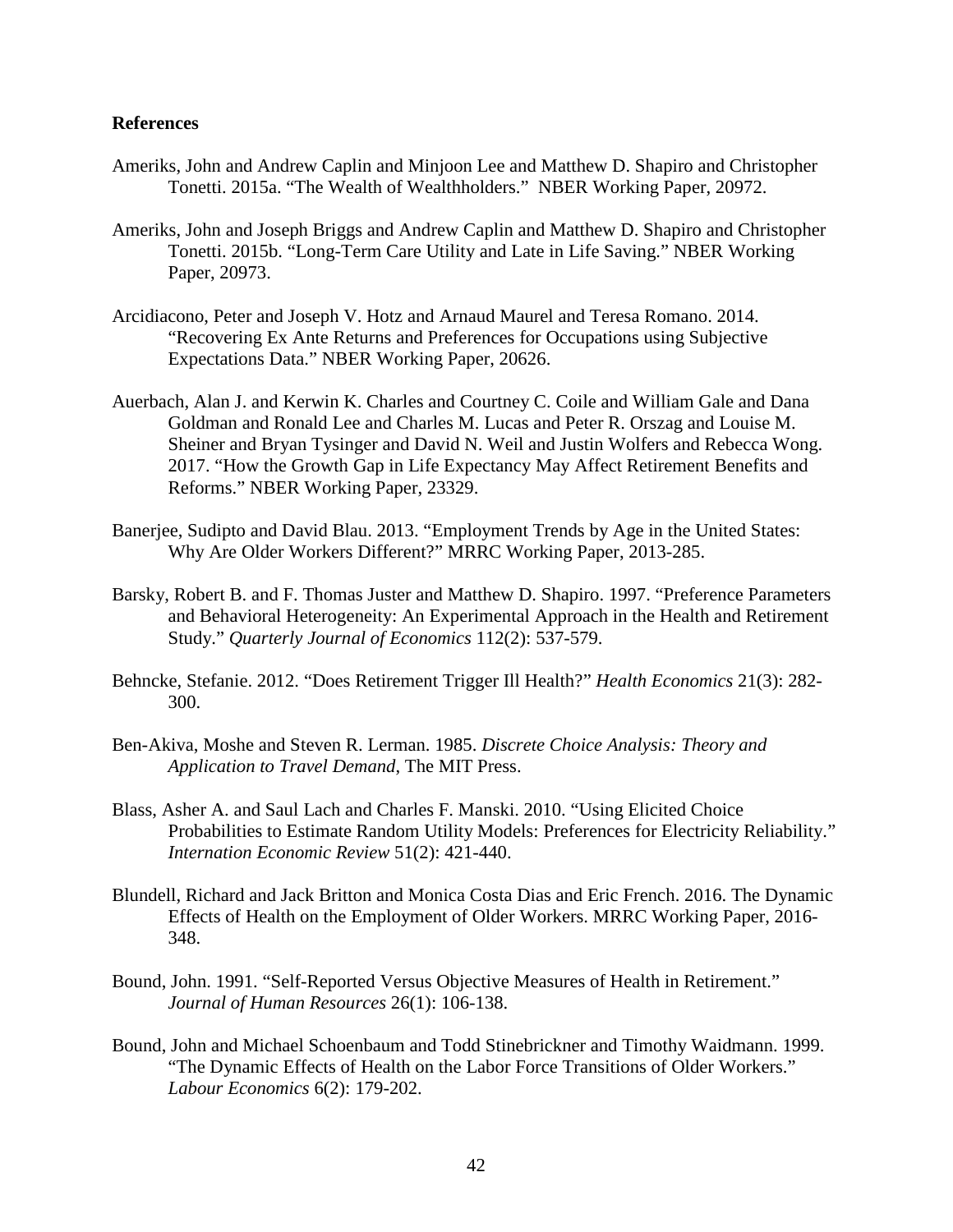- Bruine de Bruin, Wandi and Paul S. Fischbeck and Neil A. Stiber and Baruch Fischhoff. 2002. "What Number is "Fifty-Fifty?" Redistributing Excessive 50% Responses in Elicited Probabilities." *Risk Analysis* 22(4): 713-723.
- Case, Anne and Angus Deaton. 2015. "Rising Morbidity and Mortality in Midlife Among White Non-Hispanic Americans in the 21<sup>st</sup> Century." *PNAS*, 112(49): 15078-15083.
- Coe, Norma B. and Gema Zamarro. 2011. "Retirement Effects on Health in Europe." *Journal of Health Economics* 30(1): 77-86.
- Coile, Courteny C. 2015. "Economic Determinants of Workers' Retirement Decisions." *Journal of Economic Surveys* 29(4): 830-853.
- Delavande, Adeline and Charles F. Manski. 2015. "Using Elicited Choice Probabilities in Hypothetical Elections to Study Decisions to Vote." *Electoral Studies* 38: 28-37.
- Disney, Richard and Carl Emmerson and Matthew Wakefield. 2006. "Ill Health and Retirement in Britain: A Panel Data-Based Analysis." *Journal of Health Economics* 25: 621-649.
- Dwyer, Debra and Olivia Mitchell. 1999. "Health Problems as Determinants of Retirement: Are Self-Rated Measures Endogenous?" *Journal of Health Economics* 18(2): 173-193.
- Fischhoff, Baruch and Wandi Bruine de Bruin. 1999. "Fifty-Fifty = 50%?" *Journal of Behavioral Decision Making* 12: 149-163.
- Fisher, Gwenith G., Dorey S. Chaffee and Amanda Sonnega. 2016. "Retirement Timing: A Review and Recommendations for Future Research." *Work, Aging and Retirement* 2(2): 230-261.
- Garcia-Gomez, Pilar. 2011. "Institutions, Health Shocks and Labour Market Outcomes Across Europe." *Journal of Health Economics* 30: 200-213.
- Grossman, Michael. 1972. "On the Concept of Health Capital and the Demand for Health." *Journal of Political Economy* 80: 223-255.
- Gustman, Alan L. and Olivia S. Mitchell and Thomas L. Steinmeier. 1995. "Retirement Measures in the Health and Retirement Study." *Journal of Human Resources* 30: S57- S83.
- Gustman, Alan L. and Thomas L. Steinmeier and Nahid Tabatabai. 2010. *Pensions in the Health and Retirement Study*. Harvard University Press.
- Hensher, David A. and John M. Rose and William H. Greene. 2005. *Applied Choice Analysis. A Primer*. Cambridge University Press.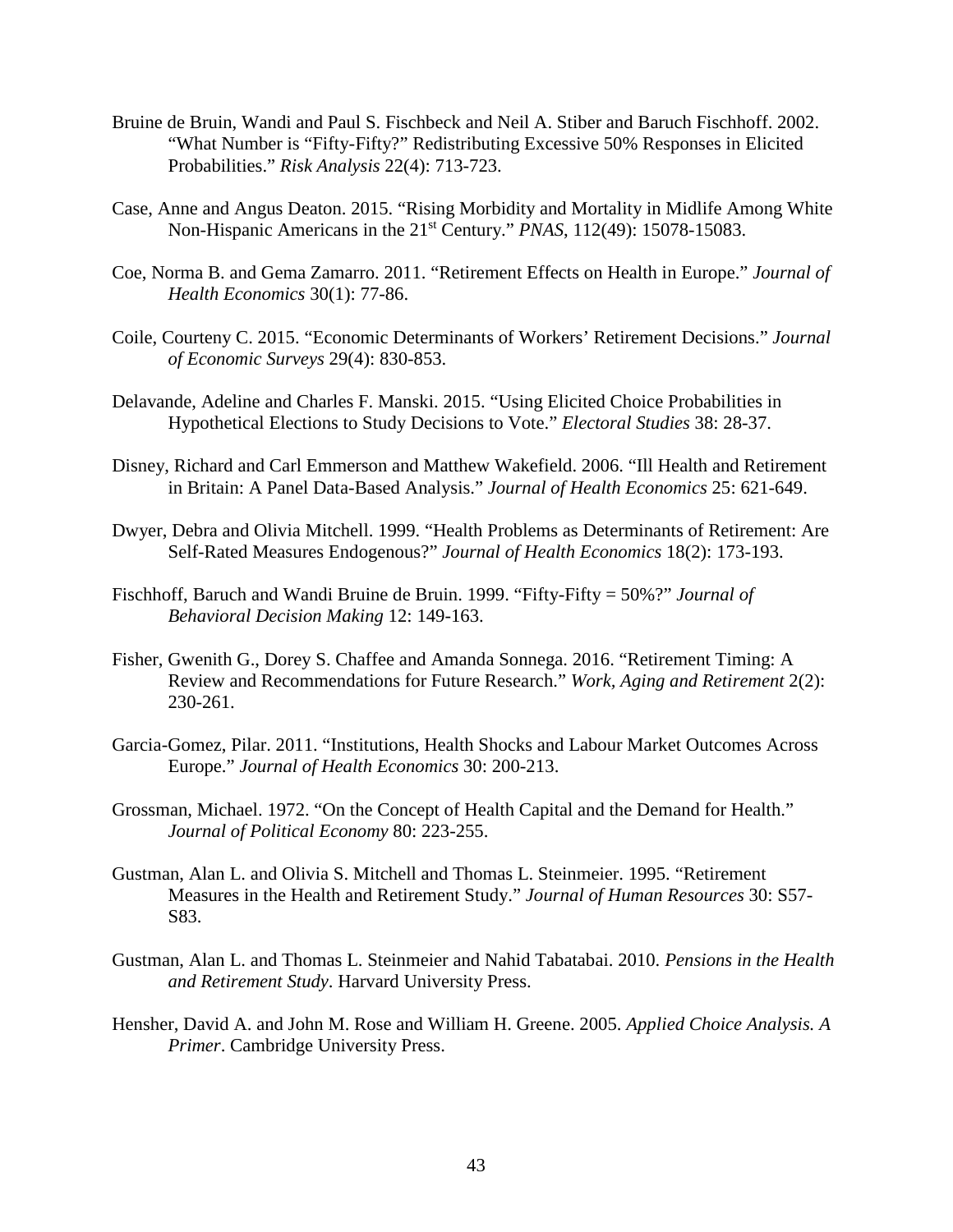- Heckman, James J. 2005. "The Scientific Model of Causality." Sociological Methodology 35(1): 1–97.
- Hurd, Michael D. and Susan Rohwedder. 2014. "Predicting the Labor Force Participation of the Older Population." Paper presented at SIEPR Conference on Working Longer and Retirement, October 9th and 10th, 2014, Stanford.
- Jones, Andrew M. and Nigel Rice and Francesca Zantomio. 2016. "Acute Health Shocks and Labour Market Outcomes." University of York, HEDG Working Paper, #04.
- Juster, F. Thomas. 1966. "Consumer Buying Intentions and Purchase Probability: An Experiment in Survey Design." *Journal of the American Statistical Association* 61: 658- 696.
- Kapteyn, Arie and Arthur van Soest and Julie Zissimopoulos. 2007. "Using Stated Preferences Data to Analyze Preferences for Full and Partial Retirement." IZA Discussion Paper, 2785.
- Lindeboom, Maarten and Marcel Kerkhofs. 2009. "Health and Work of the Elderly Subjective Health Measures, Reporting Errors and the Endogenous Relationship between Health and Work." *Journal of Applied Econometrics* 24(6): 1024-1046.
- Louviere, Jordan J. and David A. Hensher and Joffre D. Swait. 2000. *Stated Choice Methods. Analysis and Applications*. Cambridge University Press.
- Lumsdaine, Robin and Olivia S. Mitchell. 1999. "New Developments in the Economic Analysis of Retirement." In *Handbook of Labor Economics* volume 3, chapter 50, pp. 3261-3307.
- Kapteyn, Arie and Erik Meijer. 2014. "A Comparison of Different Measures of Health and their Relation to Labor Force Transitions at Older Ages." In *NBER Book Discoveries in the Economics of Aging*, Chicago University Press, chapter 3, pp. 115-150.
- Maestas, Nicole. 2010. "Back to Work: Expectations and Realizations of Work After Retirement." *Journal of Human Resources* 45(3): 718-747.
- Manski, Charles F. 1999. "Analysis of Choice Expectations in Incomplete Scenarios." *Journal of Risk and Uncertainty* 19(1-3): 49-66.
- McGarry, Kathleen. 2004. "Health and Retirement: Do Changes in Health Affect Retirement Expectations?" *Journal of Human Resources* 39(3): 624-648.
- McGeary, Kerry A. 2009. "How Do Health Shocks Influence Retirement Decisions?" *Review of Economics of the Household* 7: 307-321.
- Rohwedder, Susan and Robert J. Willis. 2010. "Mental Retirement." *Journal of Economic Perspectives* 24(1): 119-138.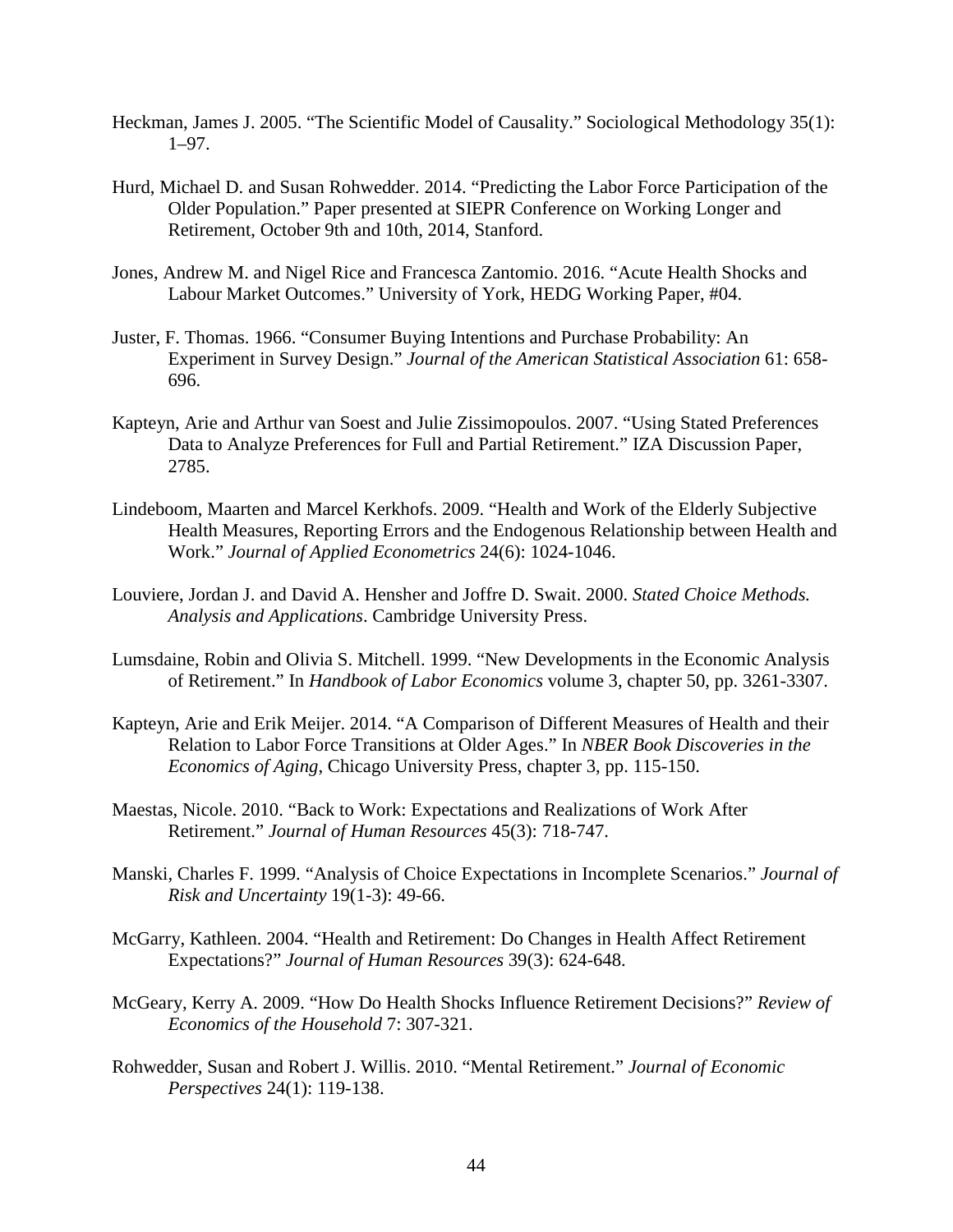- Shao, Feiya. 2016. Subjective Health Shocks and Retirement Timing. Job market paper, University of Michigan.
- Train, Kenneth. 2003. *Discrete Choice Methods with Simulation*. Cambridge University Press.
- van der Klaauw, Wilbert and Kenneth I. Wolpin. 2010. "Social Security and the Retirement and Savings Behavior of Low-Income Households." *Journal of Econometrics* 145: 21-42.
- van Soest, Arthur and Hana Vonkova. 2014. "How Sensitive Are Retirement Decisions to Financial Incentives? A Stated Preference Analysis." *Journal of Applied Econometrics* 29(2): 246-264.
- Wiswall, Matthew and Basit Zafar. 2016. "Human Capital Investments and Expectations about Career and Family" NBER Working Paper, 22543.